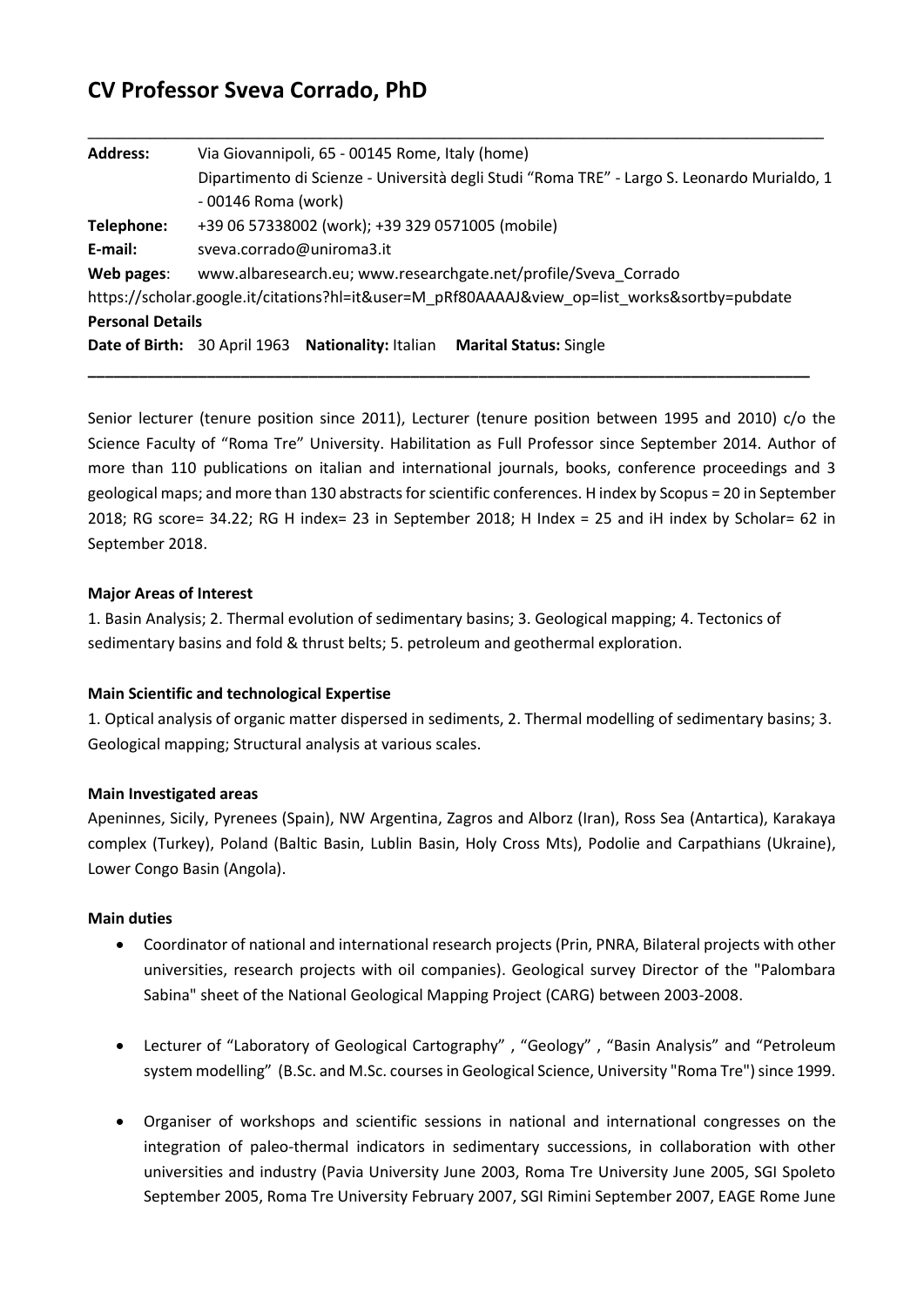2008 and 2010, SGI September 2012; SGI September 2014; EGU Congress April 2015, April 2017, April 2018).

- Reviewer for Earth Sciences journals (Geophysical Research Letters, Bullettin of the Geological Society of America, Tectonophysics, Solid Earth, Terra nova, Journal of Geology, International Journal of Earth Sciences, Italian Journal of Earth Science and Bollettino della Società Geologica Italiana, Memorie della Società Geologica Italiana, Memorie Descrittive del Servizio Geologico d'Italia, Atti Ticinensi-Serie Speciale, EAGE Proceedings, Journal of Maps, Solid Earth, Arabian Journal of Geosciences, Clays and Clay minerals).
- Italian representative in the Joint Programme on Shale Gas in the European Energy Research Alliance (EERA) between 2013 and 2016.
- Member of AAPG, Società Geologica Italiana (SGI), Gruppo Informale di Geologia Strutturale (GIGS), Geo-tectonics.
- Member of the European Association of Geoscientists and Engineers (EAGE) Scientific committee between 2008 and 2010.
- Responsible of ALBA Academic Lab of Basin Analysis [www.albaresearch.eu](http://www.albaresearch.eu/) c/o University of Roma TRE since 1998.
- Responsible of the section dedicated to Resources and Environment of the PhD School in Earth Sciences of the University Roma Tre between 2012 and 2016.
- Responsible of the oureach activities for the dept of Science of Roma Tre University from July 2014 to February 2017. Coordinator for Roma Tre University of six editions of the "Night of European Researchers" in the EU Marie Curie Action.
- Member of the outreach committee Roma Tre.

### **Invited positions**

- *Invited Professor* c/o Laboratoire Géosciences et Environnement Cergy (GEC) Département Géosciences et Environnement, Universitè de Cergy-Pontoise (France) between october 2016 and january 2017.
- *Invited Professor* c/o IFP energies nouvelles (Geoscience dept.) France between october 2016 and january 2017.
- *Invited researcher* c/o the Fossil Fuel Institute della University of Newcastle upon Tyne-UK for six months in 1997-98 and for one month each year in 2002, 2003 and 2005.

### **Education**

• 1993-94 Post-doc c/o The University of Leeds - UK working on section balancing in the Apennines with Professor Rob Butler.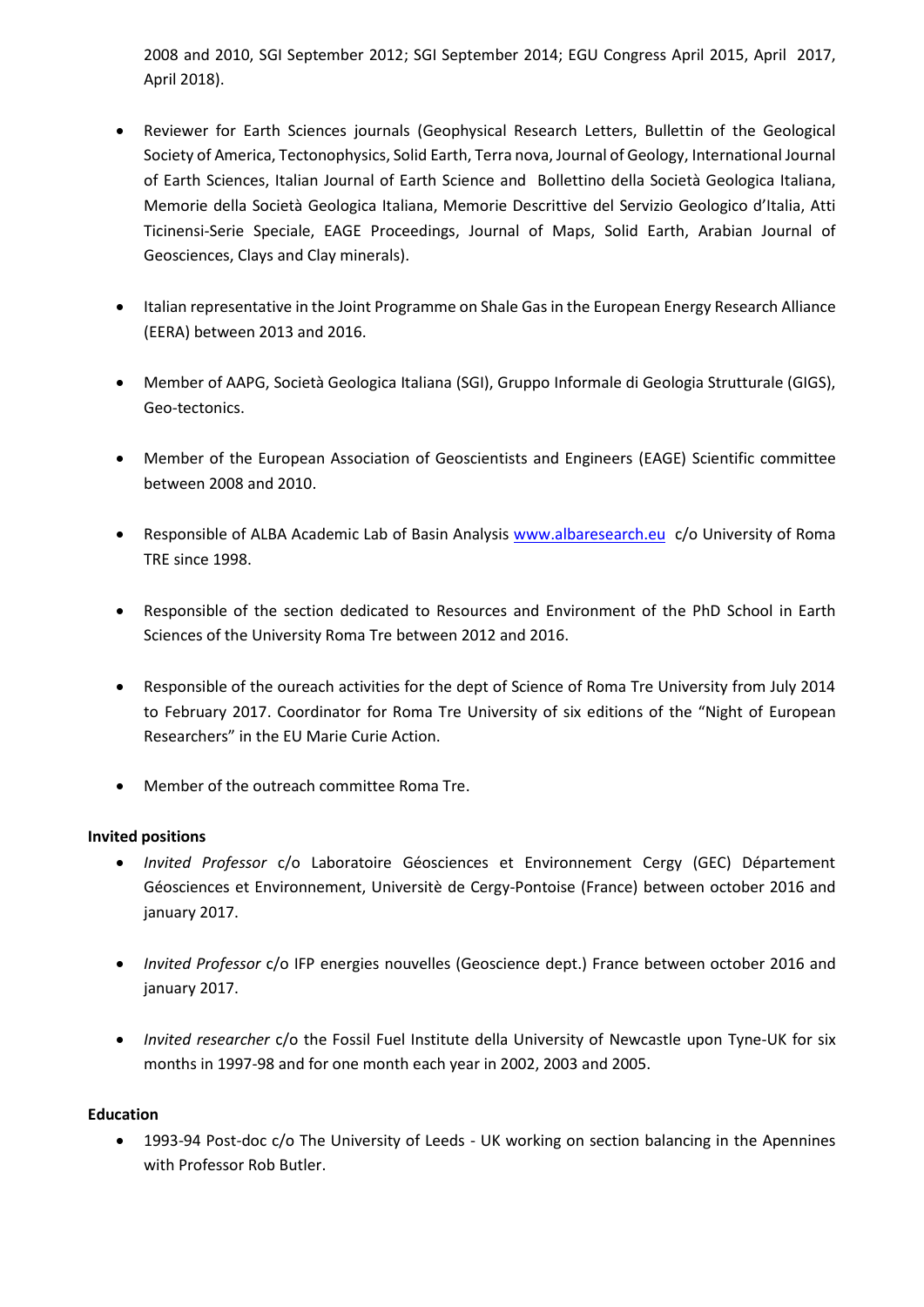- 1990-93 PhD in Structural geology working on comparison between structural styles in the central Apennines c/o La Sapienza University of Rome. Tutor Prof. M. Parotto.
- 1988 Master Degree in Earth Sciences c/o La Sapienza University of Rome. Tutor Prof. M. Parotto.

### **On-going Research Lines**

- *1 - Study of tectono-sedimentary processes through techniques of analysis of the thermal maturity of sediments*
- This line represents the main and characterizing activity developed in the last years, that foresees a multidisciplinary approach through the integration of analytical procedures developed in "Roma Tre" (optical analysis of thermal maturity of organic matter dispersed sediments, X rays diffraction analysis of clays, thermal-structural modeling) with analytical techniques adopted from other Italian Universities (analysis of the fluid inclusions, fission tracks in apatite and zircon) and with the traditional methodologies of Structural Geology.

Activity is concerning:

- themes related to processes of structuring of some sectors of the Alpine-Himalayan orogenic system (Apennine-Maghrebian orogen, Alborz Mountains) with particular respect to the relationships among the processes of sedimentary and/or tectonic burial and of exhumation in the orogens and in general, to their geodynamic evolution.
- themes related to the thermal processes acting on sedimentary successions developed in different geodynamic contexts and regions of the world (Atlantic off-shore of Brazil and West Africa; Northern and southern Apennines; Ross Sea-Antarctica, NW Argentina, Poland), through the analysis of deep wells, also drilled with exploratory purposes. The principal seams of activity are:
- 1a. Apennines
- The greatest part of the national projects to which the writer has participated belong to this seam of research, developed in the Northern Apennines (Modena-Bologna sector, Tuscany-Umbria sector; Central Apennines; Southern Apennines (Lucania sector; Calabria-Lucania border). The results have allowed to define the maximum paleo-temperatures experimented by unity of chain constituted by sedimentary successions and by HP-LT metamorphic unity, the modes of acquisition of the principal thermal imprint, their ages and mechanisms of exhumation and their relationship with the geodynamic evolution of the orogens with particular reference to the processes of accretion and subduction.
- 1b. Thermal analysis of sedimentary successions in deep wells
- The study of successions drilled for oil exploration purposes, through some sedimentary sequences, through the integrated analysis of the maturity of organic matter dispersed in sediments and the fission tracks in apatite and the mono-dimensional thermal modeling, has been applied until now to deep wells along the Brazilian passive margin, the west Africa passive margin, the Baltic basin in Poland and the Apennines and the Ross Sea with paleo- climatic purposes.
- 1c. Basin Maturity Chart Calibration
- The on-going studies concern the correlation of inorganic thermal parameters coming from the microthermometry of the fluid inclusions, from the XRD analysis of clays and from the analysis of fission tracks with organic parameters derived from the optical analysis, pyrolysisand spectroscopic (FtIR and Raman) of organic matter in diagenesis, achizone and epizone.

#### *2 - Geological mapping in the Apennines*

The study of the geology of the Apennines represents one of the research lines traditionally developed by the writer. The research on this theme has been developed in the last years, above all, thanks to the direction of the new geologic surveys for the realization of the Geologic Map of Italy (scale 1:50,000),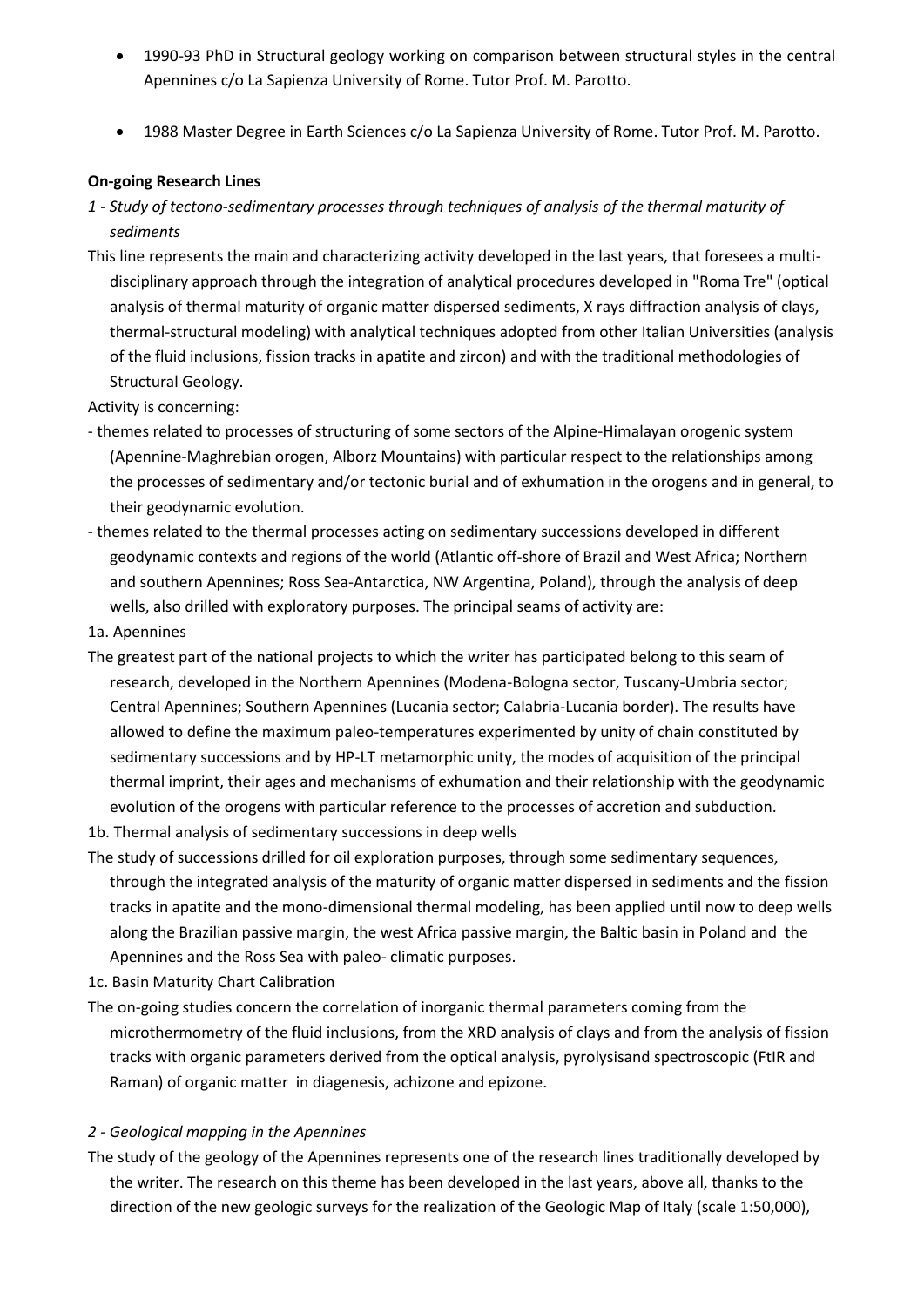sheet 366 "Palombara Sabina", with particular respect to Meso-Cenozoic successions of transition between the Latium-Abruzzi Carbonate Platform and the Umbria-Marche Pelagic basin, deformed during the Neogene-Quaternary evolution of the chain.

## *3 - Comparison among compressive structural styles in the Apennines*

A new analysis of well-known structures cropping out in the Apennines has brought to the validation of the thin-skinned deformation model in comparison with the thick-skinned tectonics with possible positive inversion of pre-existing extensional structures. This revision has been performed along regional transects or key structures in the light of the integration with recent data on the deep structure of the Apennines (e.g., Matese and Montagna dei Fiori).

## *4. Assessment of the potential of geothermal systems in fold-and-thrust belts*

Quality characterisation of both reservoir and cap-rock of geothermal systems in NW Argentina and Northern Latium in Italy have been performed integrating structural analysis tools and paleothermal investigation. Discrete fracture network have been performed for secondary permeability evaluation.

*5. Reconstruction of the emplacement temperatures of pyroclastic flows for the assessment of volcanic risk* The assessment of thermal evolution of plat fragments embedded in pyroclastic flows of various ages from four main volcanos around the world: Vesuvius (Italy), Foco (Azores); Colima (Mexico); Merapi (Indonesia) have been performed.

### **Financed Projects and Activities**

### **1989-1990**

1. Research Contracts AGIP-Università di Perugia. Principal Investigator: Prof. A.V. Damiani.

2. Research Contracts Enel (DCO) - Dipartimento di Scienze della Terra dell'Università "La Sapienza". Principal Investigator: Prof. M. Parotto.

3. Research Contract Università Roma "La Sapienza" - Geolazio s.r.l. per Chevron Overseas Oil Company. Principal Investigator: Prof. D. Cosentino.

## **1990-1992**

4. Project AGIP-CNR-ENEL CROP (Crosta Profonda). Sub-project CROP04 (Southern Apennines). Principal Investigator: Prof. P. Scandone.

## 1991-1993

5. Project AGIP-CNR-ENEL CROP (Crosta Profonda). Sub-project CROP11 (Central Apennines). Principal Investigator: Prof. M. Parotto.

6. PhD Project in Earth Sciences, Università Roma "La Sapienza". "Confronto tra gli stili deformativi compressivi delle unità di Piattaforma carbonatica e di transizione nell'Appennino centrale: contributo dell'analisi strutturale e degli indicatori paleogeotermometrici".

## **1993-1994**

7. Grant C.N.R.- University of Leeds (UK). Resp. Dr. R.W.H. Butler. "Studio dell'evoluzione strutturale e termica dei settori sabino e simbruino dell'Appennino centrale e sue implicazioni nell'esplorazione petrolifera in Italia, attraverso costruzione di sezioni bilanciate e della storia termica e di seppellimento delle successioni stratigrafiche rappresentative dei settori analizzati".

## **1995-1998**

8. Project C.N.R. "Evoluzione tettono-sedimentaria del settore abruzzese-molisano della catena appenninica". Principal Investigator: Prof. A. Praturlon.

1998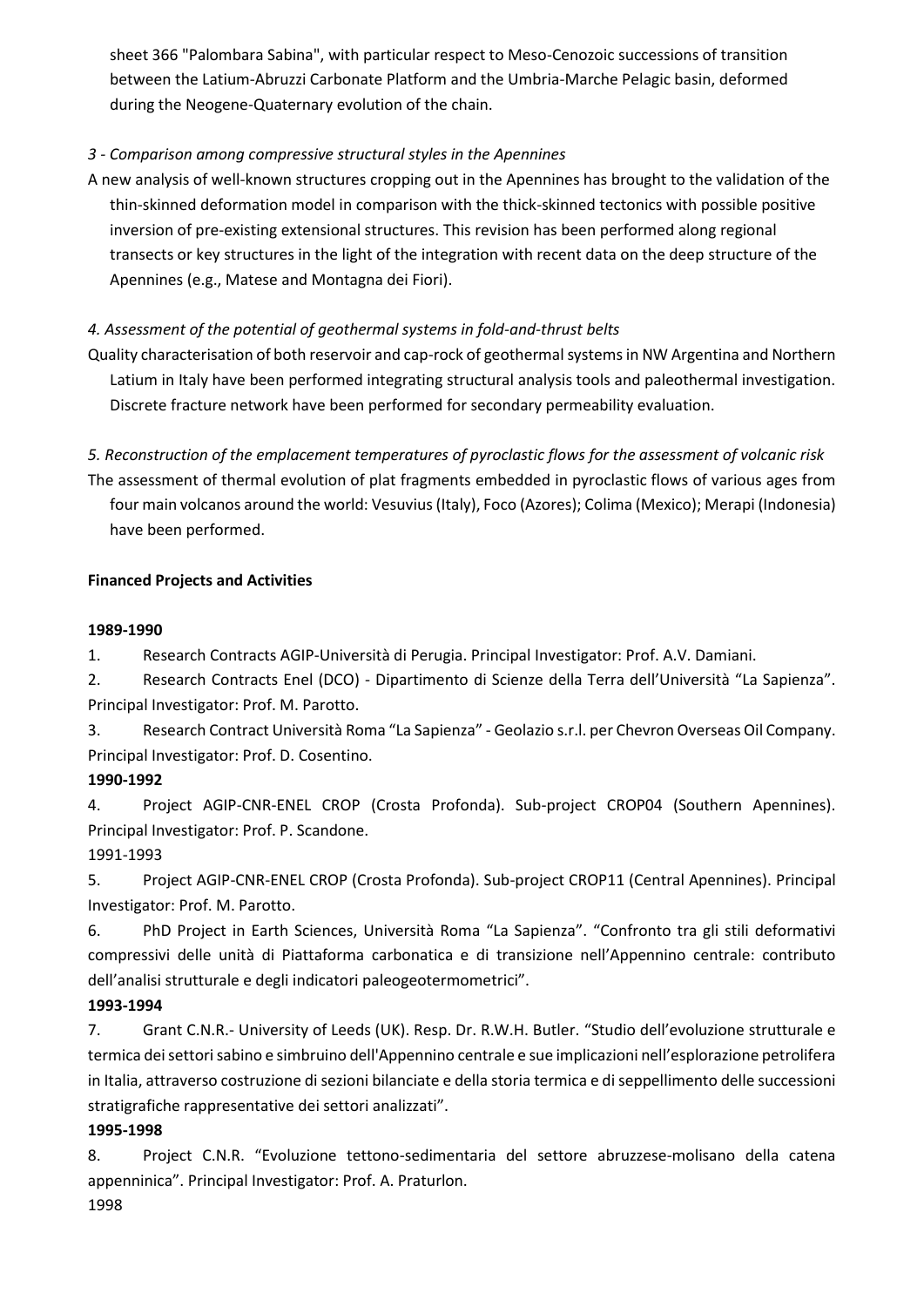9. Project "Foothills" Elf-Aquitaine - Università "Roma Tre". "Evoluzione tettono-sedimentaria delle porzioni esterne dell'Appennino settentrionale". Principal Investigator: Prof. M. Mattei.

### **1999-2000**

10. Research Project Università "Roma Tre"-Edison Gas S.pA.. "Studio geologico-regionale della Montagna del Matese per la valutazione delle sue potenzialità petrolifere". Principal Investigator: Prof. M. Parotto & A. Praturlon.

### **1999-2001**

11. Project MURST "Evoluzione cinematica del sistema orogenico dell'Appennino centro-meridionale: caratterizzazione stratigrafico-strutturale dei bacini sintettonici". Principal Investigator: Prof. D. Cosentino. **1999-2000** 

12. Project between Dipartimento di Scienze Geologiche, Università "Roma Tre" and Department of Earth Science, University of Leeds (UK). "Interazione della tettonica di tipo thin-skinned e thick-thinned nelle catene a pieghe e sovrascorrimenti: analisi tridimensionale nell'Appennino centro-meridionale". Principal Investigators: S. Corrado & R.W.H. Butler.

### **2000-2002**

13. Project ENI Task Force Majella. "Studio regionale della Montagna della Maiella finalizzato alla ricostruzione tridimensionale di un reservoir carbonatico". Principal Investigator: J.P. Van Dijck. Mesostructural Analysis Group Investigators: S. Corrado & A. Pizzi.

### **2001-2003**

14. Project C.N.R. -AGENZIA2000 (codice: CNRC007AA8\_003) "Carichi tettonico/sedimentari ed esumazione dell'appennino meridionale e della Sicilia orientale attraverso studi di tracce di fissione, materia organica, mineralogia delle argille e inclusioni fluide". Principal Investigator: Prof. G. Zuffa; Roma Tre Investigator:: S. Corrado.

### **2004-2006**

15. Project "Tectonic evolution of the southern Talesh mountains (Western Alborz) and of the Gorgan region (Eastern Alborz): searching for the remnants of Palaeotethys, Iran" in Middle East Basin Evolution (MEBE) Consortium. Principal Investigator: Prof. Andrea Zanchi.

## **2005-2006**

16. Project Miur Prin (2004 - prot. 2004044497) "Metodologie integrate (maturità della materia organica, inclusioni fluide, mineralogia e geochimica delle argille, tracce di fissione ed età U-Th/He) per la ricostruzione dei carichi tettonico/sedimentari e dell'esumazione in Appennino meridionale (confine calabro-lucano) e in Sicilia orientale (catena sedimentaria a pieghe e sovrascorrimenti)". Principal Investigator: S. Corrado.

## **2007-2009**

17. Project ANDRILL in Programma Nazionale di Ricerche in Antartide (PNRA). Principal Inverstigators: David Harwood (Università del Nebraska-Lincoln), Fabio Florindo (INGV). Roma Tre Investigator: S. Corrado, on "Thermal evolution and burial history of the sedimentary successions drilled in the southern McMurdo Sound well through organic matter maturity studies".

## **2002-2008**

18. "Carta Geologica d'Italia 1:50.000 - Foglio n. 366-Palombara Sabina" nell'ambito del Progetto Nazionale CARG- APAT. Principal Investigator: Prof. D. Cosentino; Mapping Principal Investigator: S. Corrado. 2011

19. Project Darius 2011 "Control of Cambrian salt on the geometry and strain of fault-related anticlines in the Zagros fold-and-thrust belt".Principal Investigator: Dr. Eugenio Carminati, Università Sapienza.

## **2011-12**

20. Project Miur-Prin 2009 "Modello geologico 4D di un sistema estensionale guidato da una faglia diretta a basso angolo da dati di superficie e di sottosuolo: la faglia Alto-tiberina, Apennino settentrionale". Principal Investigator: Prof. Massimiliano Barchi, Università di Perugia.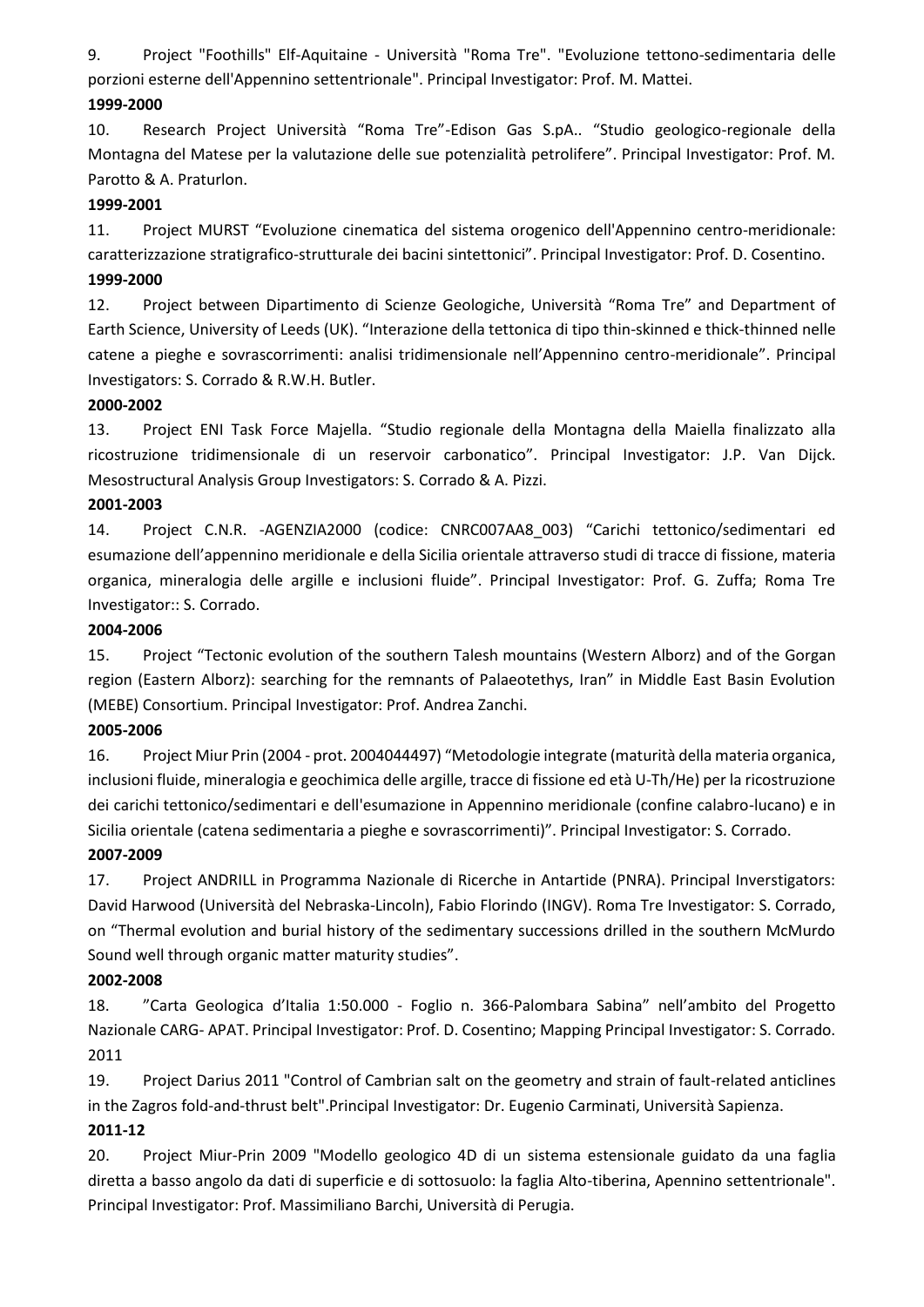21. Project Miur-CUIA (2010) "Esplorazione e utilizzo di risorse geotermiche di media e bassa entalpia in area sub-andina per lo sviluppo energetico sostenibile delle città delle province di Jujuy e Salta". Principal Investigator: Chiara Invernizzi, Università di Camerino.

### **2012-2013**

24. Project of the dept of Italian Civil Protection 2012-2013: "V1: Valutazione della pericolosità vulcanica in termini probabilistici" . Principal investigator: Warner Marzocchi

## **2012-2014**

22 Project Roma Tre-ENI (2012-2014) "Definizione di un nuovo razionale e nuove metodologie analitiche per la valutazione quantitativa del grado di maturità termica della materia organica dispersa nei sedimenti e per l'evoluzione termica di successioni sedimentarie". Scientific responsible: S. Corrado.

### **2014-2015**

23 Bilateral project Italy-Argentina funded by the Italian Ministery of Foreign Affairs 2014-2015 "Desarrollo Sostenible De Los Sistemas Geotérmicos Asociados A Los Sistemas Volcánicos de la Puna, Provincias De Salta Y Jujuy". Principal investigators: Guido Giordano-Josè Viramonte

### **2016-2017-2018**

24 2016-17 Outreach programme titled "Museo Diffuso per la Città di Roma". MIUR-PANN15T3 00048. Scientific responsible: S. Corrado.

25 2017-18 Outreach programme for the construction of a Geological Garden at Roma Tre university. Project "Alternanza Scuola Lavoro" sponsored by the Liceo Montale and Roma Tre Unv., Roma. Scientific responsible: S. Corrado.

26 2017-18 Outreach programme for the construction of a Geological Museum c/o. Project "Alternanza Scuola Lavoro" sponsored by the Liceo Altertelli and Roma Tre Univ., Roma. Scientific responsible: S. Corrado.

27 2017-20 Outreach programme for the construction of a Geological Museum c/o. Project "Alternanza Scuola Lavoro" sponsored by the Liceo Visconti and Roma Tre Univ., Roma. Scientific responsible: S. Corrado.

### **Main Scientific Collaborations**

## National and Foreign Research Institutes

Istituto Nazionale di Geofisica e Vulcanologia; Istituto CNR-IMAA, Sezione di Tito Scalo-Potenza; Centro C.N.R. di Studi minerari e geominerurgici di Cagliari; Istituto CNR-Istituto di Geoscienze e Georisorse - Sezione di Firenze; ISPRA; CONICET (Salta) Argentina; IFPen Department Geosciences(France); ENEA (Italian Agency for the New Technologies, Energy and Sustainable Economic Development), Frascati (Italy);

Polish Geological Service, Cracow, Poland; Academy of Sciences, Poland; Istituto CNR- Istituto di geologia ambientale e geoingegneria (IGAG) - Sezione di Roma; Institute of Geophysics, Tbilisi (Georgia).

### National Universities

Scuola di Scienze e Tecnologia, Università di Camerino; Dipartimento di Scienze della Terra, Università Federico II di Napoli; Dipartimento di Scienze della Terra, Università di Pisa; Dipartimento di Scienze della Terra e Geologico-Ambientali, Università degli Studi di Bologna; Dipartimento di Scienze Geologiche, Università degli Studi di Potenza; Dipartimento di Scienze Biologiche, Geologiche e Ambientali Sezione di Scienze della Terra, Università di Catania, Università di Catania; Dipartimento di Scienze della Terra "Ardito Desio" - Università degli Studi di Milano; Dipartimento Scienze Geologiche e Geotecnologie, Università di Milano- Bicocca; Dipartimento di Scienze della Terra, Università degli Studi di Modena; Dipartimento di Scienze della Terra, Università di Parma, Dipartimento di Scienze degli Alimenti e dell'Ambiente, Università di Messina; Dipartimento di Scienze della Terra, Università di Roma "Sapienza"; Dipartimento di Scienze della Terra, Università di Perugia; Dipartimento di Scienze della Terra, Università della Calabria.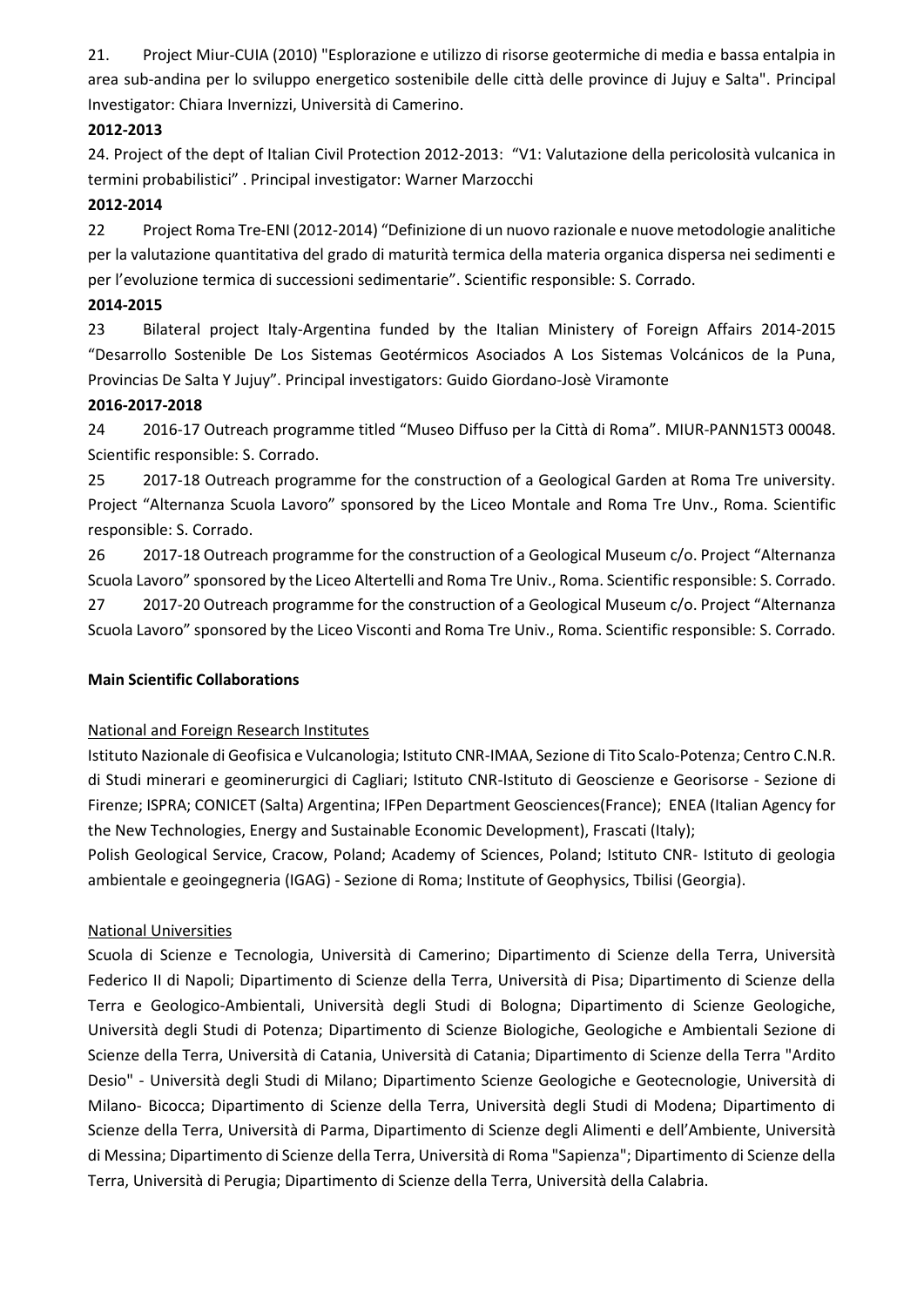### Foreign Universities

Laboratoire Géosciences et Environnement Cergy (GEC) Département Géosciences et Environnement, Universitè de Cergy-Pontoise (FR), Dept. of Earth Science, the University of Leeds (UK); Università di Neuchâtel (Svizzera): Fossil Fuel and Environmental Geochemistry Institute University of Newcastle upon Tyne (UK), Departamento de Ciencias de la Tierra, Universidad de Zaragoza; Department of Geological Sciences Indiana University, Dep. Ciencias Geologìcas Universidad de Salta (Argentina); Dep. Ciencias Geologìcas, Universidad de Jujuy; Abdelmalek Essaâdi University, Tétouan, Morocco; Department of Science "Universidade de Oporto" Portugal; AGH University of Science and Technology, Krakow, Poland; Indiana University Bloomington, Bloomington, Indiana, United States.

### **Teaching Experience**

Geology, Geological Cartography, Basin Analysis and Petroleum System Modelling Courses (1999-2017) Supervisor for both undergraduate and graduate level theses in Basin Analysis, Geological mapping, Rock recognition and Structural Geology

In detail:

## A.A. 1989/90, 1990/91, 1991/92, 1992/93

Corso di Laurea in Scienze Geologiche, Università "La Sapienza" Roma

1. Corso di Geologia (Prof. M. Parotto). Practical teaching.

### A.A. 1992-93

Corso di Laurea in Scienze Geologiche, Università "La Sapienza" Roma

2. Corso di Geologia strutturale (Prof. R. Funiciello). Practical teaching.

### A.A. 1993-94

Corso di Laurea in Scienze Geologiche dell'Università "Roma Tre"

- 3. Corso di Geologia II (Prof. M. Parotto). Practical teaching.
- 4. Laboratorio di Geologia II (Prof. M. Parotto)

## A.A. 1995-96

Corso di Laurea in Scienze Geologiche dell'Università "Roma Tre".

- 5. Corso di Geologia I (Prof. A. Praturlon). Practical teaching.
- 6. Laboratorio di Geologia I (Prof. G. Bigi). Practical teaching.
- 7. Corso di Geologia II (Prof. Maurizio Parotto). Practical teaching.
- 8. Laboratorio di Geologia II (Prof. D.Cosentino). Practical teaching.
- 9. Field trip in the area of Monte S. Vicino. Practical teaching.

## A.A. 1996-97

Corso di Laurea in Scienze Geologiche dell'Università "Roma Tre"

- 10. Corso di Geologia I (Prof. A. Praturlon). Practical teaching.
- 11. Laboratorio di Geologia I (Prof. G. Bigi). Practical teaching.
- 12. Corso di Geologia II (Prof. Maurizio Parotto). Practical teaching.
- 13. Corso di Geologia degli Idrocarburi (Prof. F. Salvini). Seminars on Basin Analysis and Practical teaching.
- 14. Field trip in the area of Monte Amiata-Monte Cetona-Valle del Tevere. Practical teaching.

## A.A. 1997-98

Corso di Laurea in Scienze Geologiche dell'Università "Roma Tre"

- 15. Laboratorio di Geologia I (Proff. G. Bigi, M. Mattei). Practical teaching.
- 16. Corso di Geologia II (Prof. Maurizio Parotto). Practical teaching.
- 17. Corso di Geologia degli Idrocarburi (Prof. F. Salvini). Seminars on Basin Analysis and Practical teaching.
- 18. Field trip in the area of Valnerina. Practical teaching.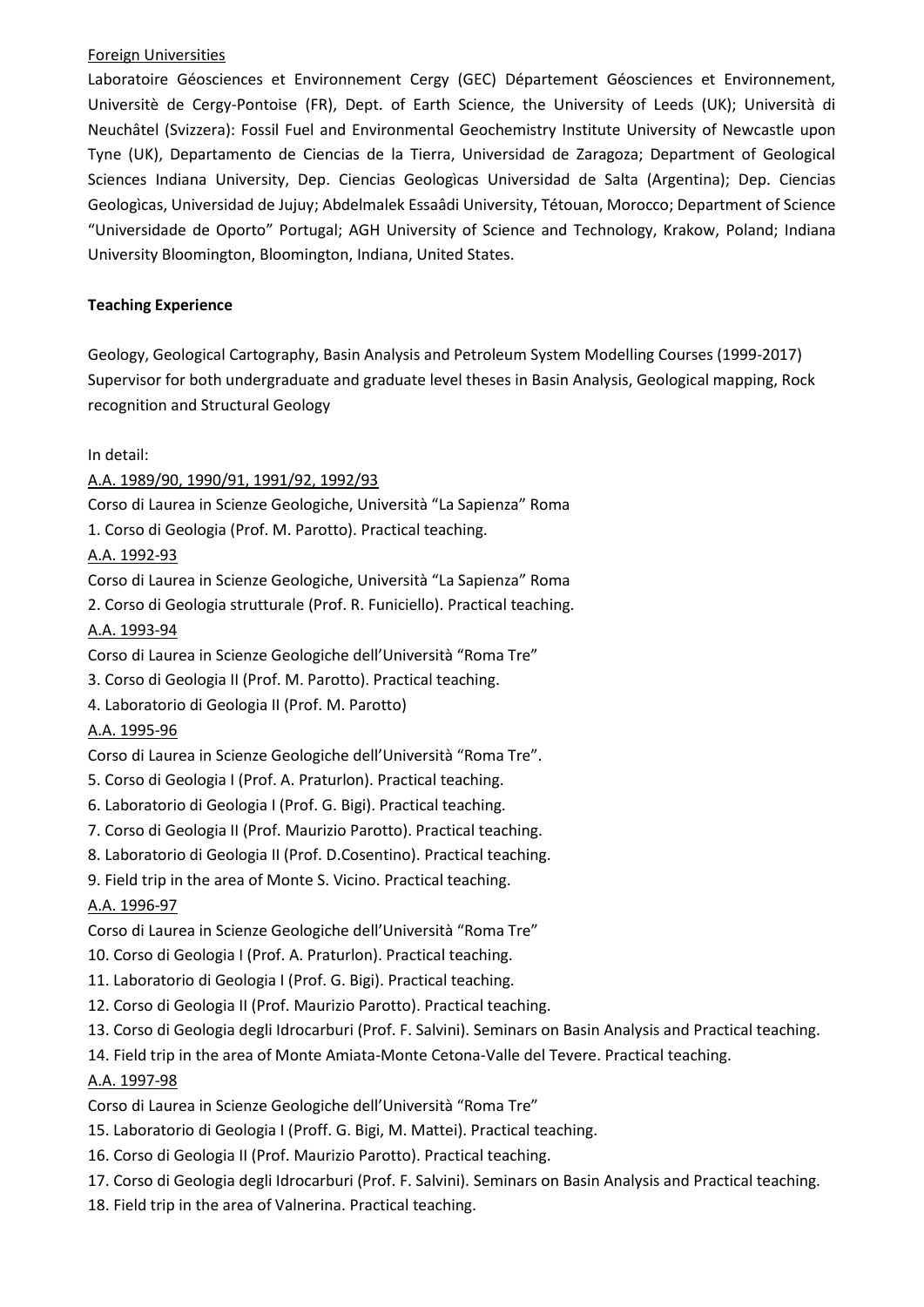### A.A. 1998-99

Corso di Laurea in Scienze Geologiche dell'Università "Roma Tre"

- 19. Corso di Geologia I (Prof. A. Praturlon). Practical teaching.
- 20. Corso di Geologia II (Prof. Maurizio Parotto). Practical teaching.
- 21. Corso di Geologia degli Idrocarburi (Prof. F. Salvini). Seminars on Basin Analysis and Practical teaching.
- 22. Field trip in the area of M. Porrara and M. Arazzecca Valnerina. Practical teaching.

## A.A. 1999-2000

Corso Quinquennale di Laurea in Scienze Geologiche dell'Università "Roma Tre"

- 23. Course of "Cartografia Geologica" (1st year; 6 Credits).
- 24. Corsi di Geologia I & II (Prof. A. Praturlon). Practical teaching.
- 25. Corso di Geologia III (Prof. Maurizio Parotto). Practical teaching.
- 26. Course of "Analisi di Bacino" (IV-V years, 6 credits)
- 27. Field trip in the area of Valnerina. Practical teaching.

# A.A. 2000-2001

- Corso Triennale di Laurea in Scienze Geologiche dell'Università "Roma Tre"
- 28. Affidamento dell'Insegnamento di "Laboratorio di Cartografia Geologica" (I year; 3 Credits)
- 29. Corsi di Geologia I & II (Prof. A. Praturlon). Practical teaching.
- 30. Corso di Geologia III (Prof. Maurizio Parotto). Practical teaching.
- 31. Course of "Analisi di Bacino" (IV-V years, 6 Credits)

# A.A. 2001-2002

Corso Triennale di Laurea in Scienze Geologiche dell'Università "Roma Tre"

- 32. Course of "Laboratorio di Cartografia Geologica" (I year; 3 Credits)
- 33. Corso di Geologia II (Prof. A. Praturlon). Practical teaching.
- Corso biennale di Laurea in Geologia e Geofisica dei processi geodinamici dell'Università "Roma Tre"
- 34. Course of "Analisi di Bacino" (IV-V year, 6 Credits)

## A.A. 2002-2003

- Corso Triennale di Laurea in Scienze Geologiche dell'Università "Roma Tre"
- 35. Affidamento dell'Insegnamento di "Laboratorio di Cartografia Geologica" (I anno; 3 Credits)
- 36. Course of "Campo di Introduzione alla GeologiaII" (I year; 5 days)

Corso biennale di Laurea Specialistica in Geologia del Territorio e delle Risorse dell'Università "Roma Tre"

37. Course of "Analisi di Bacino" (IV-V year, 6 Credits)

## A.A. 2003-2004

Corso Triennale di Laurea in Scienze Geologiche dell'Università "Roma Tre"

- 38. Course of "Laboratorio di Cartografia Geologica" (I year; 2 Credits)
- 39. Affidamento dell' "Campo di Introduzione alla GeologiaII" (I year; 5 days)

Corso biennale di Laurea Specialistica in Geologia del Territorio e delle Risorse dell'Università "Roma Tre"

- 40. Course of "Analisi di Bacino" (4 Credits)
- Corso Master in GIS dell'Università "Roma Tre"
- 41. Seminars on "Acquisizione sul terreno e gestione di dati stratigrafico-strutturali"

# A.A. 2004-2005

Corso Triennale di Laurea in Scienze Geologiche dell'Università "Roma Tre"

42. Course of "Campo di Introduzione al terreno" e Laboratorio di Geologia Cartografia Geologica" (I year; 3 Credits)

## A.A. 2005-2006

Corso Triennale di Laurea in Scienze Geologiche dell'Università "Roma Tre"

- 43. Course of "Introduzione alla Geologia e Laboratorio di Cartografia geologica" (I year)
- 44. Course of "Campo di Introduzione al terreno" (I year; 5 days in the field, 1 credit)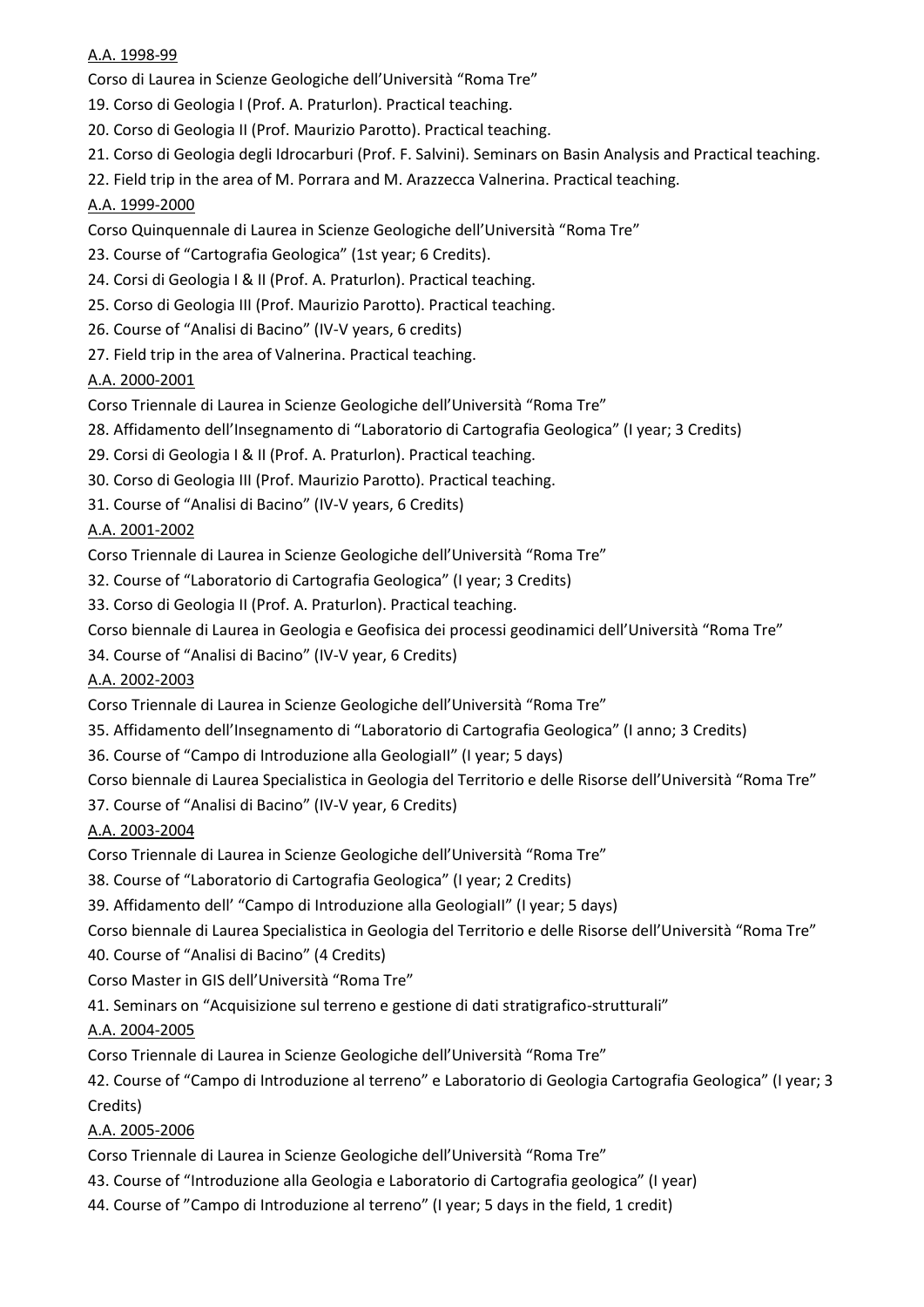Corso biennale di Laurea Specialistica in Geologia del Territorio e delle Risorse dell'Università "Roma Tre" 45. Course of "Analisi di Bacino" (8 Credits)

Corso di Master GIS dell'Università "Roma Tre"

46. "Campagna di rilevamento dati" (SSD GEO/03), 8 hours

A.A. 2006-2007

Corso Triennale di Laurea in Scienze Geologiche dell'Università "Roma Tre"

47. Practicals in the Course of Introduzione alla Geologia e Laboratorio di Cartografia geologica" on

"Cartografia Geologica" and "Riconoscimento macroscopico rocce sedimentarie" (I year)

48. "Campo di Introduzione al terreno" (I year; 5 days, 1 credit)

Corso biennale di Laurea Specialistica in Geologia del Territorio e delle Risorse dell'Università "Roma Tre" 49. Course of "Analisi di Bacino" (8 credits)

Corso di Master in GIS e telerilevamento per la Pianificazione Geoambientale dell'Università "Roma Tre"

50. "Campagna di rilevamento dati" (SSD GEO/03), 12 hours

## A.A. 2007-2008 & A.A. 2008-2009 &

Corso Triennale di Laurea in Scienze Geologiche dell'Università "Roma Tre"

51. Course of "Introduzione alla Geologia e laboratorio di Cartografia Geologica - Unità didattica

Introduzione alla Geologia modulo III" (I year)

52. Course of "Introduzione alla Geologia e laboratorio di Cartografia Geologica - Unità didattica

Laboratorio di Cartografia Geologica" (I year)

53. Course of "Campo di Introduzione al terreno" (I year; 5 days, 1 credit)

Corso biennale di Laurea Specialistica in Geologia del Territorio e delle Risorse dell'Università "Roma Tre" 54. Course of "Analisi di Bacino" (8 Credits)

A.A. 2009-2010; A.A. 2010-2011; A.A. 2011-2012; A.A. 2012-2013

Corso Triennale di Laurea in Scienze Geologiche dell'Università "Roma Tre"

55. Course of "Laboratorio di Geologia e Campo" (I year; 6 Credits)

Corso biennale di Laurea Specialistica in Geologia del Territorio e delle Risorse dell'Università "Roma Tre" 56. Course of "Analisi di Bacino" (6 Credits)

A.A. 2013-2014; A.A. 2014-2015; A.A. 2015-2016; A.A. 2016-2017; 2017-2018

Corso Triennale di Laurea in Scienze Geologiche dell'Università "Roma Tre"

55. Course of "Geologia 1 & Campo Interdisciplinare" (II year; 12 Credits)

Corso biennale di Laurea Magistrale in Geologia del Territorio e delle Risorse dell'Università "Roma Tre" 56. Course of "Analisi di Bacino" since 2015 named "Modellazione dei sistemi petroliferi", since 2017 named "Sedimentary basins for Natural Resources" (6 Credits)

# A.A. 2017-2018

57. Course of "Basin Analysis" in the Framework of the Italian Master in Petroleum Geology (University of Potenza).

# **Theses in Earth Sciences**

# **As co-tutor**

# A.A.1997-98

1. "Evoluzione strutturale e paleo-geotermica del settore orientale della Montagna del Matese (BN)". Implicazioni per la ricerca degli idrocarburi". Student: Cristiano Fattori. Tutor: Prof. Francesco Salvini. Corso di Laurea in Scienze Geologiche (vecchio ordinamento), Facoltà di Scienze MM.FF.NN, Università "Roma Tre".

A.A.1998-99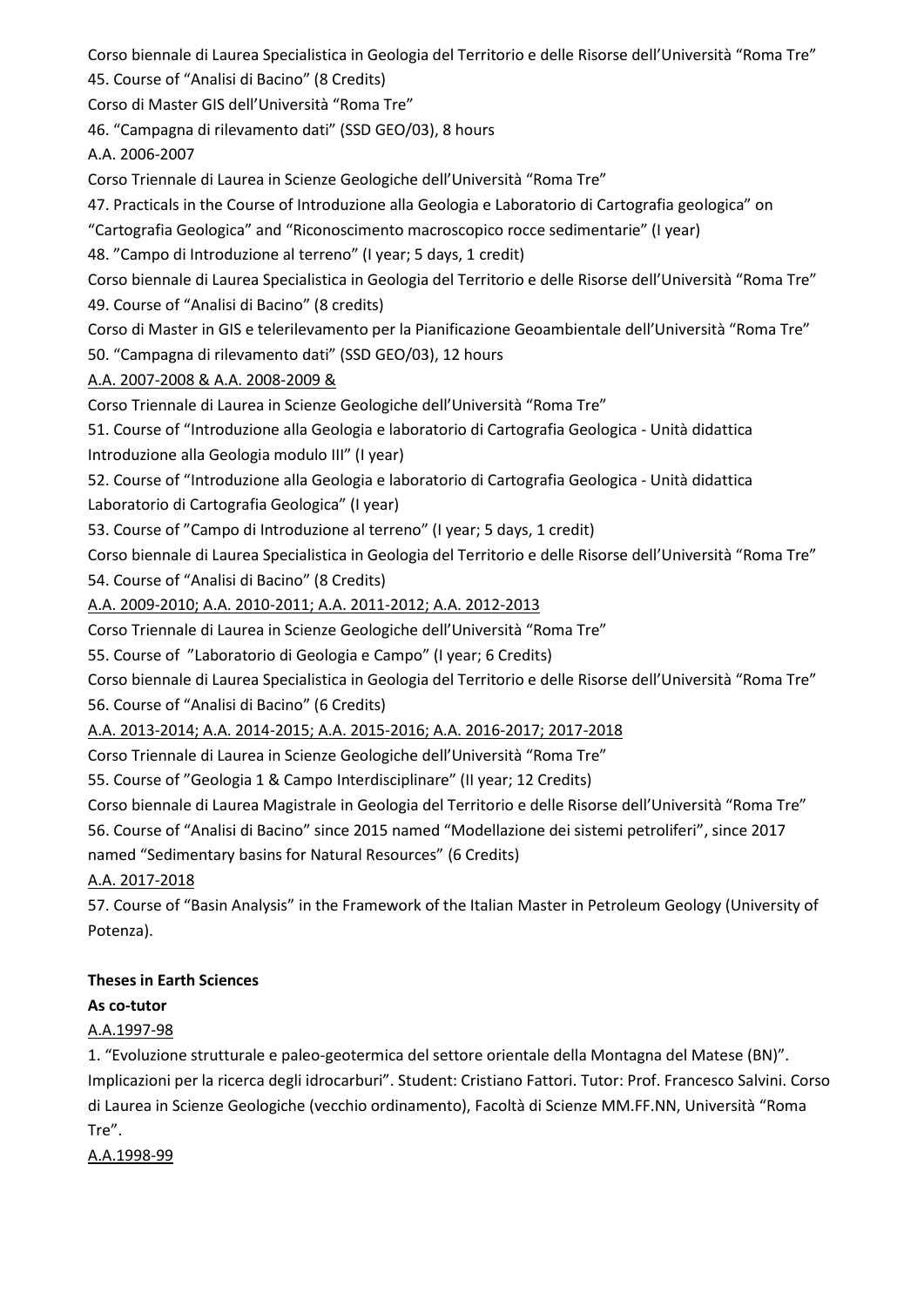2. "Evoluzione neogenico-quaternaria strutturale e paleogeotermica del settore M. Alpi-M. Raparo (PZ)". Student: Alessandro Salvagnini. Tutor: Prof. Maurizio Parotto. Corso di Laurea in Scienze Geologiche (vecchio ordinamento), Facoltà di Scienze MM.FF.NN, Università "Roma Tre".

# A.A. 1999-2000

3. "Studio geologico-geomorfologico del settore centro-occidentale del Bacino del Fiume Agri (Basilicata)". Student: Rosario Lofiego. Tutor: Prof. Francesco Dramis. Corso di Laurea in Scienze Geologiche (vecchio ordinamento), Facoltà di Scienze MM.FF.NN, Università "Roma Tre".

4. "Evoluzione termica di alcune successioni sedimentarie dell'Appennino meridionale (unità lagonegresi e liguridi) lungo il transetto M. Sirino-M. Raparo, attraverso lo studio mineralogico delle argille". Student: Luca Aldega. Tutor: Dott. Ciriaco Giampaolo.

5. "Caratterizzazione minero-petrografica di alcuni depositi vulcanoclastici molisani e rilevamento geologico dell'abitato di Isernia: un contributo allo studio dei bacini intramontani quaternari dell'Appennino centrale". Student: Alessandro Miraldi. Tutor: Dott. Ciriaco Giampaolo.

## A.A. 2006-2007

6. "Studio diffrattometrico delle argille e confronto tra indicatori termici nel pozzo Suvian-1 (Appennino settentrionale). Student: Bruno Calzona. Tutor: M. Zattin. Corso di Laurea Triennale in Scienze Geologiche, Facoltà di Scienze MM.FF.NN, Università "Alma Mater" Bologna.

7. "Analisi ottica della materia organica e confronto tra indicatori termici nel pozzo Suvian-1 (Appennino settentrionale). Student: Irene Albino. Tutor: M. Zattin. Corso di Laurea Triennale in Scienze Geologiche, Facoltà di Scienze MM.FF.NN, Università "Alma Mater" Bologna.

## **As Tutor**

A.A. 2001-2002

8. "Caratterizzazione mineralogica e petrografica organica di alcune successioni sedimentarie della catena a pieghe e sovrascorrimenti della Sicilia orientale". Student: Alessandro Fasto. Co tutors: Dott. C. Giampaolo, Prof. M. Grasso, Dott. S. Lo Mastro. Corso di Laurea in Scienze Geologiche (vecchio ordinamento), Facoltà di Scienze MM.FF.NN., Università "Roma Tre".

# A.A. 2003-2004

9. "Rilevamento geologico a scala 1:10000 nella zona di Vicovaro (Rm) compresa tra Ara delle Micelle e Costa di Ara delle Salere". Student: Marco Patacci. Corso di Laurea Triennale in Scienze Geologiche, Facoltà di Scienze MM.FF.NN, Università "Roma Tre".

10. "Carta geologica dell'area di Roccagiovine compresa tra Colle Rotondo e la valle del T. Licenza (Monti Lucretili - Lazio)". Student: Annalisa Iadanza. Corso di Laurea Triennale in Scienze Geologiche, Facoltà di Scienze MM.FF.NN, Università "Roma Tre".

11. "Rilevamento geologico a scala 1:10.000 tra il paese di Vicovaro e Roccagiovine".

Student: Dorina Testi. Corso di Laurea Triennale in Scienze Geologiche, Facoltà di Scienze MM.FF.NN, Università "Roma Tre".

12. "Rilevamento geologico nell'area di San Felice Circeo". Student: Andrea Ciccolella. Corso di Laurea Triennale in Scienze Geologiche, Facoltà di Scienze MM.FF.NN, Università "Roma Tre".

# A.A. 2004-2005

13. "Rilevamento geologico nella zona di Civitella-Percile - Sabina, Lazio)". Student: Leonardo Maiorino. Corso di Laurea Triennale in Scienze Geologiche, Facoltà di Scienze MM.FF.NN, Università "Roma Tre".

14. "Rilevamento geologico nella zona di Olevano Romano - Lazio". Student: Matteo D'Agostini. Corso di Laurea Triennale in Scienze Geologiche, Facoltà di Scienze MM.FF.NN, Università "Roma Tre".

# A.A. 2005-2006

15. "Studio integrato di parametri organici e inorganici di evoluzione termica dei sedimenti per la ricostruzione dei carichi sedimentari e/o tettonici nel bacino della Laga (Appennino centrale)".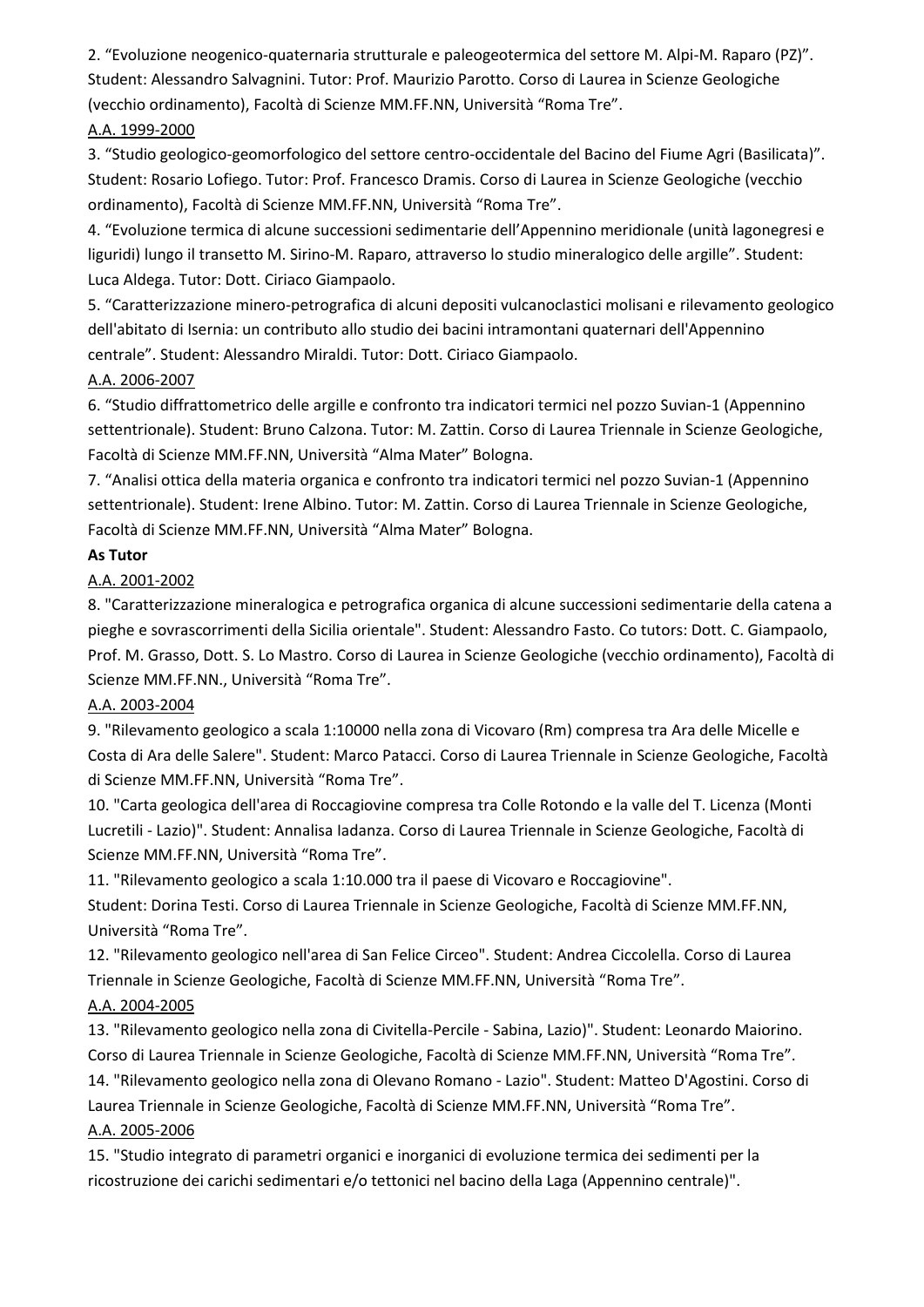Student: Valentina Cantarelli. O tutors: Dott. L. Aldega, Dott. Sabina Bigi, Dott. Piero Casero. Corso di Laurea Specialistica in Geologia del Territorio e delle Risorse, Facoltà di Scienze MM.FF.NN, Università "Roma Tre". Special mention Gustavo Sclocchi Thesis Award 2007.

16. "Carta geologica dell'area compresa tra Cineto Romano e Riofreddo (Lazio, Appennino centrale)". Student: Fiorentina Oltean. Corso di Laurea Triennale in Scienze Geologiche, Facoltà di Scienze MM.FF.NN, Università "Roma Tre".

17. Carta geologica dell'area compresa tra Monte Flavio e Montorio Romano (Lazio, Appennino centrale)". Students: Davide Iosimi (settore N) e Daniele Sorci (settore S). Corso di Laurea Triennale in Scienze Geologiche, Facoltà di Scienze MM.FF.NN, Università "Roma Tre".

18. "Carta geologica dell'area di Palombara Sabina (Lazio, Appennino centrale)". Students: Manuel Corrieri (settore S) e Alessandro Cassone (settore N). Corso di Laurea Triennale in Scienze Geologiche, Facoltà di Scienze MM.FF.NN, Università "Roma Tre".

19. "Carta geologica dell'area di Aieta delle unità Pollino-Ciagola e Lungo-Verbicaro". Students: Roberta Chiarelli (settore SW), Francesca Gaeta (settore SE), Francesca Mariani (settore NE), Silvia Carrozzo (settore NW). Corso di Laurea Triennale in Scienze Geologiche, Facoltà di Scienze MM.FF.NN, Università "Roma Tre". A.A. 2006-2007

20. "Ricostruzione della storia termica e di seppellimento del Bacino di Sao Franciso ubicato nell'onshore brasiliano. Student: Vincenza Papaleo. Co tutors: Dott. Domenico Grigo (ENI-GEBA). Corso di Laurea Specialistica in Geologia del Territorio e delle Risorse, Facoltà di Scienze MM.FF.NN, Università "Roma Tre". A.A. 2007-2008

21. "Ricostruzione della storia termica e di seppellimento del Namibe Basin ubicato nell'off del West Africa". Student: Roberta Chiarelli. Co tutor: Dott. Domenico Grigo (ENI-GEBA). Corso di Laurea Specialistica in Geologia del Territorio e delle Risorse, Facoltà di Scienze MM.FF.NN, Università "Roma Tre". A.A. 2010-2011

22. "Rilevamento geologico della dorsale di Monte Croce (loc. Fonte Vivola, comune di Sutri) per la caratterizzazione di rocce sigillo di potenziali reservoir geotermici nel Lazio settentrionale". Student: Stefano celano. Corso di Laurea Triennale in Scienze Geologiche, Facoltà di Scienze MM.FF.NN, Università "Roma Tre".

23. "Evolution of thermal maturity from organic matter for the tectonic reconstruction of Polish Outer Carpathians" Laureato: Marco Menis. Co tutor: Dott. Domenico Grigo (ENI-GEBA). Corso di Laurea Specialistica in Geologia del Territorio e delle Risorse, Facoltà di Scienze MM.FF.NN, Università "Roma Tre". 24. "Caratterizzazione della distribuzione della maturità termica della materia organica nelle probabili argille a gas siluriane del Bacino di Lublino (Polonia orientale) mediante modellazione 3D del Sistema Petrolifero" Student: Silvia Carrozzo. Co tutor: Dott. Domenico Grigo (ENI-GEBA). Corso di Laurea Specialistica in Geologia del Territorio e delle Risorse, Facoltà di Scienze MM.FF.NN, Università "Roma Tre". 25. "Caratterizzazione della distribuzione della maturità termica della materia organica nelle probabili argille a gas siluriane del Bacino Baltico (Polonia settentrionale) mediante modellazione 3D del Sistema Petrolifero" Student: Francesca Gaeta. Co tutor: Dott. Domenico Grigo (ENI-GEBA). Corso di Laurea Specialistica in Geologia del Territorio e delle Risorse, Facoltà di Scienze MM.FF.NN, Università "Roma Tre". A.A. 2012-2013

26."Modellazione della circolazione di fluidi del sistema geotermico di Rosario de La Frontera tramite software "Modflow". Student: Corrado Palucci. Co tutors: Dott. Sara Taviani, Roberta Maffucci. Corso di Laurea Specialistica in Geologia del Territorio e delle Risorse; Università "Roma Tre".

## A.A. 2014-2015

27. "Evoluzione paleotermica delle successioni paleozoiche delle Holy Cross Mts (Polonia)". Student: Stefano Celano. Co tutor: Dott. Andrea Schito. Corso di Laurea Specialistica in Geologia del Territorio e delle Risorse; Università "Roma Tre".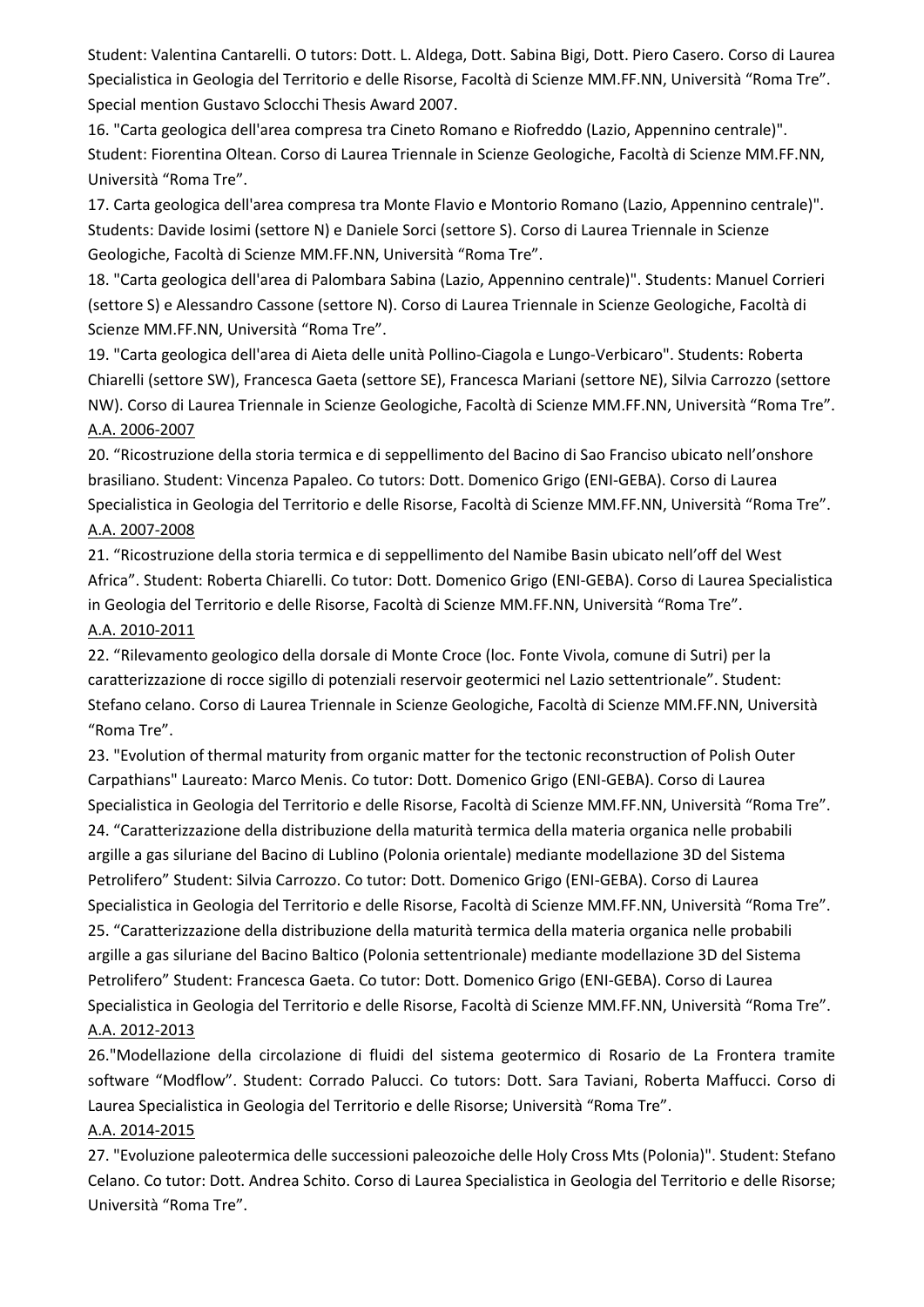28. "Caratterizzazione della maturità termica della materia organica dispersa nelle successioni paleozoiche delle Holy Cross Mts (Polonia)". Student: Matteo Trolese. Co tutors: Dott. Chiara Caricchi and Dott. Andrea Schito. Corso di Laurea Specialistica in Geologia del Territorio e delle Risorse; Università "Roma Tre". A.A. 2015-2016

29. "Caratterizzazione della maturità termica della materia organica dispersa e della mineralogia delle argille del Bacino di Scillato e aree limitrofe, Sicilia". Student: Paolo Martizzi. Co tutor: Dott. Martina Balestra. Corso di Laurea Specialistica in Geologia del Territorio e delle Risorse; Università "Roma Tre".

30. "Caratterizzazione del grado di maturità termica della materia organica dispersa nelle successioni sedimentarie in tre sondaggi profondi dell'Adriatico meridionale per la modellizzazione del Petroleum System". Student: Martina Torelli. Co tutors: Dott. Andrea Schito. Corso di Laurea Specialistica in Geologia del Territorio e delle Risorse; Università "Roma Tre".

### A.A. 2016-2017

31. "Palynofacies and thermal maturation studies of Jurassic lacustrine deposits (Lysogory area, Holy Cross Mountains, Poland)" UNIVERSITÀ DEGLI STUDI DI PERUGIA DIPARTIMENTO DI FISICA E GEOLOGIA, Corso di Laurea Magistrale in Geologia degli Idrocarburi. Student: NICOLA PRECISVALLE. Tutor: Dott. Amalia Spina, Co tutors: Prof. Simonetta CIRILLI and Prof. Sveva Corrado

32. "Metamorfismo organico ed evoluzione termica dei minerali argillosi in aureole di contatto di dicchi intrusivi: il caso del Bacino amazzonico (Brasile) e il bacino di Arganà (Marocco)". Student: Andrea Abbate. Tutor: Prof. Sabina Bigi. Co tutors: Prof. Sveva Corrado, Dott. Andrea Schito. Corso di Laurea Magistrale Geologia di Esplorazione; Università "Sapienza".

33. «Profilo geologico e paleotermico attraverso la catena a pieghe e sovrascorrimenti nell'area di Monte Kumeta (Sicilia Nord-Occidentale, prov. di Palermo)». Student: Alessio Bellini Cotutor: Martina Balestra. Corso di Laurea Triennale in Scienze Geologiche; Università "Roma Tre".

### **Ph.D. Theses as tutor or co-tutor**

1. 2000-2003 "Validating structural models in thrust belts: 3D approaches applied to the Central Apennines". Student: Richard Tozer. Tutor: R.W.H. Butler. Cotutor: S. Corrado. Università di Leeds (UK). 2. 2002-2005 "Relationships between tectonic/sedimentary burial and exhumation in the evolution of the Apennines by means of clay mineralogy". Student: Luca Aldega. Tutor: C. Giampaolo. Cotutore: S. Corrado. Dottorato in Geodinamica, ciclo XVII, Università Roma Tre.

3. 2000-2003 Studio stratigrafico, petrografico e strutturale della Successione delle Arenarie del M. Cervarola e rapporti con le successioni e unità limitrofe /Appennino modenese-bolognese). Student: Flavia Botti Tutors G. Plesi e P.C. Pertusati. Cotutor: S. Corrado. Dottorato in Scienze della Terra, Università di Pisa. 4. 2007-2010 "Storia di seppellimento-esumazione dell'orogene appenninico-maghrebide in Sicilia centroorientale" Student: Lea Di Paolo. Tutor: S. Corrado. Cotutor: M.L. Balestrieri. Dottorato in Scienze della Terra, Università Roma Tre.

5. 2007-2010 "Storia di seppellimento-esumazione del settore occidentale dell' orogene pirenaico in Spagna settentrionale" Student: Valentina Cantarelli. Università di Camerino. Tutor: Chiara Invernizzi. Cotutor: S. Corrado.

6. 2010-2013 "Cenozoic paleogeothermal and kinematic evolution of the Central-Northern Apennines". Student: Chiara Caricchi. Tutor: S. Corrado. Cotutors: M. Mattei, F. Cifelli, L. Aldega. Dottorato in Scienze della Terra, Università Roma Tre.

7. 2012-2015 "Validating a multi-method approach to the reservoir-seal couple efficiency in of natural geothermal systems". Student: Roberta Maffucci. Tutor: S. Corrado. Cotutors: G. Giordano, S. Bigi. Dottorato in Scienze della Terra, Università Roma Tre.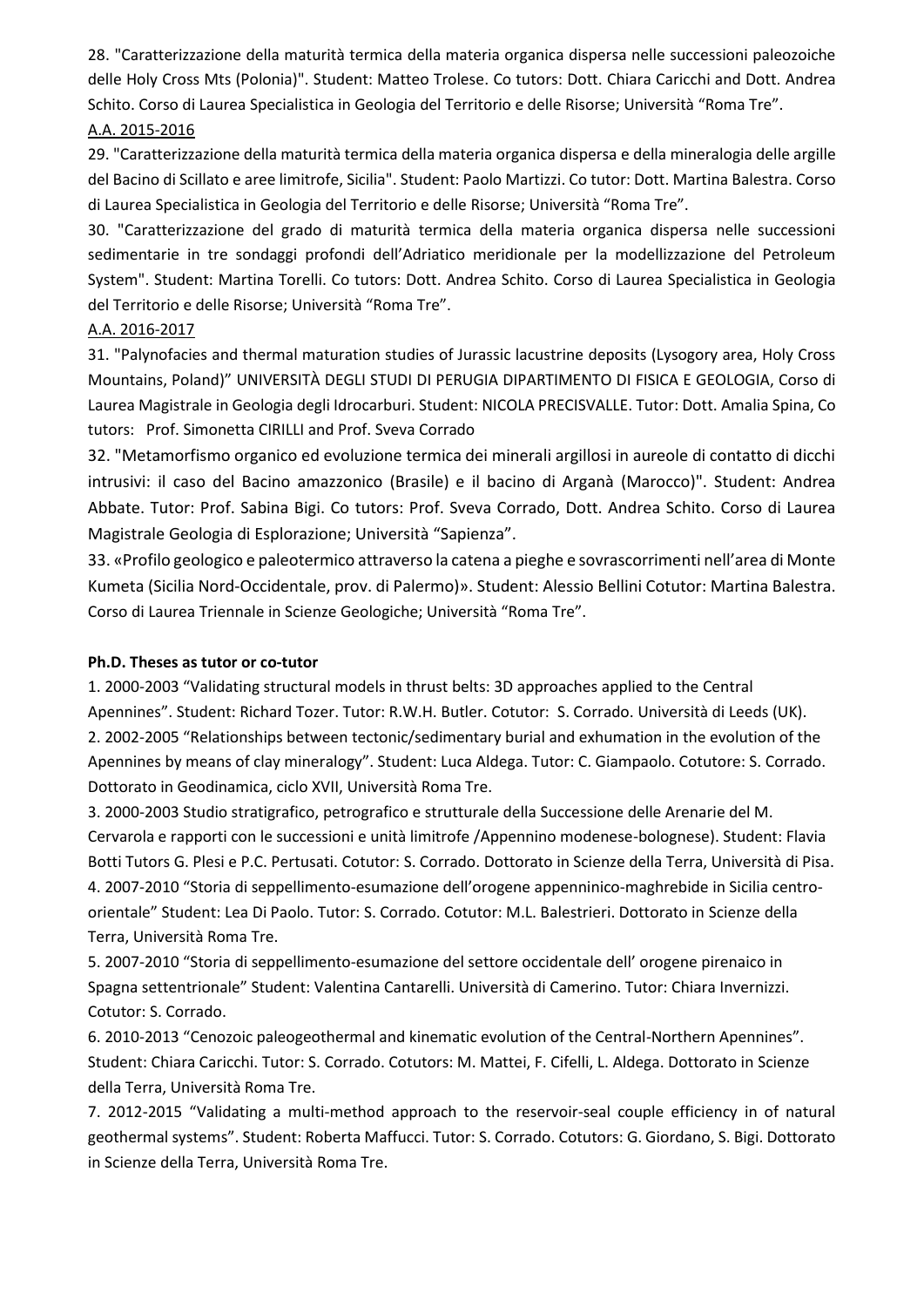8. 2013-2016: "Multi-disciplinary study of paleothermal indicators in potential gas shales" Student: Andrea Schito. Tutor: S. Corrado. Dottorato in Scienze della Terra, Università Roma Tre.

9. 2015-2018: "[3D thermal-kinematic model of the sicilian Fold and Thrust belt](https://www.researchgate.net/project/PhD-project-3D-thermal-kinematic-model-of-the-sicilian-Fold-and-Thrust-belt)" Student: Martina Balestra. Tutor: S. Corrado. Co tutor: W. Sassi. Dottorato in Scienze della Terra, Università Roma Tre.

10. 2018-2021: S. Corrado. "Thermal Evolution of the Paris Basin by means of innovative thermochronometers and paleothermal indicators. Tutor: S. Corrado. Co tutor: M. Gasparrini. Dottorato in Scienze della Terra, Università Roma Tre-IFPen.

#### **Other Activities**

### **Short courses and Invited seminars**

• October 1994 - Corso di Geologia strutturale "Sedimentation and Tectonics" Dr. R.H.W. Butler - University of Leeds co. Dipartimento di Scienze Geologiche dell'Università di "Roma Tre". Practical teaching and Field trip.

• March 1998 - "Elementi essenziali del Petroleum Play" (6 hours comprensive di lezione + esercitazione) in Master in "Esplorazione e Produzione degli Idrocarburi", organised by LASMO Mineraria S.p.a. - Palazzo Baleani, Roma.

• September 1999 - "La materia organica dispersa nei sedimenti: Generalità, metotologie di studio e applicazioni" Seminar in the Course 1999 AIPEA, co Istituto di Metodologie per l'Analisi Ambientale, C.N.R. - Tito Scalo, Potenza.

• November 1999 - "Elementi essenziali del Petroleum Play" (6 hours) in the Master Course in "Esplorazione e Produzione delle Risorse Energetiche", organised by SAFE - Palazzo Baleani, Roma.

• April 2003 - "Genesi, migrazione e accumulo di idrocarburi con verifiche, case histories ed esercitazioni" (6 hours) in the Master Course in "Esplorazione e Produzione delle Risorse Energetiche", organised by SAFE - Palazzo Baleani, Roma.

• February 2004 – "I Bacini Sedimentari e l'Esplorazione Petrolifera" 6 hours) in the Master Course in "Gestione delle Risorse Energetiche", organised by SAFE - Palazzo Baleani, Roma.

• June 2004 - "Utilizzo integrato di metodologie strutturali e paleogeotermici per la soluzione del calcolo del raccorciamento in alcuni settori chiave dell'Appennino", Roma tre for Phd Students

• April 2005 – "Studio dei Bacini Sedimentari per l'Esplorazione Petrolifera" in the Master Course in "Gestione delle Risorse Energetiche", organised by SAFE - Palazzo Baleani, Roma.

• December 2005 - "Lo studio dell'evoluzione termica dei sedimenti per la soluzione di problematiche strutturali nella catena appenninica esterna" Seminar in the Course "Fondamenti di Geologia Strutturale" (Dr. Sabina Bigi) Laurea Specialistica, Dipartimento di Scienze della Terra dell'Università "La Sapienza" Roma.

• December 2006 - "L'analisi termica dei sedimenti per la soluzione di problematiche strutturali nella catena appenninica: il caso bacino della Laga" Seminar in the Course "Fondamenti di Geologia Strutturale" (Dr. Sabina Bigi) Laurea Specialistica, Dipartimento di Scienze della Terra dell'Università "La Sapienza" Roma.

• February 2007 - "Il contributo dello studio degli indicatori paleo-termici in diagenesi per la soluzione di problemi geologici e geodinamici" in the Short Course "Geologia dell'Appennino" for Phd Students in Geodinamica - Università Tre.

• April 2007 – "Studio dei Bacini Sedimentari per l'Esplorazione Petrolifera" in the Master Course in "Gestione delle Risorse Energetiche", organised by SAFE - Palazzo Baleani, Roma.

• February 2008 - "Lo studio degli indicatori paleo-termici e termo-cronologici in diagenesi per la soluzione di problemi geologici e geodinamici" in the Short Course "Geologia dell'Appennino" for Phd Students in Geodinamica - Università Tre.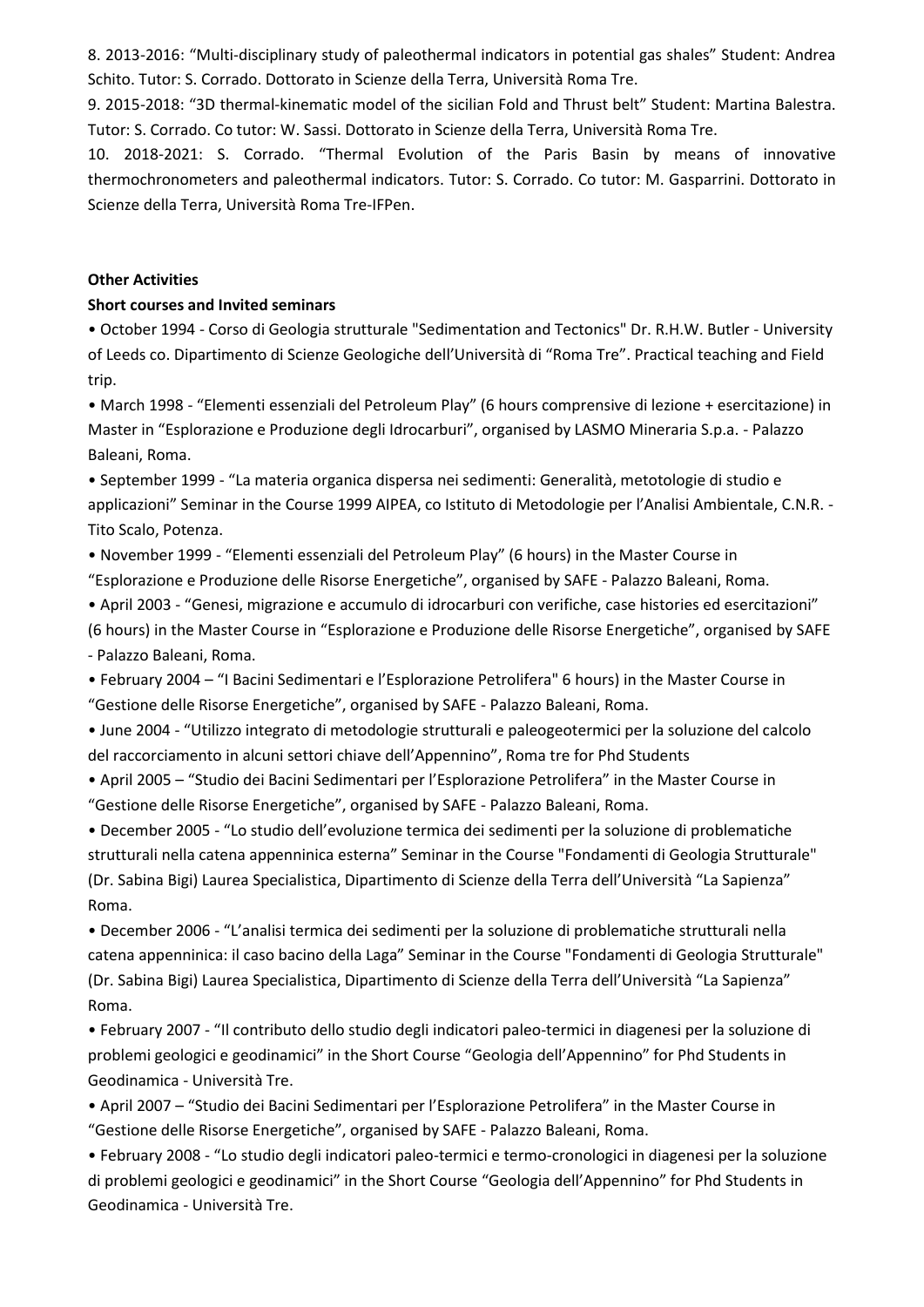• December 2008 - "Comparing structural styles in the Apennines fold-and-thrust belt: constraints from thermal, thermo-chronological and structural data" for Phd Students and Researchers - Dipartimento di Scienze della Terra dell'Università di Camerino.

• February 2009 - "Metodologie integrate per la ricostruzione dei carichi tettonico/sedimentari e dell'esumazione: teoria e case history dall'Appennino e dalla Sicilia orientale " in the Short Course "Geologia dell'Appennino" for PhD Students in Geodinamica - Università Tre.

• June 2009 – "Comparing structural styles in the Apennines fold-and-thrust belt: constraints from thermal, thermo-chronological and structural data" for PhD Students and Researchers - Dipartimento di Scienze della Terra dell'Università Federico II di Napoli.

• February 2010 - "Metodologie integrate per la ricostruzione dei carichi tettonico/sedimentari e dell'esumazione" in the Short Course "Geologia dell'Appennino" for PhD Students in Geodinamica - Università Tre.

• February 2011 - "Ricostruzione dei carichi tettonico-sedimentari e dell'esumazione in Appennino" in the Short Course "Geologia dell'Appennino" for PhD Students in Geodinamica - Università Tre.

• May 2011 - "Paleo-thermal and thermo-chronological constraints to the evolution of the Apenninic-Maghrebian orogen" for PhD Students and Researchers - Dipartimento di Scienze della Terra dell'Università di Parma.

• October 2013 – Short course on "Tools for thermal and thermochronological study of sedimentary basins: from data to modeling" for the PhD School of Earth Science of Perugia.

• February 2015 – "Innovative methods and constraints to Petroleum System Modelling: theory and case histories" for the PhD School of Earth Science of Perugia.

- February 2016 "Basin analysis and Petroleum System Modelling: principles and applications" for the PhD School of Earth Science of Parma.
- October 2016 "Recent research activity of Academic Laboratory of Basin Analysis at Roma Tre University". IFPen, Ruel Malmaison.
- November 2016 "Recent research activity of Academic Laboratory of Basin Analysis at Roma Tre University". Cergy Pontoise University.
- November 2017-January 2018 "Thermal evolution of sedimentary Basins" series of lectures for the GEC lab. Cergy Pontoise University.

### **List of publications**

Schito A., Corrado S. (2018). An automatic approach for characterization of thermal maturity of dispersed organic matter Raman spectra at low diagenetic stages. Geological Society, London, Special Publications 484, SP484. 5. "Application of Analytical Techniques to Petroleum Systems".

ALDEGA L, BIGI S, CARMINATI E, TRIPPETTA F, CORRADO S, KAVOOSI MA (2018). The Zagros fold-and-thrust belt in the Fars province (Iran): II. Thermal evolution. Marine and Petroleum Geology, 93, 376-390.

Casas-Sainz A.M., Gil-Imaz, A., Simón, J.L., Izquierdo-LlAvall E., Aldega L., Román-Berdiel T., Osácar M.C., Pueyo-Anchuela, Ó, Ansón M., García-Lasanta C., Corrado S., Invernizzi, C., Caricchi C. (2018). Strain indicators and magnetic fabric in intraplate fault zones: Case study of Daroca thrust, Iberian Chain, Spain. Tectonophysics, 730, 29-47.

Giordano, G., Zanella, E., Trolese, M., Baffioni, C., Vona, A., Caricchi, C., De Benedetti, A.A., Corrado, S., Romano, C., Sulpizio, R., Geshi, N. (2018). Thermal interactions of the AD79 Vesuvius pyroclastic density currents and their deposits at Villa dei Papiri (Herculaneum archaeological site, Italy). Earth and Planetary Science Letters, 490, pp. 180-192.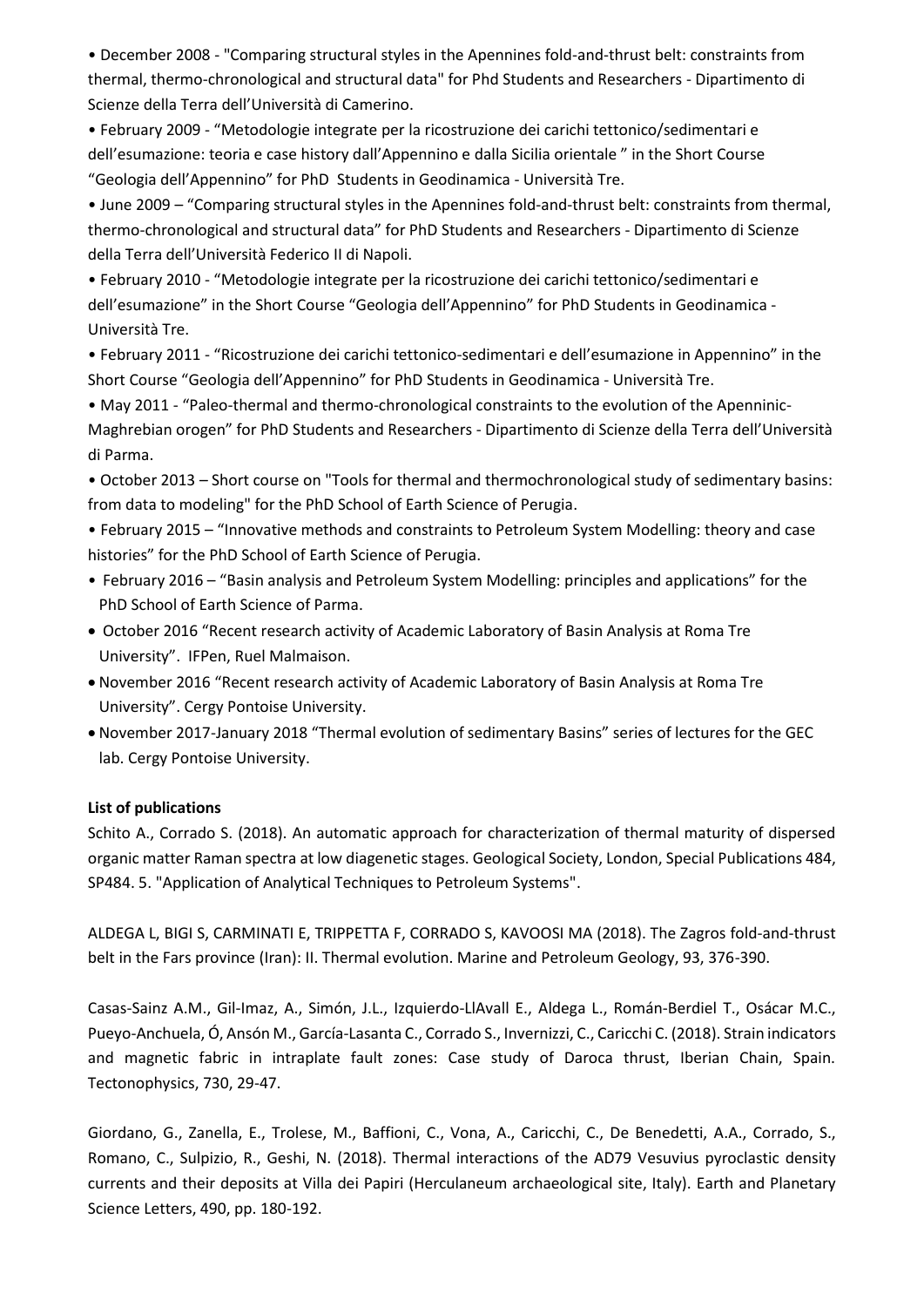Pensa, A., Capra, L., Giordano, G., Corrado, S. (2018). Emplacement temperature estimation of the 2015 dome collapse of Volcán de Colima as key proxy for flow dynamics of confined and unconfined pyroclastic density currents Journal of Volcanology and Geothermal Research, 357, 321-338.

SCHITO, A., Andreucci, B., ALDEGA, L., CORRADO, S., DI PAOLO, L., Zattin, M., Szaniawski, R., Jankowski, L., Mazzoli, S. (2018). Burial and exhumation of the western border of the Ukrainian Shield (Podolia): A multidisciplinary approach. Basin Research, 30, 532-549.

Trolese, M., Giordano, G., Komorowski, J.-C., Jenkins, S.F., Baxter, P.J., Cholik, N., Raditya, P., Corrado, S. (2018). Very rapid cooling of the energetic pyroclastic density currents associated with the 5 November 2010 Merapi eruption (Indonesia). Journal of Volcanology and Geothermal Research, 358, 1-12.

Schito, A., Romano, C., Corrado, S., Grigo, D., Poe, B. (2017). Diagenetic thermal evolution of organic matter by Raman spectroscopy (2017). Organic Geochemistry, 106, pp. 57-67.

Casas-Sainz, A.M., Román-Berdiel, T., Oliva-Urcia, B., García-Lasanta, C., Villalaín, J.J., Aldega, L., Corrado, S., Caricchi, C., Invernizzi, C., Osácar, M.C. (2017) Multidisciplinary approach to constrain kinematics of fault zones at shallow depths: a case study from the Cameros–Demanda thrust (North Spain) International Journal of Earth Sciences, 106 (3), pp. 1023-1055.

Schito A., S Corrado, M Trolese, L Aldega, C Caricchi, S Cirilli, D Grigo, A Guedes, A Spina, B Valentim 2017. [Reply to Narkiewicz \(2017\) comment on "Thermal evolution of Paleozoic successions](https://www.sciencedirect.com/science/article/pii/S0264817217302738) of the Holy Cross [Mountains \(Poland\)"](https://www.sciencedirect.com/science/article/pii/S0264817217302738). Marine and Petroleum Geology, 88, 1114-1122.

Schito, A., Corrado, S., Trolese, M., Aldega, L., Caricchi, C., Cirilli, S., Grigo, D., Guedes, A., Romano, C., Spina, A., Valentim, B. (2017). Assessment of thermal evolution of Paleozoic successions of the Holy Cross Mountains (Poland). Marine and Petroleum Geology, 80, pp. 112-132.

Schito, A., Andreucci, B., Aldega, L., Corrado, S., Di Paolo, L., Zattin, M., Szaniawski, R., Jankowski, L., Mazzoli, S. (2017). Burial and exhumation of the western border of the Ukrainian Shield (Podolia): A multi-disciplinary approach. Basin Research, Article in Press.

Maffucci, R., Corrado, S., Aldega, L., Bigi, S., Chiodi, A., Di Paolo, L., Giordano, G., Invernizzi, C. (2016). Cap rock efficiency of geothermal systems in fold-and-thrust belts: Evidence from paleo-thermal and structural analyses in Rosario de La Frontera geothermal area (NW Argentina). Journal of Volcanology and Geothermal Research, 328, pp. 84-95.

Schito A., Corrado, S., Aldega, L., Grigo, D. (2016). Overcoming pitfalls of vitrinite reflectance measurements in the assessment of thermal maturity: The case history of the lower Congo basin. Marine and Petroleum Geology, 74, pp. 59-70.

Perri, F., Caracciolo, L., Cavalcante, F., Corrado, S., Critelli, S., Muto, F., Dominici, R. (2016). Sedimentary and thermal evolution of the Eocene-Oligocene mudrocks from the southwestern Thrace Basin (NE Greece). Basin Research, 28 (3), pp. 319-339.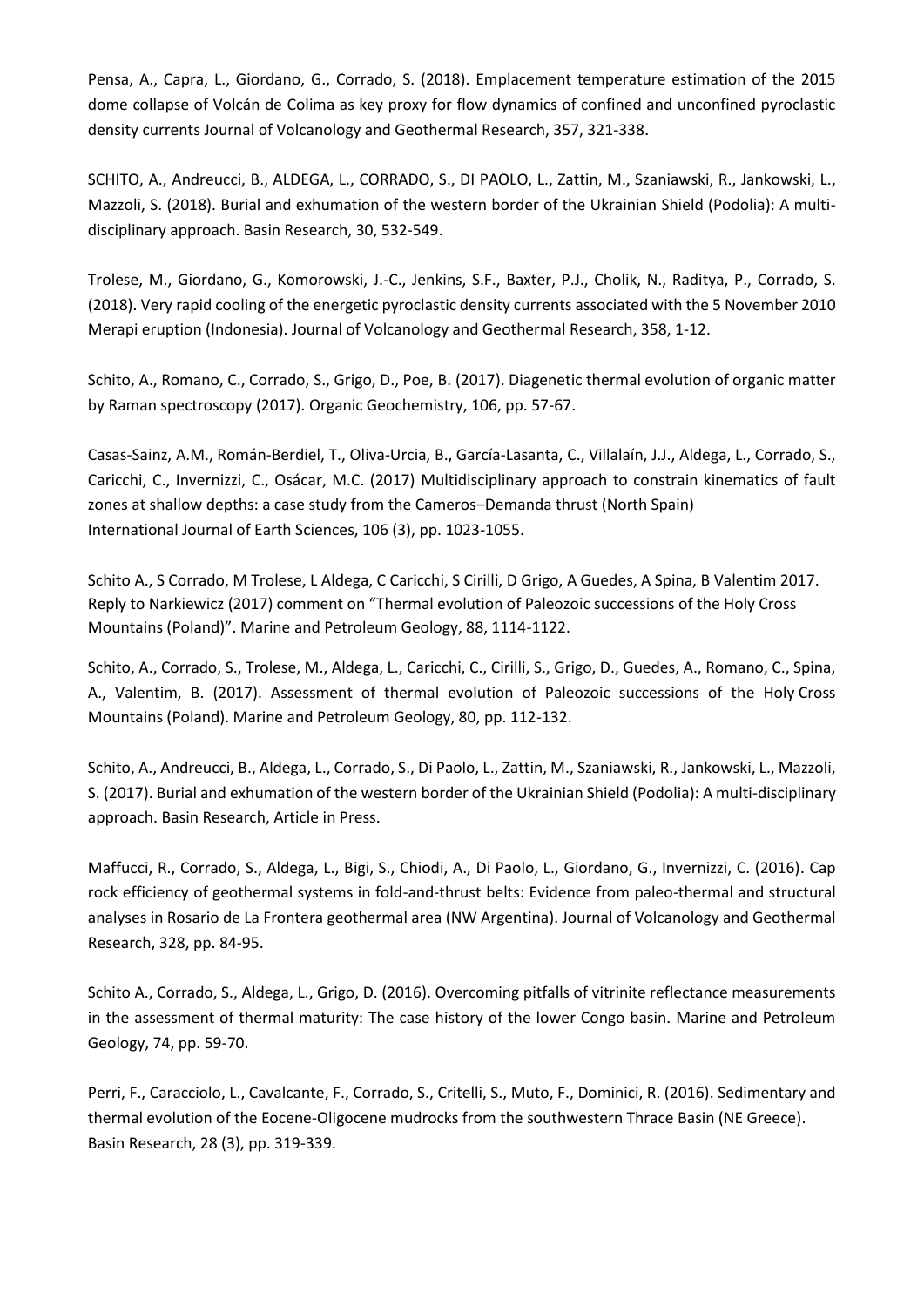Caricchi, C., Corrado, S., Di Paolo, L., Aldega, L., Grigo, D. (2016). Thermal maturity of Silurian deposits in the Baltic Syneclise (on-shore Polish Baltic Basin): Contribution to unconventional resources assessment Italian Journal of Geosciences. 135 (3), pp. 383-393.

Giordano, G., Ahumada, F., Aldega, L., Baez, W., Becchio, R., Bigi, S., Caricchi, C., Chiodi, A., Corrado, S., De Benedetti, A.A., Favetto, A., Filipovich, R., Fusari, A., Groppelli, G., Invernizzi, C., Maffucci, R., Norini, G., Pinton, A., Pomposiello, C., Tassi, F., Taviani, S., Viramonte, J. (2016). Preliminary Data on the Structure and Potential of the Tocomar Geothermal Field (Puna Plateau, Argentina). Energy Procedia, 97, pp. 202-209.

Levy R. and SMS team (2016). Antarctic ice sheet sensitivity to atmospheric CO2 variations in the early to mid-Miocene. Proceedings of the National Academy of Sciences, 201516030.

Schito A., Corrado S., Romano C., Guedes A. & Grigo D. Raman spectroscopy: and insight into the chemical short range order of kerogen for the assessment of thermal maturity. Rendiconti Online Società Geologica Italiana, Vol. 40 (2016), p. 506, ISSN: 2035-8008, Napoli, 7/9/2016-9/9/2016. doi: 10.3301/ROL.2016.79

Corrado S., Schito A., Aldega L. & Grigo D. A quantitative multi-method approach to assess thermal evolution of the Lower Congo Basin (Angola). Rendiconti Online Società Geologica Italiana, Vol. 40 (2016), p. 525, ISSN: 2035-8008, Napoli, 7/9/2016-9/9/2016. doi: 10.3301/ROL.2016.79

[Caricchi C, L Aldega, MR Barchi, S Corrado, D Grigo, F Mirabella, Zattin M. \(2015\)](https://scholar.google.it/citations?view_op=view_citation&hl=en&user=M_pRf80AAAAJ&sortby=pubdate&citation_for_view=M_pRf80AAAAJ:SP6oXDckpogC) Exhumation patterns along [shallow low-angle normal faults: an example from the Altotiberina active fault system \(Northern Apennines,](https://scholar.google.it/citations?view_op=view_citation&hl=en&user=M_pRf80AAAAJ&sortby=pubdate&citation_for_view=M_pRf80AAAAJ:SP6oXDckpogC)  [Italy\).](https://scholar.google.it/citations?view_op=view_citation&hl=en&user=M_pRf80AAAAJ&sortby=pubdate&citation_for_view=M_pRf80AAAAJ:SP6oXDckpogC) Terra Nova 27 (4), 312-321

Caricchi C., L Aldega, S Corrado (2015) [Reconstruction of maximum burial along the Northern Apennines](https://scholar.google.it/citations?view_op=view_citation&hl=en&user=M_pRf80AAAAJ&sortby=pubdate&citation_for_view=M_pRf80AAAAJ:dfsIfKJdRG4C)  [thrust wedge \(Italy\) by indicators of thermal exposure and modeling.](https://scholar.google.it/citations?view_op=view_citation&hl=en&user=M_pRf80AAAAJ&sortby=pubdate&citation_for_view=M_pRf80AAAAJ:dfsIfKJdRG4C) Geological Society of America Bulletin, B30947. 1

Pensa A, M Porreca, CORRADO S, G Giordano, R Cas (2015). Calibrating the pTRM and charcoal reflectance (Ro%) methods to determine the emplacement temperature of ignimbrites: Fogo A sequence, São Miguel, Azores, Portugal, as a case study. BULLETIN OF VOLCANOLOGY, vol. 77, p. 1-19, ISSN: 0258-8900, doi: 10.1007/s00445-015-0904-4

A Chiodi, F Tassi, W Báez, R Maffucci, C Invernizzi, G Giordano, CORRADO S, G Bicocchi, O Vaselli, JG Viramonte, PP Pierantoni (2015). New geochemical and isotopic insights to evaluate the geothermal resource of the hydrothermal system of Rosario de la Frontera (Salta, northern Argentina). JOURNAL OF VOLCANOLOGY AND GEOTHERMAL RESEARCH, vol. 295, p. 16-25, ISSN: 0377-0273, doi: 10.1016/j.jvolgeores.2015.03.001

Maffucci R, S Bigi, CORRADO S, A Chiodi, L Di Paolo, G Giordano, C Invernizzi (2015). Quality assessment of reservoirs by means of outcrop data and "discrete fracture network" models: The case history of Rosario de La Frontera (NW Argentina) geothermal system. TECTONOPHYSICS, vol. 647-648, p. 112-131, ISSN: 0040- 1951, doi: 10.1016/j.tecto.2015.02.016

Perri F, L Caracciolo, F Cavalcante, CORRADO S, Critelli, F Muto, R Dominici (2015).Sedimentary and thermal evolution of the Eocene-Oligocene mudrocks from the southwestern Thrace Basin (NE Greece) . BASIN RESEARCH, ISSN: 0950-091X, doi: 10.1111/bre.12112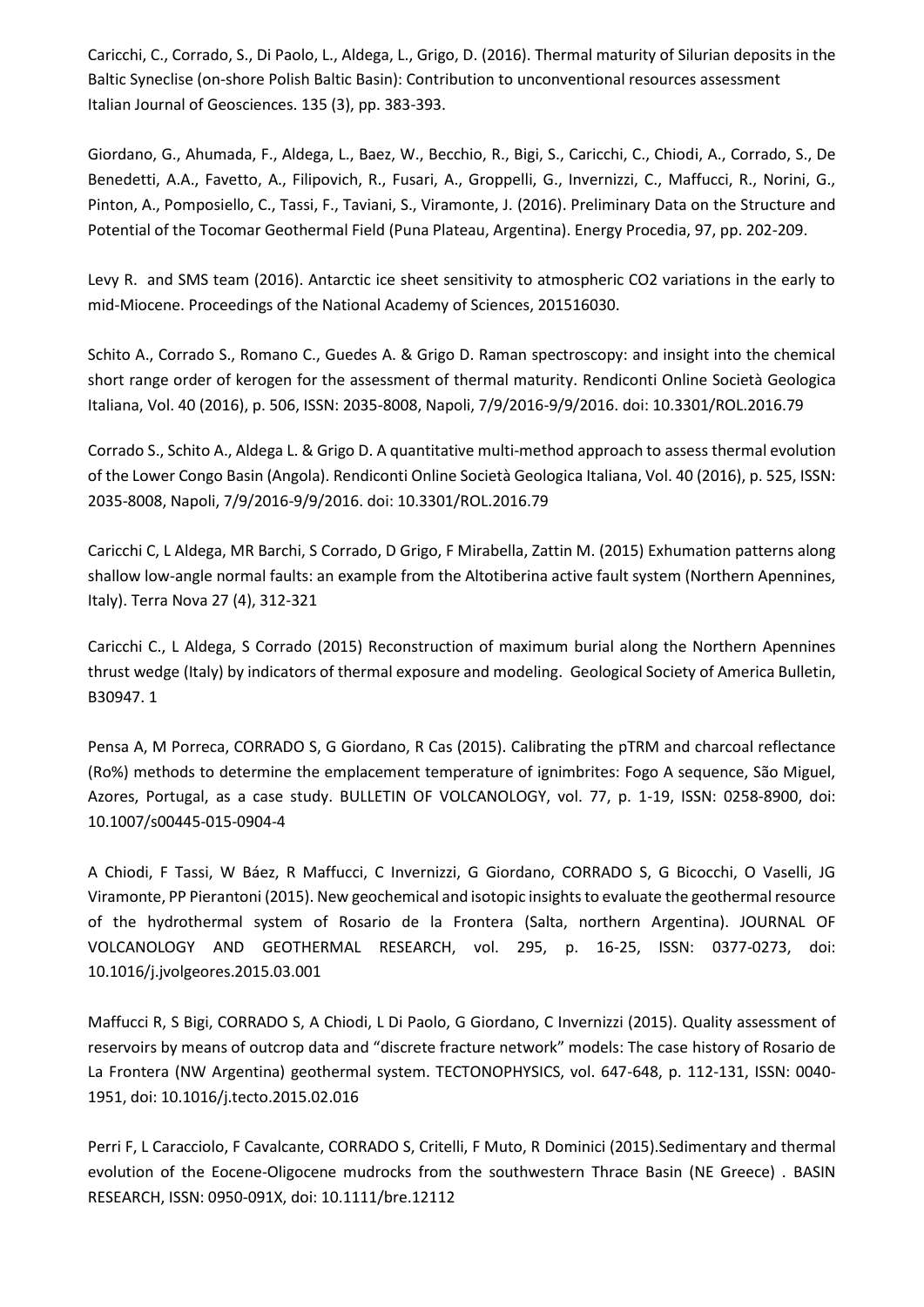[Aldega](http://www.sciencedirect.com/science/article/pii/S0264817214001585) L., Corrado S., Carminati E., Shaban A., [Shahram A. Sherkati](http://www.sciencedirect.com/science/article/pii/S0264817214001585) S 2014. Thermal evolution of the Kuh-e-Asmari and Sim anticlines in the Zagros fold-and-thrust belt: Implications for hydrocarbon generation[. Marine](http://www.sciencedirect.com/science/journal/02648172)  [and Petroleum Geology.](http://www.sciencedirect.com/science/journal/02648172) [Vol.](http://www.sciencedirect.com/science/journal/02648172/57/supp/C) 57, November 2014, Pages 1–13.

#### 2014 - Articolo in rivista

Andreucci B., A Castelluccio, S Corrado, L Jankowski, S Mazzoli, R Szaniawski, M Zattin 2014. Interplay between the thermal evolution of an orogenic wedge and its retro-wedge basin: An example from the Ukrainian Carpathians Geological Society of America Bulletin, B31067.

Corrado S, Aldega L, Celano AS, De Benedetti AA, Giordano G (2014). Cap rock efficiency and fluid circulation of natural hydrothermal systems by means of XRD on clay minerals (Sutri, Northern Latium, Italy). GEOTHERMICS, vol. 50, p. 180-188. http://dx.doi.org/10.1016/j.geothermics.2013.09.011

Di Paolo L., Olivetti V., Corrado S., Aldega L., Balestrieri ML, Maniscalco R. 2014. Detecting the stepwise propagation of the Eastern Sicily thrust belt (Italy): insight from thermal and thermochronologic constraints. Terra nova, doi: 10.1111/ter.12106. 26 (5), 363–371

C. Invernizzi, P.P. Pierantoni, A. Chiodi, R. Maffucci, S. Corrado, W. Baez, F. Tassi, G. Giordano, J. Viramonte. 2014. Preliminary assessment of the geothermal potential of Rosario de la Frontera area (Salta, NW Argentina): Insight from hydro-geological, hydro-geochemical and structural investigation. Journal of South American Earth Sciences, Volume 54, October 2014, Pages 20–3

Di Paolo L., S Corrado, C Romano, L Aldega, D Di Genova, D Grigo 2014[. A combined integrated multi-method](https://scholar.google.it/citations?view_op=view_citation&hl=en&user=M_pRf80AAAAJ&sortby=pubdate&citation_for_view=M_pRf80AAAAJ:yD5IFk8b50cC)  [approach for the assessment of the thermal maturity of sedimentary basins.](https://scholar.google.it/citations?view_op=view_citation&hl=en&user=M_pRf80AAAAJ&sortby=pubdate&citation_for_view=M_pRf80AAAAJ:yD5IFk8b50cC) Abu Dhabi International Petroleum Exhibition and Conference https://www.onepetro.org/conference-paper/SPE-171901-MS

Cantarelli V, Aldega L, Corrado S, Invernizzi C, Casas-Sainz A (2013). Thermal history of the Aragón-Béarn basin (Late Paleozoic, western Pyrenees, Spain); insights into basin tectonic evolution. ITALIAN JOURNAL OF GEOSCIENCES, vol. 132, p. 443-462, ISSN: 2038-1719, doi: 10.3301/IJG.2012.41

Carminati E, Aldega L, Bigi S, Corrado S, D'ambrogi C, Mohammadi P, Shaban A, Sherkati S (2013). Control of Cambrian evaporites on fracturing in fault-related anticlines in the Zagros fold-and-thrust belt. INTERNATIONAL JOURNAL OF EARTH SCIENCES, vol. 102, p. 1237-1255, ISSN: 1437-3254, doi: 10.1007/s00531-012-0858-0

Izquierdo-Llavall E, Aldega L, Cantarelli V, Corrado S, Gil-Peña I, Invernizzi C, Casas AM (2013). On the origin of cleavage in the Central Pyrenees: Structural and paleo-thermal study. TECTONOPHYSICS, vol. 608, p. 303- 318, ISSN: 0040-1951, doi: http://dx.doi.org/10.1016/j.tecto.2013.09.027

Storti F, Aldega L, Balsamo F, Corrado S, Del Monaco F, Di Paolo L, Mastalerz M, Monaco P, Tallini M (2013). Evidence for strong Middle Pleistocene earthquakes in the epicentral area of the 6 April 2009 L'Aquila seismic event from sediment paleofluidization and overconsolidation. JOURNAL OF GEOPHYSICAL RESEARCH. SOLID EARTH, vol. 118, p. 3767-3784, ISSN: 0148-0227, doi: 10.1002/jgrb.50254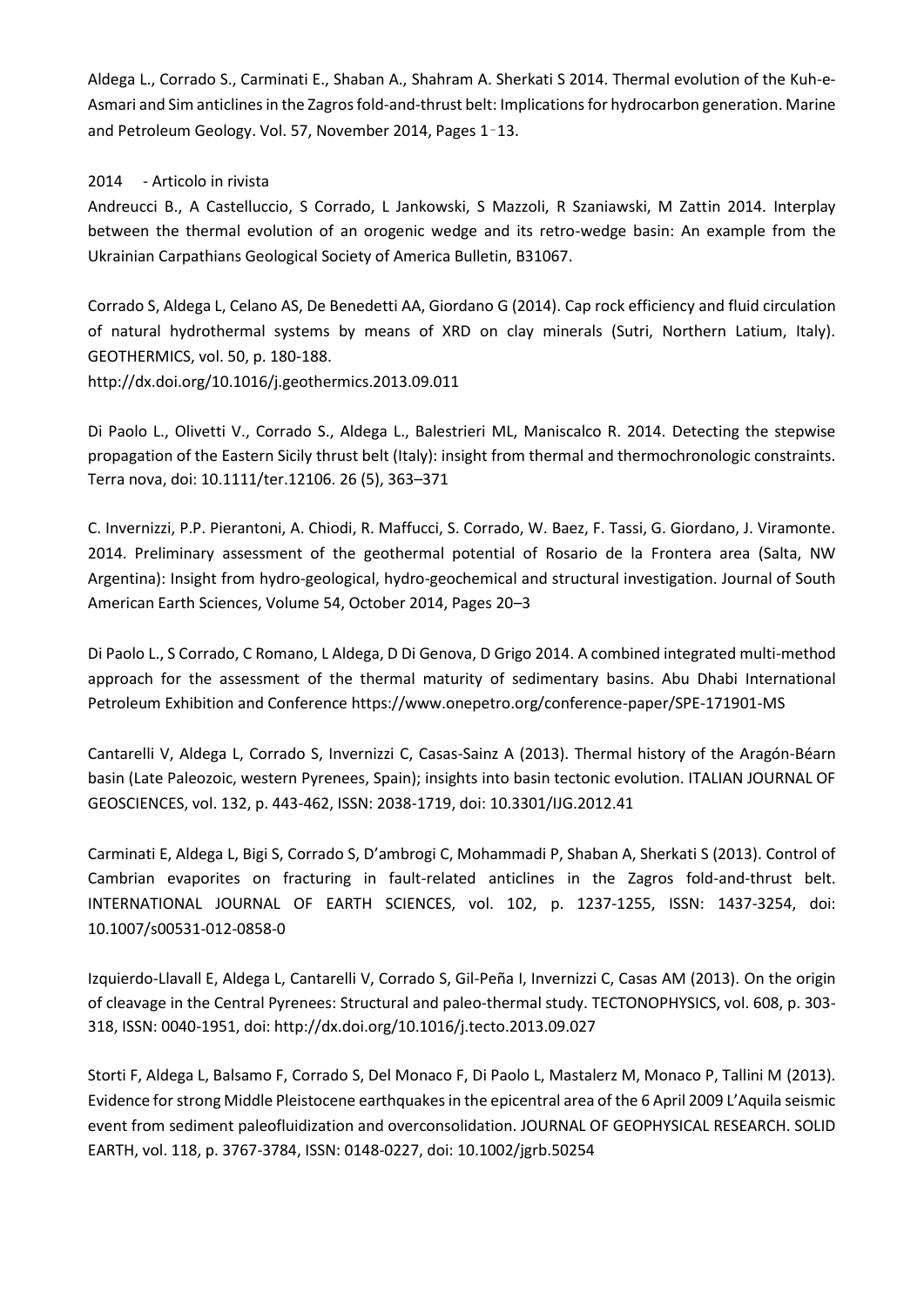Maffucci R, Bigi S, Corrado S, Giordano G, Chiodi A, Di Paolo L (2013). Reconstruction of a "Discrete Fracture Network" in the geothermal reservoir of Rosario de La Frontera (La Candelaria Ridge, Salta province, NW Argentina). In: EGC 2013 Volume of Contributions. ISBN: 978-2-8052-0226-1, Pisa, 3 - 7 Giugno 2013

BOLLATI A, CORRADO S, MARINO M (2012). Inheritance of Jurassic rifted margin architecture into the Apennines Neogene mountain building: a case history from the Lucretili Mts. (Latium, Central Italy). INTERNATIONAL JOURNAL OF EARTH SCIENCES, vol. 101, p. 1011-1031, ISSN: 1437-3254, doi: 10.1007/s00531-011-0694-7

DI PAOLO L, ALDEGA L, CORRADO S, MASTALERZ M (2012). Maximum burial and unroofing of Mt. Judica recess area in Sicily: implication for the Apenninic–Maghrebian wedge dynamics. TECTONOPHYSICS, vol. 530- 531, 193-207, ISSN: 0040-1951, doi:10.1016/j.tecto.2011.12.020

MENEGHINI F, BOTTI F, ALDEGA L, BOSCHI C, CORRADO S, MARRONI M, PANDOLFI L (2012). Hot fluid pumping along shallow-level collisional thrusts: The Monte Rentella Shear Zone, Umbria Apennine, Italy. JOURNAL OF STRUCTURAL GEOLOGY, vol. 37, p. 36-52 , ISSN: 0191 8141, doi: 10.1016/j.jsg.2012.02.004

PERRI F, GRECO A, ALDEGA L, CORRADO S, DI PAOLO L (2012). Composition, provenance and thermal history of sedimentary successions from the Cilento Group (southern Apennines). In: 86° Congresso della Società Geologica Italiana Note brevi e riassunti Arcavacata di Rende, 18-20 Settembre 2012. RENDICONTI ONLINE DELLA SOCIETÀ GEOLOGICA ITALIANA, vol. 21, p. 203-205 , ISSN: 2035-8008, Cosenza, 18/09/2012- 20/09/2012

MAFFUCCI R, CAFFE P, CORRADO S, INVERNIZZI C, GIORDANO G, PIERANTONI P, VIRAMONTE J (2012). La Candelaria Ridge (NW Argentina) as a natural lab for the exploration of the geothermal system of Rosario de La Frontera: methods and preliminary results. In: 86° Congresso della Società Geologica Italiana Note brevi e riassunti Arcavacata di Rende, 18-20 Settembre 2012. RENDICONTI ONLINE DELLA SOCIETÀ GEOLOGICA ITALIANA, vol. 21, p. 826-828, ISSN: 2035-8008, Cosenza, 18/09/2012-20/09/2012

MAFFUCCI R, BIGI S, CORRADO S, DI PAOLO L, CHIODI A (2012). Fracture Modeling applied to the geothermal System potential reservoir of Rosario de La Frontera (La Candelaria Ridge, NW Argentina). In: 86° Congresso della Società Geologica Italiana Note brevi e riassunti Arcavacata di Rende, 18-20 Settembre 2012. RENDICONTI ONLINE DELLA SOCIETÀ GEOLOGICA ITALIANA, vol. 21, p. 829-831, ISSN: 2035-8008, Cosenza, 18/09/2012-20/09/2012

DI PAOLO L, CORRADO S, OLIVETTI V, ALDEGA L, BALESTRIERI ML, MANISCALCO R (2012). Stepwise behavior of the Eastern Sicily thrust belt: propagation vs thickening by means of thermal and thermochronological constraints. In: 86° Congresso della Società Geologica Italiana. Note brevi e riassunti Arcavacata di Rende, 18-20 Settembre 2012. RENDICONTI ONLINE DELLA SOCIETÀ GEOLOGICA ITALIANA, vol. 21, p. 198-200, ISSN: 2035-8008, Cosenza, 18/09/2012-20/09/2012

DI PAOLO L, ALDEGA L, CORRADO S, GIORDANO G, INVERNIZZI C (2012). Modelling of organic and inorganic paleo-thermal indicators to constrain the evolution of the geothermal system of Rosario de La Frontera (La Candelaria Ridge, NW Argentina): a new tool for geothermal exploration. In: 86° Congresso della Società Geologica Italiana Note brevi e riassunti Arcavacata di Rende, 18-20 Settembre 2012. RENDICONTI ONLINE DELLA SOCIETÀ GEOLOGICA ITALIANA, vol. 21, p. 807-808, ISSN: 2035-8008, Cosenza, 18/09/2012- 20/09/2012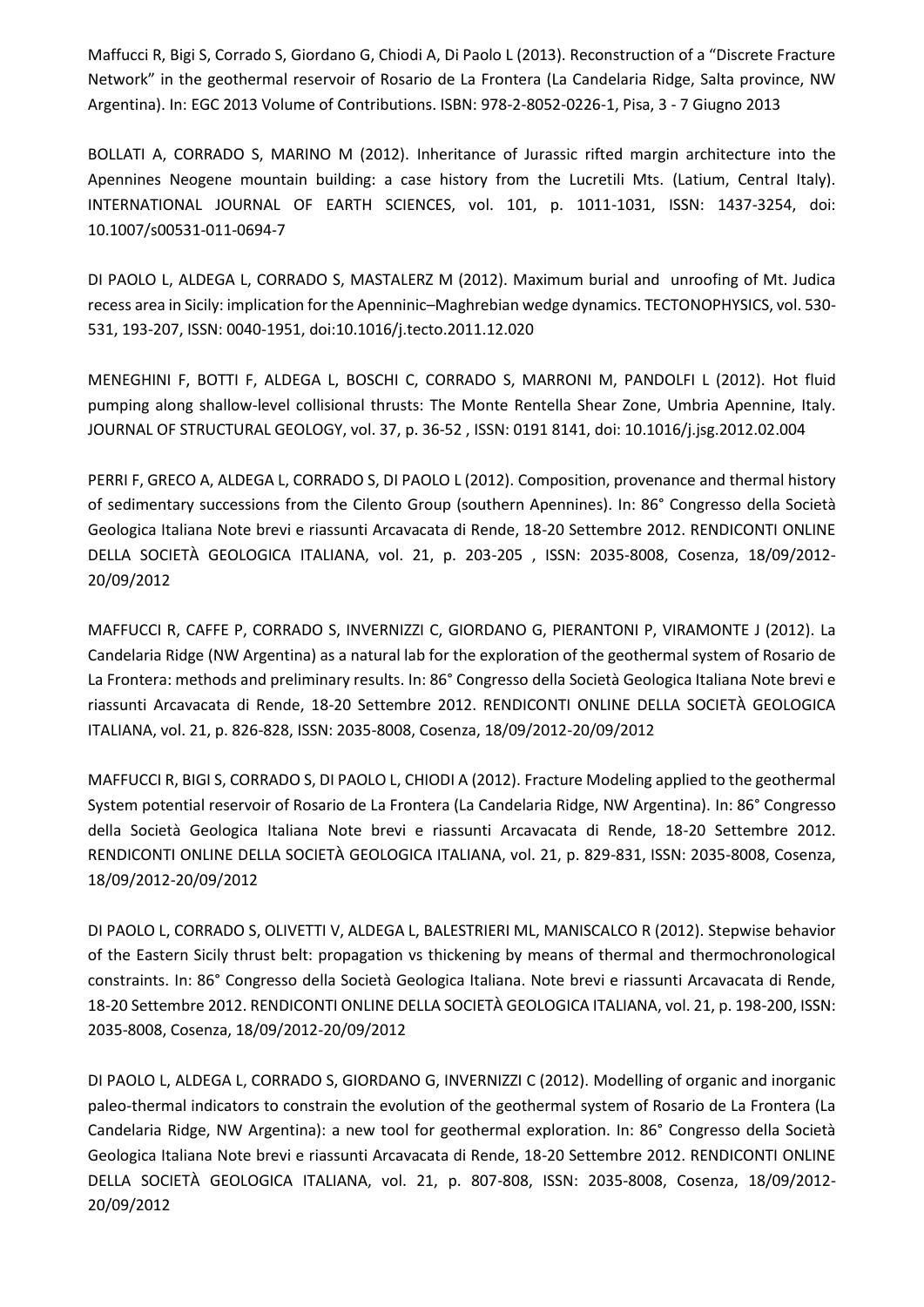CARLINI M, ARTONI A, VESCOVI P, BERNINI M, REMITTI F, BETTELLI G, VANNUCCHI P, ALDEGA L, BALESTRIERI ML, CORRADO S, TORELLI L (2012). Late orogenic deformation of the shallowest portion of an orogenic wedge: coeval activity of extensional and compressional tectonics in the western Northern Apennines (Italy). In: 86° Congresso della Società Geologica Italiana Note brevi e riassunti Arcavacata di Rende, 18-20 Settembre 2012. RENDICONTI ONLINE DELLA SOCIETÀ GEOLOGICA ITALIANA, p. 193-194, ISSN: 2035-8008, Cosenza, 18/09/2012 20/09/2012

CARICCHI C, CORRADO S, ALDEGA L (2012). Burial history of the southern portion of the Tuscan Nappe (Northern Apennines) constrained by means of organic and inorganic paleo‐thermal indicators: implications for the orogenic wedge evolution. In: 86° Convegno SGI. RENDICONTI ONLINE DELLA SOCIETÀ GEOLOGICA ITALIANA, vol. 21, p. 190-192, ISSN: 2035-8008, Arcavacata di Rende Cosenza, 18-20 settembre 2012

ALDEGA L, CORRADO S, DI PAOLO, L, SOMMA R, MANISCALCO R, BALESTRIERI M.L (2011). SHALLOW BURIAL AND EXHUMATION OF THE PELORITANI MTS. (NE SICILY, ITALY): INSIGHT FROM PALEO-THERMAL AND STRUCTURAL INDICATORS. GEOLOGICAL SOCIETY OF AMERICA BULLETIN, vol. 123, p. 132-149, ISSN: 0016- 7606, doi: 10.1130/B30093.1

BOLLATI A, CORRADO S, COSENTINO D, MARINO M, MATTEI M, PAROTTO M (2011). Assetto strutturale della catena a pieghe e sovrascorrimenti Umbro-Sabina (Italia Centrale) derivato dal rilevamento dei fogli 366 "Palombara Sabina" e 375 "Tivoli" (Progetto CARG). RENDICONTI ONLINE DELLA SOCIETÀ GEOLOGICA ITALIANA, vol. 14, p. 37-61, ISSN: 2035-8008, doi: 10.3301/ROL.2011.05)

CORRADO S, ALDEGA L, ZATTIN M (2010). Sedimentary vs. tectonic burial and exhumation along the Apennines (Italy). JOURNAL OF THE VIRTUAL EXPLORER, vol. 36, paper 15, ISSN: 1441-8142, doi: 10.3809/jvirtex.2009.00232

FEDERICI I, CAVAZZA W, OKAY A.I, BEYSSAC O, ZATTIN M, CORRADO S, DELLISANTI F (2010). Thermal Evolution of the Permo-Triassic Karakaya Subduction- Accretion Complex from the Biga Peninsula to the Tokat Massif (Anatolia). TURKISH JOURNAL OF EARTH SCIENCES, vol. 19 , p. 409-429, ISSN: 1300-0985, doi: 10.3906/yer-0910-39

CORRADO S, INVERNIZZI C, ALDEGA L, D'ERRICO M, DI LEO P, MAZZOLI S, ZATTIN M (2010). Testing the validity of organic and inorganic thermal indicators in different tectonic settings from continental subduction to collision: the case history of the Calabria-Lucania border (southern Apennines, Italy). JOURNAL OF THE GEOLOGICAL SOCIETY, vol. 167, p. 985-999, ISSN: 0016-7649, doi: 10.1144/0016-76492009-137

DI PAOLO L, ALDEGA L, CORRADO S, SOMMA R, BALESTRIERI M.L, MANISCALCO R (2010). Paleo-thermal and structural indicators for unraveling Burial - Exhumation paths in the Peloritani Mts., NE Sicily, Italy. In: Society of Petroleum Engineers - 72nd European Association of Geoscientists and Engineers Conference and Exhibition 2010 - Incorporating SPE EUROPEC 2010 . vol. 5, p. 3889-3893, ISBN: 978-161738667-1, Barcellona, 14-17 Giugno 2010

MENEGHINI F, BOTTI F, ALDEGA L, BOSCHI C, CORRADO S, MARRONI M, PANDOLFI L (2010). Hot fluid pumping along shallow level collisional thrusts: The Monte Rentella Shear Zone, Umbria Apennine, Italy. In: 85° Congresso della Società Geologica Italiana, Abstract Volume. RENDICONTI ONLINE DELLA SOCIETÀ GEOLOGICA ITALIANA, vol. 11, p. 337-338, ISSN: 2035-8008, Pisa, 6-8 settembre 2010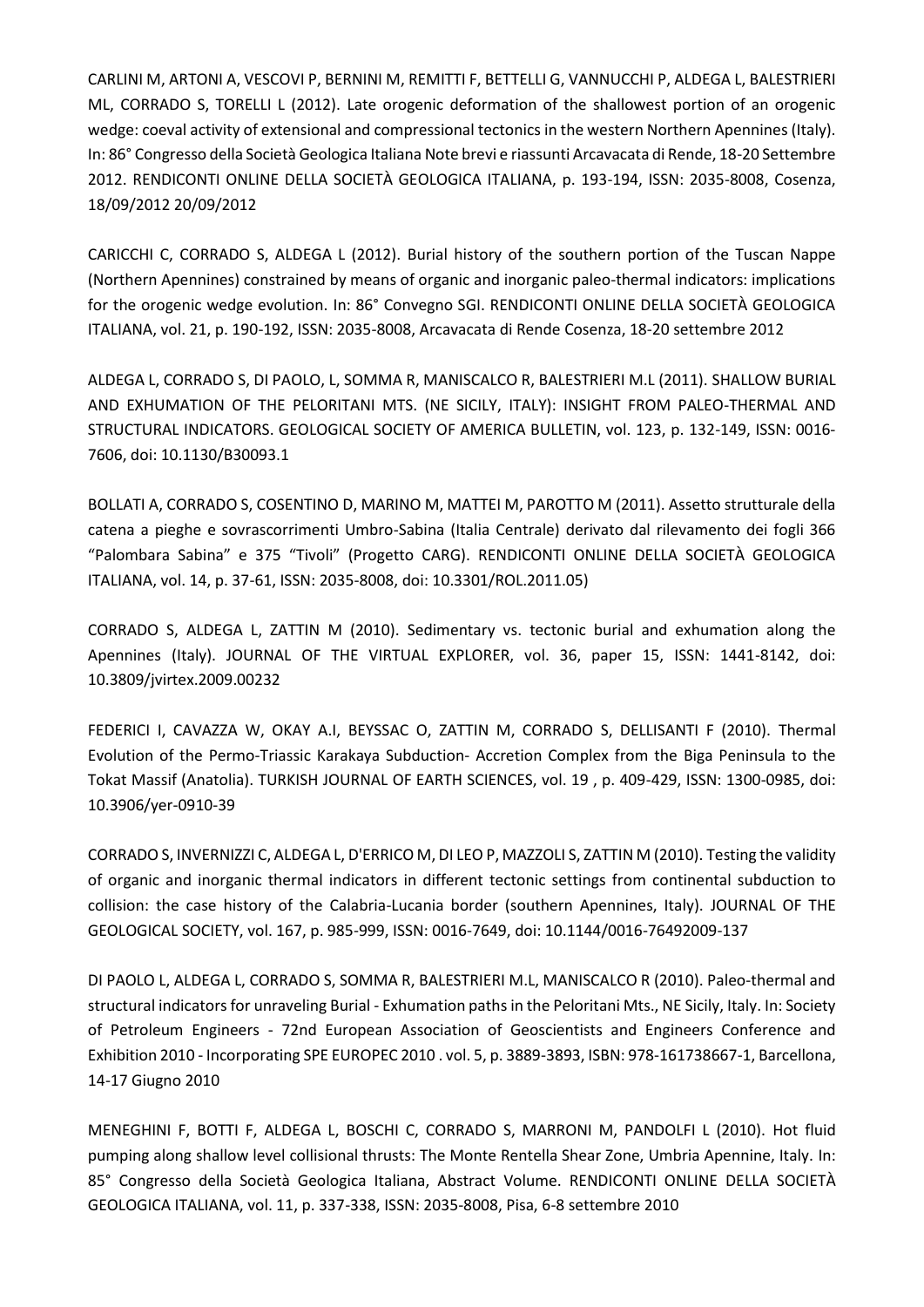CANTARELLI V, ALDEGA L, CORRADO S, INVERNIZZI C, CASAS-SAINZ A (2010). Late Paleozoic evolution of theAragón-Béarn Basin (western Pyrenees): insight from thermal indicators. In: 85° Congresso della Società Geologica Italiana; Abstract Volume. RENDICONTI ONLINE DELLA SOCIETÀ GEOLOGICA ITALIANA, vol. 11, p. 723-724, ISSN: 2035-8008, Pisa, 6-8 settembre 2010

CORRADO S, ZATTIN M, ALDEGA L (2010). Burial and exhumation processes along the Apennine chain . In: 85° Congresso della Società Geologica Italiana; Abstract Volume. RENDICONTI ONLINE DELLA SOCIETÀ GEOLOGICA ITALIANA, vol. 11, p. 326-327, ISSN: 2035-8008, Pisa, 6-8 settembre 2010

CORRADO S, ALDEGA L, BALESTRIERI M.L, MANISCALCO R, GRASSO M (2009). Structural evolution of the sedimentary accretionary wedge of the alpine system in Eastern Sicily: thermal and thermochronological constraints. GEOLOGICAL SOCIETY OF AMERICA BULLETIN, vol. 121, p. 1475-1490, ISSN: 0016-7606, doi: 10.1130/B26420.1

BIGI S, MILLI S, CORRADO S, CASERO P, ALDEGA L, BOTTI F, MOSCATELLI M, STANZIONE O, FALCINI F, MARINI M, CANNATA D (2009). Stratigraphy, structural setting and burial history of the Messinian Laga basin in the context of Apennine foreland basin system. JOURNAL OF MEDITERRANEAN EARTH SCIENCES, vol. 1, p. 61- 84, ISSN: 2037-2272, doi: 10.3304/JMES.2009.006

INVERNIZZI C, BIGAZZI G, CORRADO S, DI LEO P, SCHIATTARELLA M, ZATTIN M (2008). New thermo-baric constraints on the exhumation history of the Liguride accretionary wedge, southern Italy. OFIOLITI, vol. 33, p. 21-32, ISSN: 0391-2612

TAVIANI M, HANNAH M, ISHMAN S, JOHNSON K, OLNEY M, RIESSELMAN C, TUZZI E, ASKIN R, BEU A, BLAIR S, CANTARELLI V, CEREGATO A, CORRADO S, MOHR B, NIELSEN S, PERSICO D, PETRUSHAK S, RAINE I, WARNY S (2008). PALEONTOLOGICAL CHARACTERIZATION OF THE AND-2A CORE, ANDRILL SOUTHERN MCMURDO SOUND PROJECT, ANTARCTICA. TERRA ANTARTICA, vol. 15, p. 113-146, ISSN: 1122-8628

MAZZOLI S, DERRICO M, ALDEGA L, CORRADO S, INVERNIZZI C, SHINER, P. ZATTIN M (2008). Tectonic burial and "young" (< 10 Ma) exhumation in the southern Apennines fold-and-thrust belt (Italy). GEOLOGY, vol. 36, p. 243-246, ISSN: 0091-7613, doi: 10.1130/G24344A.1

DI PAOLO L, ALDEGA L, CORRADO S (2008). Structural evolution of the Apenninic-Maghrebian orogen in Eastern Sicily: thermal and thermochronological constraints. In: Society of Petroleum Engineers - 70th European Association of Geoscientists and Engineers Conference and Exhibition - Incorporating SPE EUROPEC 2008; vol. 5, p. 3123-3127 , EAGE Publications BV, ISSN: 0263-5046, Roma, 9-12.06.2008

### INVERNIZZI C, ALDEGA L, CORRADO S, DI LEO P, D'ERRICO M, GIAMPAOLO C, MAZZOLI S,

SCHIATTARELLA M, ZATTIN M (2008). Thermal and thermochronological constraints to the southern Apennines evolution (Italy). In: Society of Petroleum Engineers - 70th European Association of Geoscientists and Engineers Conference and Exhibition - Incorporating SPE EUROPEC 2008. vol. 5, p. 1-5, EAGE Publications BV, ISBN: 978-160560474-9, Roma, 9-12.06.2008

CANTARELLI V, ALDEGA L, BIGI S, CASERO P, CORRADO S (2008). Organic matter optical analysis and clay mineralogy to unravel the tectonic/sedimentary burial in the Laga Basin (Italy). In: Society of Petroleum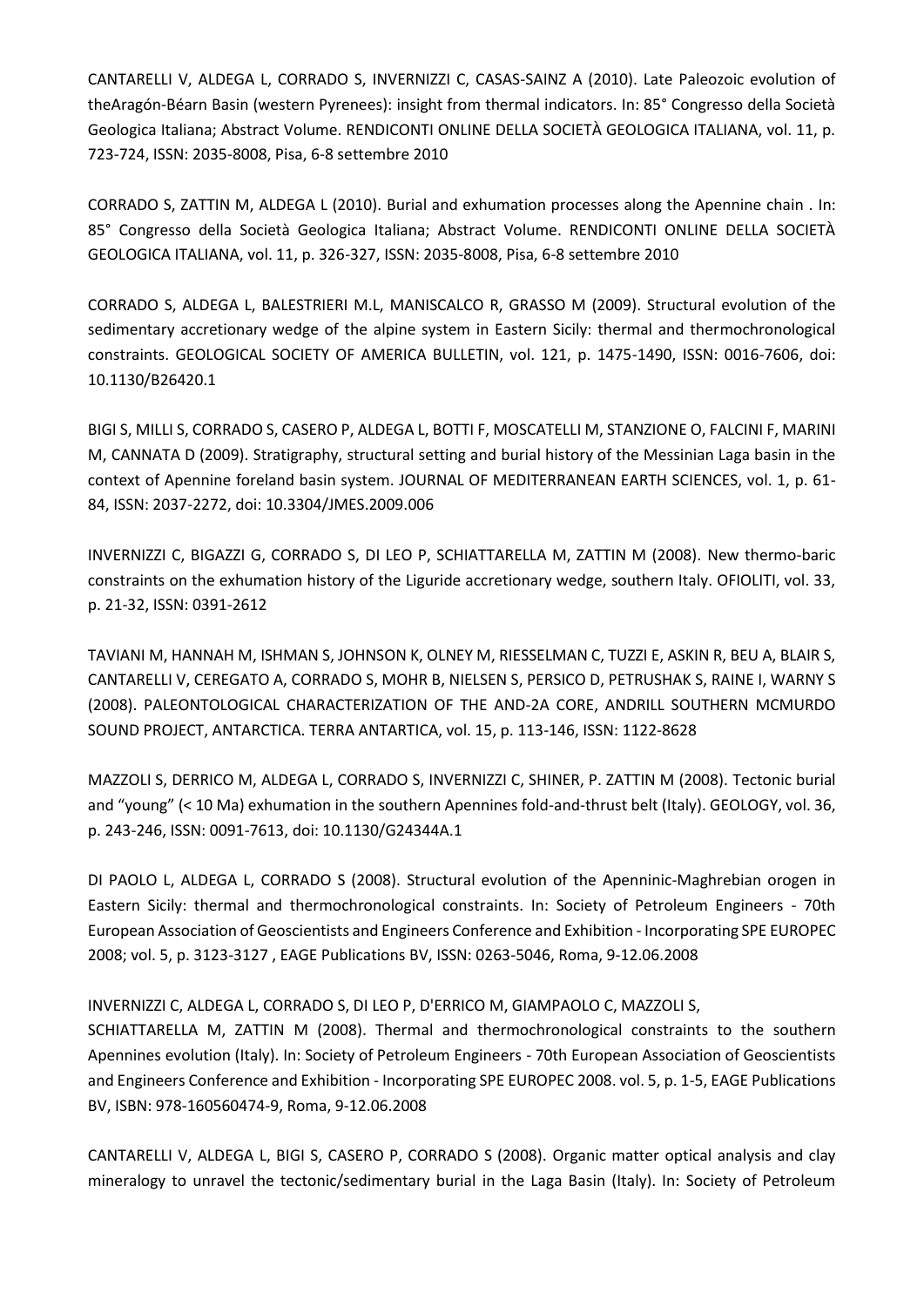Engineers - 70th European Association of Geoscientists and Engineers Conference and Exhibition - Incorporating SPE EUROPEC 2008. vol. 5, p. 3128-3132, EAGE Publications BV, Roma, 9-12.06.2008

MAZZOLI S, ALDEGA L, ASCIONE A, CORRADO S, DERRICO M, INVERNIZZI C, PIGNALOSA A, SHINER P, ZATTIN M (2008). Structural, morphotectonic and thermo-chronological constraints to the Late Miocene-Quaternary tectonic evolution and exhumation in the southern Apennines (Italy). In: Society of Petroleum Engineers - 70th European Association of Geoscientists and Engineers Conference and Exhibition - Incorporating SPE EUROPEC 2008. vol. 5, p. 6-10, EAGE Publications BV, ISBN: 978-160560474-9, Roma, 9-12.06.2008

BOTTI F, ALDEGA L, BARSELLA M, CORRADO S, MARRONI M, MENEGHINI F, PALANDRI S. PANDOLFI L (2008). Structural and thermal constraints to the tectonic evolution of foredeep successions in the Northern Apennines (Italy). In: Society of Petroleum Engineers - 70th European Association of Geoscientists and Engineers Conference and Exhibition - Incorporating SPE EUROPEC 2008 . vol. 5, p. 3138-3142 , EAGE Publications BV, ISBN: 978-160560474-9, Roma, 9-12.06.2008

Aldega L, Corrado S (2008). Detrital and diagenetic illite identified from crystallite thickness measurements - A toolfor paleo-temperature . In: Society of Petroleum Engineers - 70th European Association of Geoscientists and Engineers Conference and Exhibition - Incorporating SPE EUROPEC 2008 . vol. 5, p. 3103-3107, Roma

ALDEGA L, CORRADO S, GRASSO M, MANISCALCO R (2007). Correlation of diagenetic data from organic and inorganic studies in the Apenninic-Maghrebian fold-and-thrust belt: a case study from Eastern Sicily. THE JOURNAL OF GEOLOGY, vol. 115, p. 335-353, ISSN: 0022-1376, doi: 10.1086/512756

ALDEGA L, BOTTI F, CORRADO S (2007). CLAY MINERAL ASSEMBLAGES AND VITRINITE REFLECTANCE IN THE LAGA BASIN (CENTRAL APENNINES, ITALY): WHAT DO THEY RECORD?. CLAYS AND CLAY MINERALS, vol. 55, p. 506-520, ISSN: 0009-8604, doi: 10.1346/CCMN.2007.0550505

MAZZOLI S, ALDEGA L, CORRADO S, INVERNIZZI C, ZATTIN M (2006). Pliocene-quaternary thrusting, synorogenic extension and tectonic exhumation in the Southern Apennines (Italy): Insights from the Monte Alpi area. In: (a cura di): Mazzoli S, RWH Butler, Styles of Continental Contraction . SPECIAL PAPERS / GEOLOGICAL SOCIETY OF AMERICA, vol. 414, p. 55-77, Geological Society of America, ISBN: 0813724147, ISSN: 0072-1077, doi: 10.1144/0016-764904-140

TOZER R.S.J, BUTLER R.W.H, CHIAPPINI M, CORRADO S, MAZZOLI S, SPERANZA F (2006). Testing thrust tectonic models at mountain fronts: where has all the displacement gone?. JOURNAL OF THE GEOLOGICAL SOCIETY, vol. 163, p. 1-14, ISSN: 0016-7649, doi: 10.1144/0016-764904-140

BUTLER R.W.H, MAZZOLI S, CORRADO S, DE DONATIS M, DI BUCCI D, GAMBINI R, NASO G, NICOLAI C, SCROCCA D, SHINER P, ZUCCONI V (2005). Applying thick-skinned tectonic models to the Apennine thrust belt of Italy - Limitations and implications. In: (a cura di): McClay, K. R., Thrust Tectonics and Petroleum Systems. AAPG MEMOIR, vol. 82, p. 647-667, HUSTON:AAPG-AMERICAN ASSOCIATION OF PETROLEUM GEOLOGISTS, ISSN:

0271-8529

CORRADO S, ALDEGA L, DI LEO P, GIAMPAOLO C, INVERNIZZI C, MAZZOLI S, ZATTIN M (2005). Thermal maturity of the axial zone of the Southern Apennines fold-and thrust-belt (Italy) from multiple organic and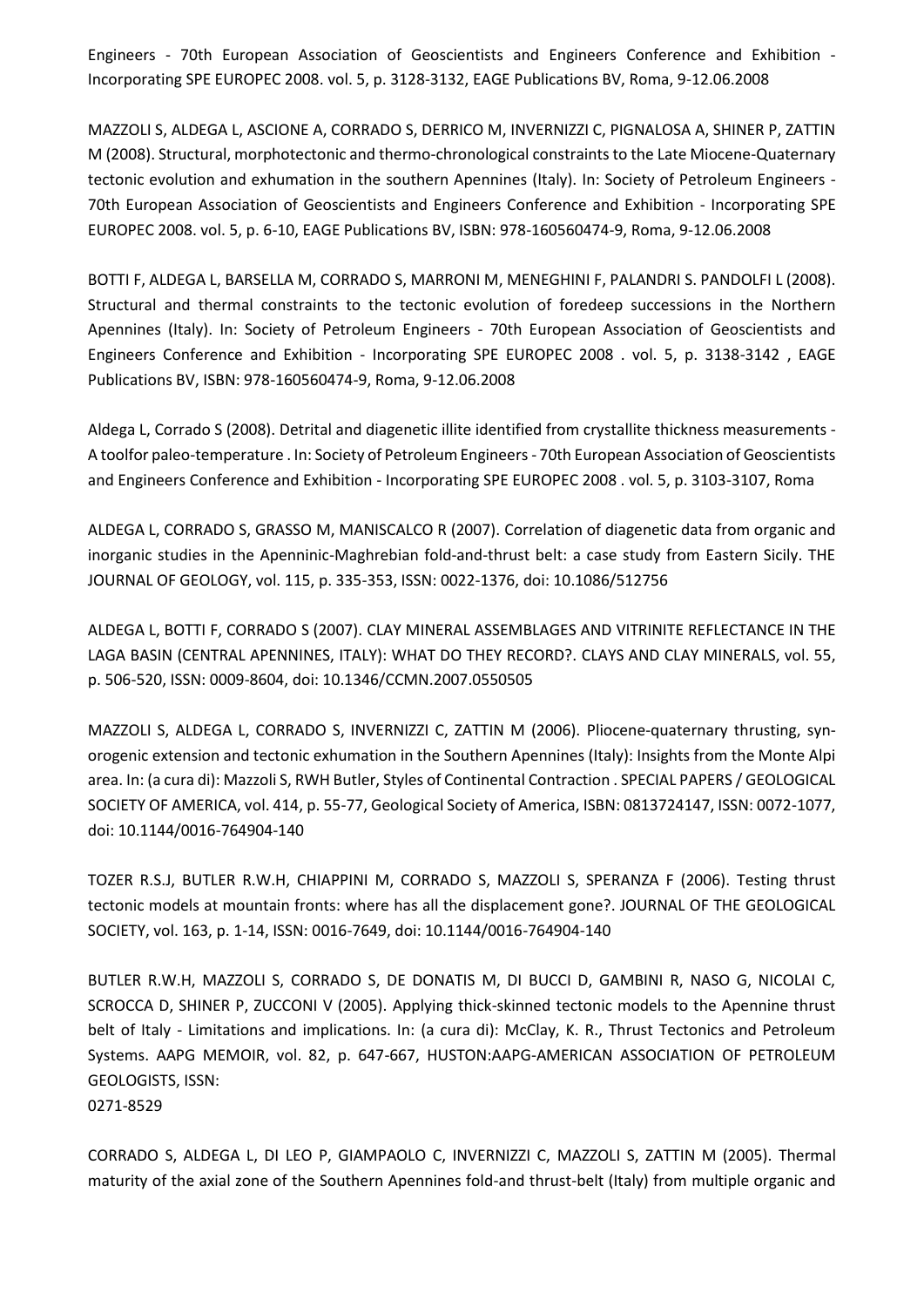inorganic indicators. TERRA NOVA, vol. 17, p. 56-65, ISSN: 0954-4879, doi: 10.1111/j.1365- 3121.2004.00584.x

DI BUCCI D, NASO G, CORRADO S, VILLA I. M (2005). Growth, interaction and seismogenic potential of coupled active normal faults (Isernia Basin, Central-Southern Italy). TERRA NOVA, vol. 17 , p. 44-55, ISSN: 0954-4879, doi: 10.1111/j.1365-3121.2004.00582.x

ALDEGA L, CORRADO S, GRASSO M, MANISCALCO R (2005). Correlation of inorganic and organic thermal indicators in the eastern Sicily fold-and-thrust belt. In: (a cura di): CORRADO S, DI GIULIO A, ZATTIM M, ALDEGA L, Proccedings on the workshop on The record of thermal history in sedimentary successions: short course on methods and case histories. vol. 10, p. 61-65, COMO:New Press, Roma, 21-23.06.

ALDEGA L, CORRADO S, DI LEO P, GIAMPAOLO C, INVERNIZZI C, MARTINO C, MAZZOLI S, SCHIATTARELLA M, ZATTIN M (2005). The Southern Apennines case history: thermal constraints and reconstruction of tectonic and sedimentary burials. In: (a cura di): CORRADO S, DI GIULIO A, ZATTIN M, ALDEGA L, Proceedings of the workshop on the record of thermal history in sedimentary successions: short course on methods and case histories. vol. 10, p. 45-53, COMO:New Press

CORRADO S, DI GIULIO A, ZATTIN M (2005). Thermal history of sedimentary successions: 2nd edition. In: (a cura di): CORRADO S; DI GIULIO A; ZATTIN M; ALDEGA L, Proceedings of the workshop on the record of thermal history in sedimentary successions: short course on methods and case histories. vol. 10, p. 1, COMO: New Press

BOTTI F, ALDEGA L, CORRADO S (2004). Sedimentary and tectonic burial evolution of the Northern Apennines in the Modena-Bologna area: constraints from combined stratigraphic, structural, organic matter and clay mineral data of Neogene thrust-top basins. GEODINAMICA ACTA, vol. 17 , p. 185-203, ISSN: 0985-3111, doi: 10.3166/ga.17.185-203

ALDEGA L., CORRADO S, GIAMPAOLO C. MAZZOLI S. (2003). Studio della mineralogia delle argille per la ricostruzione dei carichi tettonico/sedimentari: esempi dalle Unità Lagonegresi e Liguridi della Lucania sudoccidentale (Appennino Meridionale). BOLLETTINO DELLA SOCIETA' GEOLOGICA ITALIANA, vol. 122, p. 203- 216, ISSN: 0037-8763

CALABRO' R.A, CORRADO S, DI BUCCI D, ROBUSTINI P, TORNAGHI M (2003). Thin-skinned vs. thick-skinned tectonics in the Matese Massif. Central-Southern Apennines (Italy). TECTONOPHYSICS, vol. 377, p. 269-297, ISSN: 0040-1951, doi: 10.1016/j.tecto.2003.09.010

ALDEGA L., CORRADO S, GIAMPAOLO C., MAZZOLI S. (2003). Primi dati sulle ricerche mineralogiche della frazione pelitica della successione lagonegrese della Rupe del Corvo (Val D'Agri, Basilicata). STUDI GEOLOGICI CAMERTI. NUOVA SERIE, p. 7-14, ISSN: 0392-0631

ROBUSTINI P, CORRADO S, DI BUCCI D, CALABRO' R.A, TORNAGHI M (2003). Comparison between contractional deformation styles in the Matese Mountain: implications for shortening rates in the Apennines. BOLLETTINO DELLA SOCIETÀ GEOLOGICA ITALIANA, vol. 122, p. 295-306, ISSN: 0037-8763

CORRADO S, DI BUCCI D. ROBUSTINI P. (2003). Itinerario n. 15: Da Bomba a Taranta peligna attraverso la media valle del F. Sangro. Le Unità molisane e i rapporti con le Unità carbonatiche abruzzesi. In: (a cura di):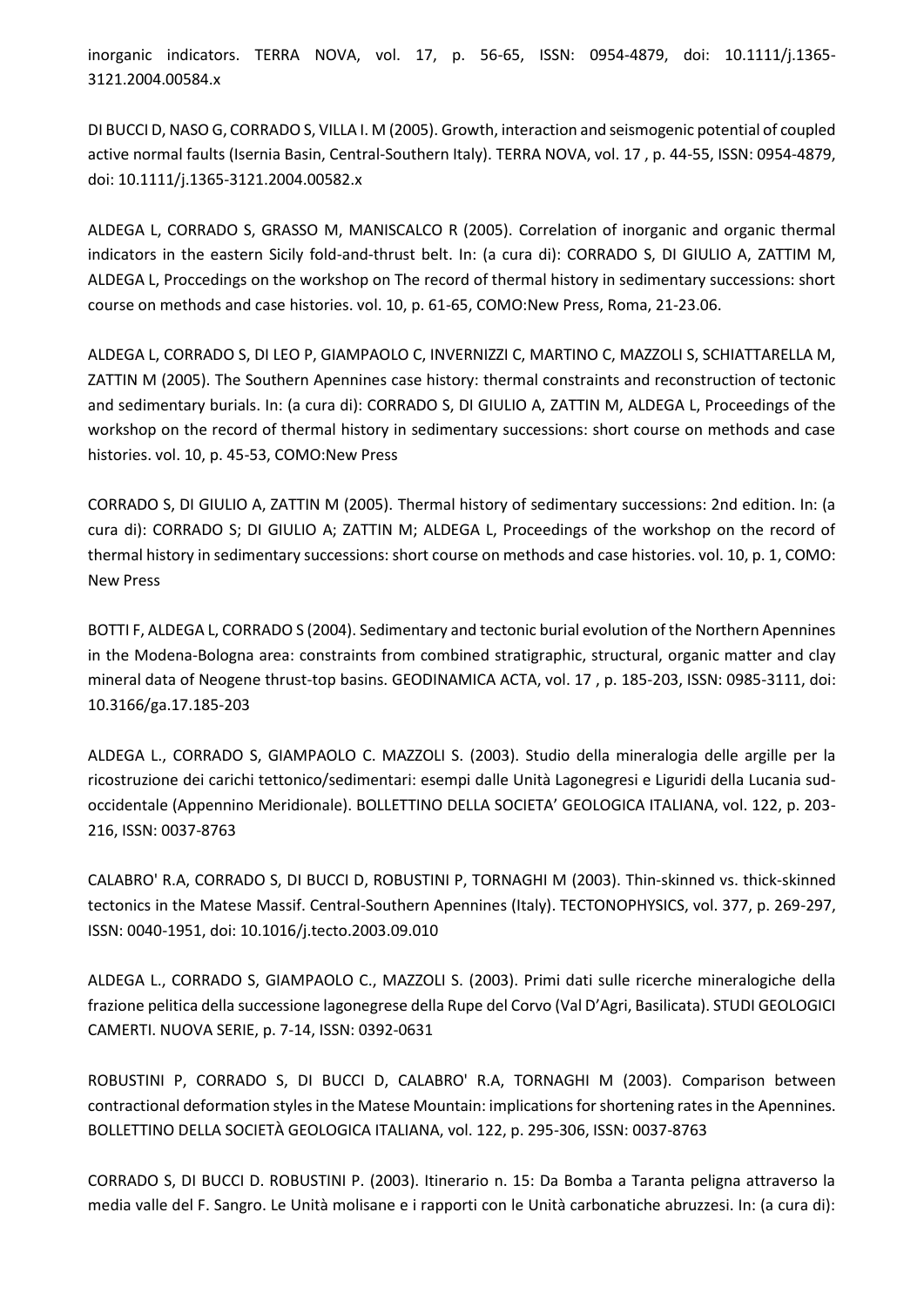SOCIETA' GEOLOGICA ITALIANA, Geologica Regionale - Abruzzo. vol. 10, p. 283-301, ROMA:BE.MA Editrice, ISBN: 88-7143-245-2

BIGI S., CALAMITA F., CORRADO S (2003). Assetto strutturale dell'Appennino centrale esterno. In: (a cura di): SOCIETA' GEOLOGICA ITALIANA, Guida Geologica Regionale - Abruzzo. vol. 10, p. 30-40, ROMA:BE.MA Editrice, ISBN: 88-7143-245-2

ALDEGA L, CELLO G, CORRADO S, CUADROS J, DI LEO P, GIAMPAOLO C, INVERNIZZI C, MARTINO C, MAZZOLI S, SCHIATTARELLA M, ZATTIN M, ZUFFA G (2003). Tectono-sedimentary evolution of the Southern Apennines (Italy): thermal constraints and modelling. In: (a cura di): Di Giulio A., Fantoni R., Zattin M., The record of thermal History in sedimentary successions: short course on methods.... ATTI TICINENSI DI SCIENZE DELLA TERRA. SERIE SPECIALE, vol. 9, p. 135-140, COMO:New Press, ISSN: 1724-0077, Pavia, 5-6.06.2003

CORRADO S, ALDEGA L, TOZER R (2003). New constraints from Organic matter Maturity, clay mineralogy and structural data to the tectonic style of the central Apennines fold-and-thrust belt. In: (a cura di): DI GIULIO A., FANTONI R., ZATTIN M., The record of thermal History in sedimentary successions: short course on methods.... ATTI TICINENSI DI SCIENZE DELLA TERRA. SERIE SPECIALE, vol. 9, p. 124-129, COMO:New Press, ISSN: 1724-0077, Pavia, 3-5.06.2003

BOTTI F, ALDEGA L, CORRADO S (2003). Tectono-sedimentary burial evolution of the Modena-Bologna Apennines: constraints from combined organic matter, clay mineral and Stratigraphic-structural data of thrust-top basin. In: (a cura di): Di Giulio A., Fantoni R., Zattin M., The record of thermal History in sedimentary successions: short course on methods.... ATTI TICINENSI DI SCIENZE DELLA TERRA. SERIE SPECIALE, vol. 9, p. 116-119, COMO:New Press, ISSN: 1724-0077, PAVIA, 3-5.6.2003

CORRADO S, INVERNIZZI C, MAZZOLI S (2002). Tectonic burial and exhumation in a foreland fold and thrust belt: The Monte Alpi case history (Southern Apennines, Italy). GEODINAMICA ACTA, vol. 15, p. 159-177, ISSN:0985-3111, doi: 10.1016/S0985-3111(02)01086-0

DI BUCCI D., CORRADO S, NASO G. (2002). Active faults at the boundary between central and southern Apennines (Isernia, Italy). TECTONOPHYSICS, vol. 359, p. 47-63, ISSN: 0040-1951, doi: 10.1016/S0040- 1951(02)00414-6

TOZER R.S.J, BUTLER R.W.H, CORRADO S (2002). Comparing thin- and thick-skinned thrust tectonic models of the Central Apennines, Italy. In: (a cura di): Bertotti G., Schulmann K., Cloetingh S., Continental collision and the tectono-sedimentary evolution of forelands. STEPHAN MUELLER SPECIAL PUBLICATION SERIES, vol. 1, p. 281-301, Copernicus Publications, ISSN: 1868-4556, Amsterdam, 31.08- 02.08. 2000

BUTLER RWH, CORRADO S, MAZZOLI S, DE DONATIS M, SCROCCA D, BUTLER R, DI BUCCI D, NASO G, NICOLAI C, ZUCCONI V (2000). Time and space variability of "thin-skinned" and "thick-skinned" thrust tectonics in the Apennines (Italy). ATTI DELLA ACCADEMIA NAZIONALE DEI LINCEI. CLASSE DI SCIENZE FISICHE, MATEMATICHE E NATURALI. RENDICONTI LINCEI. SUPPLEMENTO, vol. 11, p. 5-39, ISSN: 1121-3094

CORRADO S (2000). La materia organica dispersa nei sedimenti: generalità, metodologie di studio e applicazioni. In: V CORSO DI FORMAZIONE AIPEA - METODI DI ANALISI DI MATERIALI ARGILLOSI. Tito Scalo (PZ), 28-30 settembre 1999, vol. II, p. 187-205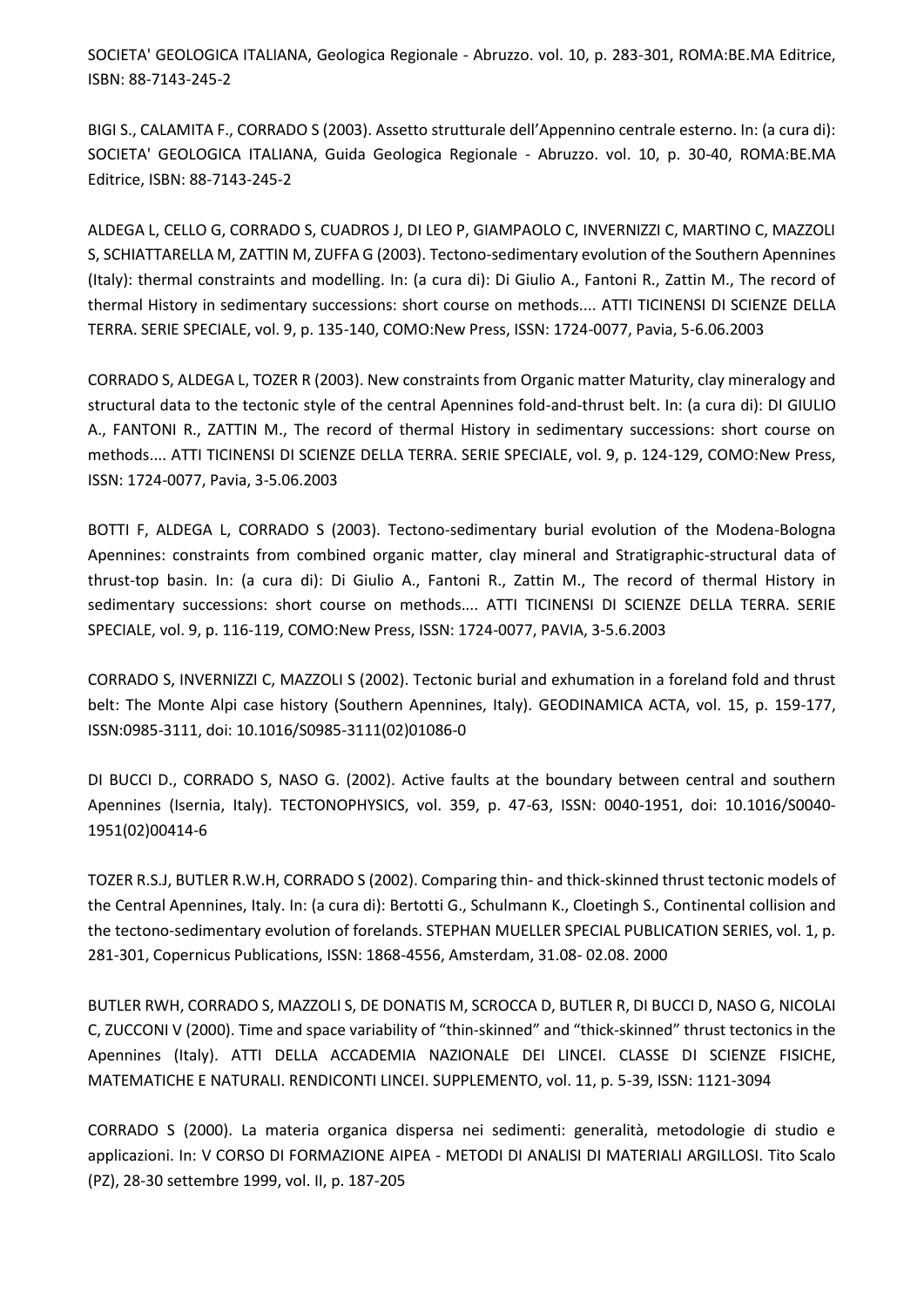DI BUCCI D, CORRADO S, NASO G, PAROTTO M. PRATURLON A (1999). Evoluzione tettonica neogenico-quaternaria dell'area molisana. BOLLETTINO DELLA SOCIETÀ GEOLOGICA ITALIANA, vol. 118, p. 13-30, ISSN: 0037-8763

CORRADO S, DI BUCCI D, NASO G, GIAMPAOLO C, ADATTE T (1998). Application of organic matter and clay minerals studies to the tectonic history of the Molise area, Central Apennines. TECTONOPHYSICS, vol. 285 , p. 167-181, ISSN: 0040-1951, doi: 10.1016/S0040-1951(97)00195-9

CORRADO S, DI BUCCI D, NASO G, FACCENNA C (1998). Influence of paleogeography on thrust system geometries: an analogue modelling approach for the Abruzzi-Molise (Italy) case history. TECTONOPHYSICS, vol. 296, p. 437-453, ISSN: 0040-1951, doi: 10.1016/S0040-1951(98)00147-4

SPERANZA F, MATTEI M, NASO G, DI BUCCI D, CORRADO S (1998). Neogene-Quaternary evolution of the Central Apennine orogenic system (Italy): a structural and paleomagnetic approach in the Molise region. TECTONOPHYSICS, vol. 299, p. 143-157, ISSN: 0040-1951, doi: 10.1016/S0040-S0040-1951(98)00202-9

CORRADO S, DI BUCCI D, NASO G. DAMIANI A.V (1998). Rapporti tra le grandi unità stratigrafico-strutturali dell'Alto Molise (Appennino centrale). BOLLETTINO DELLA SOCIETÀ GEOLOGICA ITALIANA, vol. 117, p. 761-776, ISSN: 0037-8763

CORRADO S, DI BUCCI D, NASO G, BUTLER H.W.R (1997). Thrusting and strike-slip tectonics in the Alto Molise region (Italy): implications to the Neogene-Quaternary Evolution of the Central Apennines Orogenic System. JOURNAL OF THE GEOLOGICAL SOCIETY, vol. 154, p. 679-688, ISSN: 0016-7649, doi: 10.1144/gsjgs.154.4.0679

CORRADO S, DI BUCCI D, LESCHIUTTA I, NASO G. TRIGARI A (1997). La tettonica quaternaria della piana d'Isernia nell'evoluzione strutturale del settore molisano. IL QUATERNARIO, vol. 10 (2), p. 609-614, ISSN: 0394-3356

CORRADO S (1996). Evoluzione termica e carico tettonico di alcune successioni sedimentarie dell'Appennino centrale: un esempio nelle aree di piattaforma carbonatica e di scarpata. MEMORIE DELLA SOCIETA' GEOLOGICA ITALIANA, vol. 51, p. 527-541, ISSN: 0375-9857

CORRADO S, MICCADEI E, PAROTTO M, SALVINI F (1996). Evoluzione tettonica del settore di Montagna Grande (Appennino centrale): il contributo di nuovi dati geometrici, cinematici e paleogeotermici. BOLLETTINO DELLA SOCIETÀ GEOLOGICA ITALIANA, vol. 115, p. 325-338, ISSN: 0037-8763

CORRADO S, COSENTINO D, PAROTTO M. VECCHIA P (1996). Verifica delle compatibilità geometriche e cinematiche del thrust-belt sabino (Appennino Centrale). STUDI GEOLOGICI CAMERTI. NUOVA SERIE, vol. 1995/2, p. 145-153, ISSN: 0392-0631

CORRADO S (1995). Nuovi vincoli geometrico-cinematici all'evoluzione neogenica del tratto meridionale della linea Olevano-Antrodoco. BOLLETTINO DELLA SOCIETÀ GEOLOGICA ITALIANA, vol. 114, p. 245-276, ISSN: 0037-8763

CORRADO S (1995). Optical parameters of maturity of organic matter dispersed in sediments: first results from the Central Apennines (Italy). TERRA NOVA, vol. 7, p. 338-347, ISSN: 0954-4879, doi: 10.1111/j.1365- 3121.1995.tb00803.x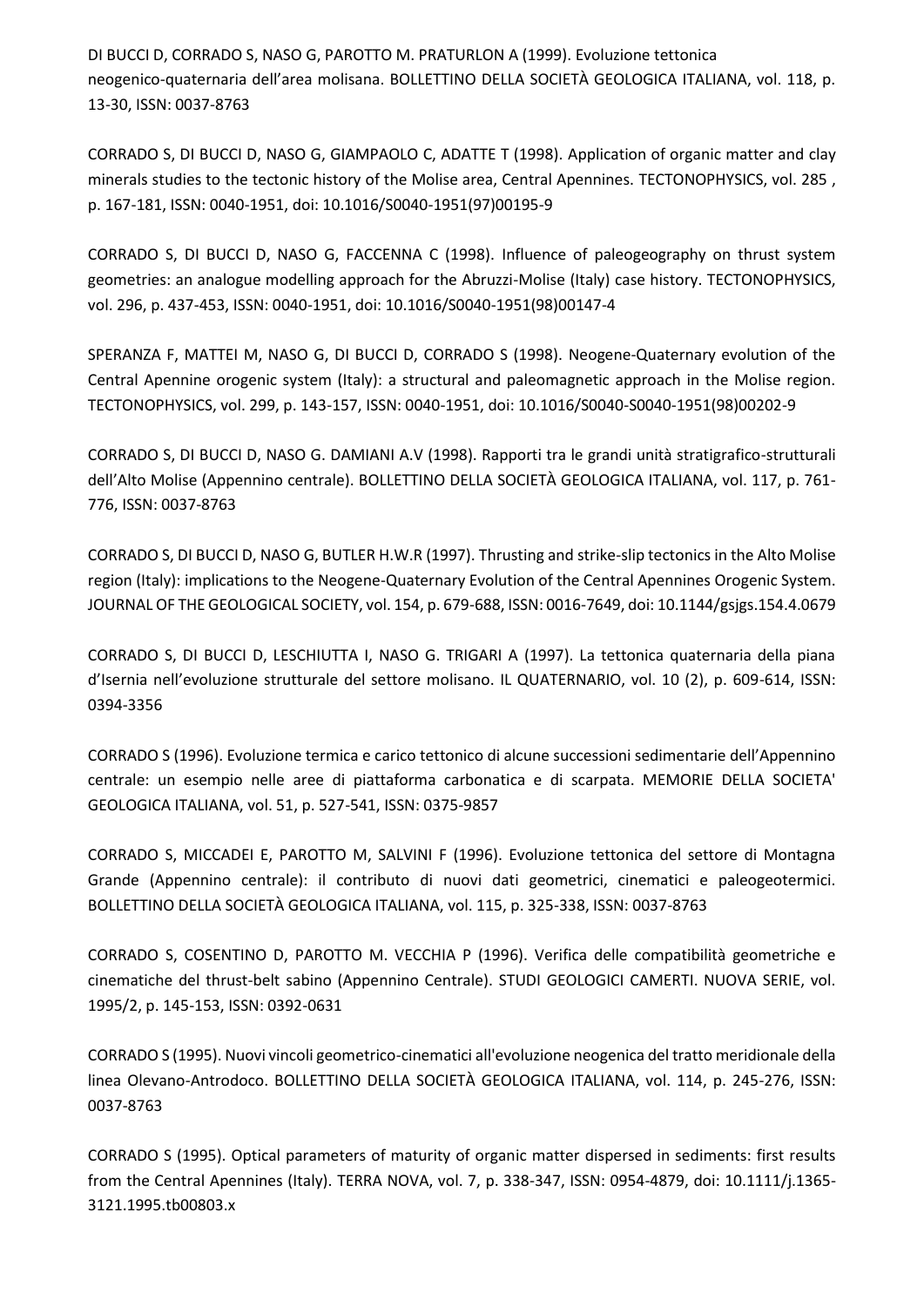CORRADO S (1994). Analisi degli indicatori ottici di maturità della materia organica dispersa nei sedimenti: un esempio di applicazione nell'Appennino centrale. BOLLETTINO DELLA SOCIETÀ GEOLOGICA ITALIANA, vol. 113, p. 645-673, ISSN: 0037-8763

CORRADO S & MONTONE P (1994). Attitude data, lineaments and deformational styles of carbonate Platform and Slope domains in the Central Apennines. MEMORIE DELLA SOCIETA' GEOLOGICA ITALIANA, vol. 48, p. 561-571, ISSN: 0375-9857

CORRADO S & MONTONE P (1994). Stili deformativi a confronto in aree di Piattaforma carbonatica e di Transizione in Appennino centrale. BOLLETTINO DELLA SOCIETÀ GEOLOGICA ITALIANA, vol. 113, p. 261-281, ISSN: 0037-8763

CAVINATO GP, CORRADO S, SIRNA M (1993). Geometry and kinematic evolution of the central sector of the Simbruino-Ernica catena, Lazio, central Apennines [Geometrie ed evoluzione cinematica del settore centrale della catena Simbruino-Ernica (Lazio, Appennino centrale)]. GEOLOGICA ROMANA, vol. 29, p. 435-453, ISSN: 0435-3927

CAVINATO G.P, CORRADO S, PAROTTO M. SIRNA M (1993). Itinerario n.5. Da Palestrina ad Alatri attraverso i Monti Prenestini ed Ernici (km 183). Dalla scarpata alla laguna interna attraverso la soglia della Piattaforma carbonatica laziale-abruzzese; i rapporti con l'avanfossa tortoniana; stili deformativi a confronto a E e a W della linea Olevano-Antrodoco. In: Guide Geologiche Regionali, Lazio. vol. 5, p. 151-176, Cosentino D., Parotto M., Praturlon A.,BE-MA ed.

CORRADO S, COSENTINO D, CRESCENZI B. PAROTTO M (1992). Geometrie delle deformazioni della Sabina meridionale attraverso la ricostruzione di superfici strutturali (Lazio, Appennino Centrale). In: Studi preliminari all'acquisizione dati del profilo CROP 11 Civitavecchia-Vasto. vol. spec. 1991/2, p. 42-53, Tozzi, M., Cavinato, G.P. & Parotto, M.

CORRADO S, COSENTINO D, GIOIA C (1992). Sistema di retroscorrimenti nella Marsica orientale (Abruzzo-Appennino centrale). In: Atti del 75° Congresso Nazionale della S.G.I. MEMORIE DELLA SOCIETA' GEOLOGICA ITALIANA, vol. 45, p. 591-603, ISSN: 0375-9857, Milano, 10-12.09.1990.

CAVINATO G.P, CORRADO S, SIRNA M (1992). Dati preliminari sull'assetto geologico-strutturale del settore sud-occidentale della struttura simbruino-ernica. In: Tozzi, M., Cavinato, G.P. & Parotto, M. (eds) Studi preliminari all'acquisizione dati del profilo CROP 11 Civitavecchia-Vasto. Roma, 28-29 Novembre 1991, vol. spec. 1991/2, p. 33-42

CORRADO S, CRESCENZI B, GIOIA C (1992). Colonne litostratigrafiche (PA; PAA; PB; PC; PD; PE; PE; PF; PG; PH; PJ; PL; PM; PN; PO; PP; PQ; PS; PT; PU; PW; PX; PY; PZ) relative ai settori 5, 12, 13, illustrate nella Tav. 4 in DAMIANI A.V., CHIOCCHINI R., MARIOTTI G., PAROTTO M., PASSERI L., PRATURLON A. – Elementi litostratigrafici per una sintesi delle facies carbonatiche meso-cenozoiche dell'Appennino centrale.. In: TOZZI M, CAVINATO GP, PAROTTO M (eds) , Studi preliminari all'acquisizione dati del profilo CROP 11 Civitavecchia-Vasto. vol. 1991/2, p. 187-213

#### **Accepted Articles on international Journals**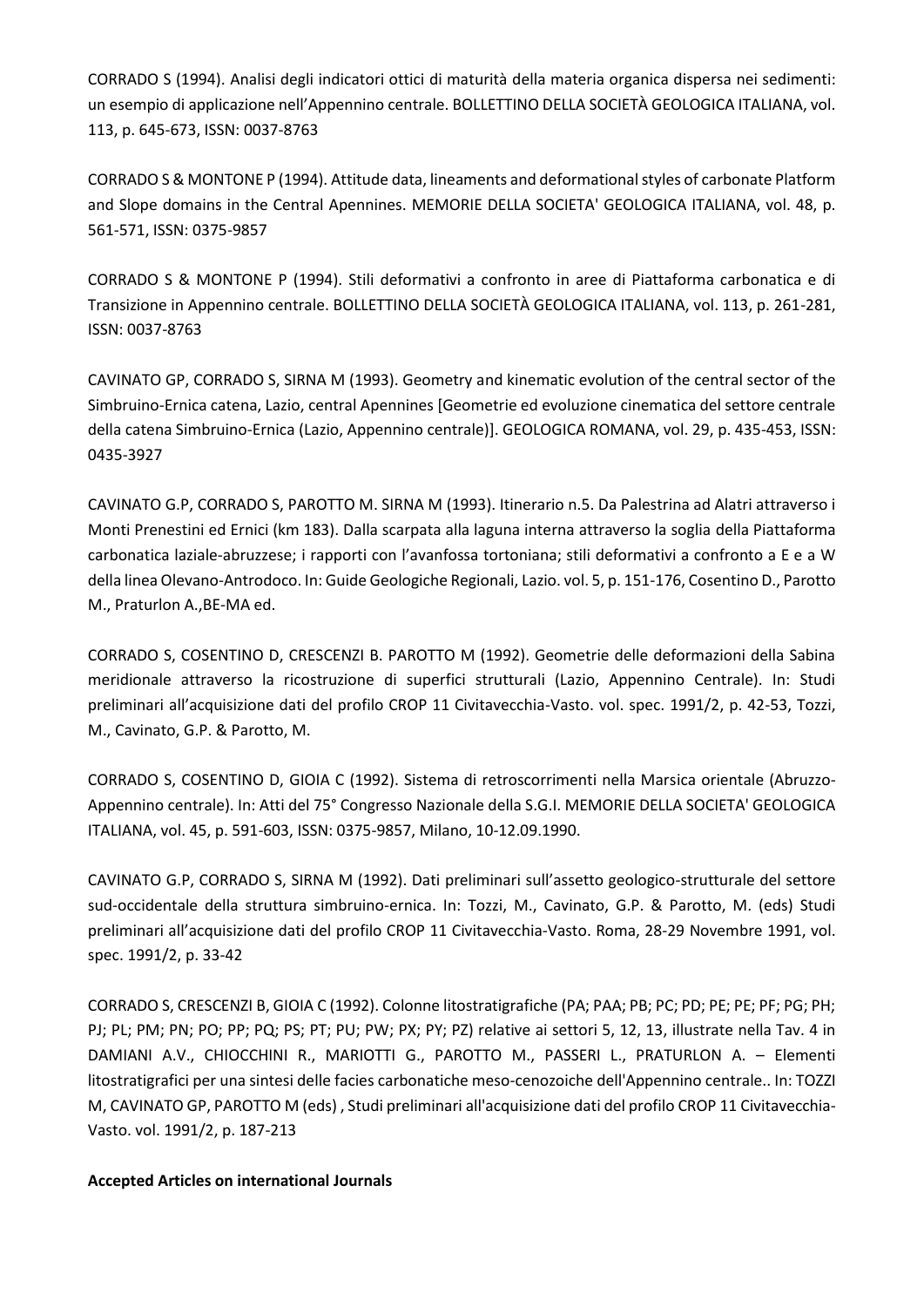Balestra M., Corrado S., Aldega L., Gasparo Morticelli M., Sulli A., Rudkiewicz JL, Sassi W. Thermal and structural modelling of the Scillato wedge-top basin source to sink system: Insights into the Sicilian fold-andthrust belt building (Italy)

Corrado S., Aldega L., Perri F., Critelli S., Muto F., Schito A., Tripodi, V. Detecting syn-orogenic extension and sediment provenance of the Cilento wedge top basin (southern Apennines, Italy) by mineralogy and geochemistry of fine grained sediments and petrography of dispersed organic matter

Lucca A., Storti F., Molli G., Muchez P., Schito A., Artoni A., Balsamo F., Corrado S., Salvioli Mariani E. Seismically controlled hydrothermal plume advection through the process zone of the Compione extensional fault zone, Northern Apennines, Italy

### **Conference Abstracts**

#### 2018

CORRADO S (2018). Building an integrated platform for the thermal evolution of sedimentary basins, from traditional to innovative methodological approaches. Workshop on "Advances in thermal modelling calibration: an integrated approach". Organizzato da Analysis Group of the University of Geneva, Swiss Association Energy Geoscientists (SASEG), AAPG Student Chapter.

Balestra M, Corrado S., Rudkiewicz J.L., Sassi W., Aldega L., Gasparo Morticelli M., Sulli A. (2018). 3D kinematic and thermal evolution of the Sicilian Fold-and-Thrust belt in the Kumeta-Busambra Mts. Area (Italy). Geophysical Research Abstracts Vol. 20, EGU2018-10080, EGU General Assembly 2018, 8-13 April, Vienna, Austria.

Corrado S., Caricchi C., Giordano G., Pensa A., Romano C., Trolese M., Vona A. (2018). Thermal behavior of pyroclastic density currents by means of charcoal reflectance proxy: application to present and past eruptions at Vesuvius, Fogo, Colima and Merapi volcanoes. Geophysical Research Abstracts Vol. 20, EGU General Assembly 2018, 8-13 April, Vienna, Austria.

CORRADO S. (2018). From Cosmos to Earth to life to culture. A resilient strategy for natural, physical, and mathematical science outreach activities: the proposal of a "Widespread Museum" for the city of Rome". Geophysical Research Abstracts Vol. 20, EGU General Assembly 2018, 8-13 April, Vienna, Austria.

Corrado S., (2018). Building an integrated platform for the thermal evolution of sedimentary basins: from traditional to innovative methodological approaches. Workshop "the thermal evolution of sedimentary basins, Principles, tools and applications to convergent and extensional settings", 18 January 2018, Maison International de la Recherce dell'Iniversitè de Cergy Pontoise.

Nirrengarten M., Geoffroy M., Gutiérrez L., Corrado S., Schito A., Bowden S., and the IODP 367-368 Expedition Scientists (2018). Thermal signatures of continental breakup at the northern South ChinaSea margin: preliminary results of IODP 367-368. Geophysical Research Abstracts, Vol. 20, EGU2018-9131, EGU General Assembly 2018, 8-13 April, Vienna, Austria.

Schito A., Corrado S., Grigo, D., Guedes, A., Valentim, B., Romano C. "Raman spectroscopy of kerogen. A powerful tool for thermal maturity assessment and support for organic petrography". Georaman Conference, 10-14 June, 2018, Catania.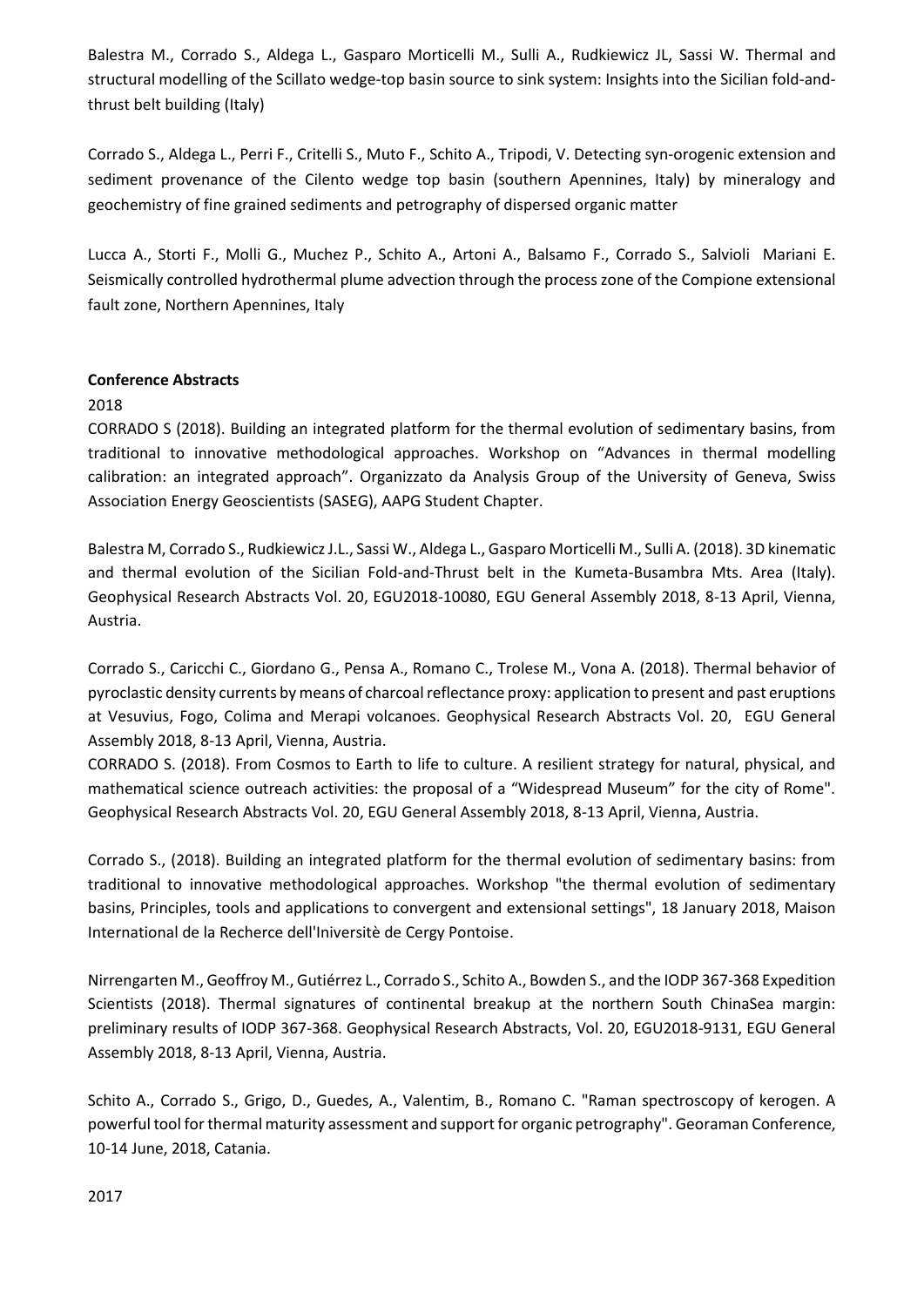Carlini M., Fabrizio Storti, Fabrizio Balsamo, Luca Clemenzi, Kei Ogata, Luca Aldega, Sveva Corrado, Alessio Tagliaferri, Roberto Tinterri, Giulio Viola 2017. Tectono-sedimentary evolution of the Palazzuolo anticline (Northern Apennines-Italy). EGU General Assembly Conference Abstracts, 19, 17-23.

Antonio M Casas, Teresa Roman-Berdiel, Marcos Marcén, Belen Oliva-Urcia, Ruth Soto, Cristina Garcia-Lasanta, Pablo Calvin, Andres Pocovi, Andres Gil-Imaz, Oscar Pueyo-Anchuela, Esther Izquierdo-Llavall, Eva Vernet, Pablo Santolaria, Cinta Osacar, Pere Santanach, Sveva Corrado, Chiara Invernizzi, Luca Aldega, Chiara Caricchi, Juan Jose Villalain 2017. Application of Anisotropy of Magnetic Susceptibility to large-scale fault kinematics: an evaluation. EGU General Assembly Conference Abstracts, 19, 15988.

Conti A., Maffucci R., Bigi S., Corrado S., Giordano G., and Viramonte J.G. 2017. Structural setting of the Metán Basin (NW Argentina): new insights from 2D seismic profiles. Geophysical Research Abstracts Vol. 19, EGU2017-17126, 2017 EGU General Assembly 2017.

Schito A., Romano C., Corrado S., Poe B., Grigo D. Raman spectroscopy: a new tool for the analysis of thermal evolution of amorphous organic matter rich kerogen in diagenesis. Application of analytical Techniques to Petroleum System Problems, 28 Feb-1 Mach 2017, London (UK).

### 2016

Schito A., Corrado S., Romano C., Guedes A. & Grigo D. Raman spectroscopy: and insight into the chemical short range order of kerogen for the assessment of thermal maturity. 88° Congresso della Società Geologica Italiana, Napoli, 7-9 settembre 2016.

Corrado S., Schito A., Aldega L. & Grigo D. 2016. A quantitative multi-method approach to assess thermal evolution of the Lower Congo Basin (Angola). 88° Congresso della Società Geologica Italiana, Napoli, 7-9 settembre 2016.

Balestra M., Corrado S., Aldega L., Gasparo Morticelli M., Sulli A., Martizzi P. 2016. Burial and thermal evolution of the Sicilian fold-and-thrust belt: preliminary results from the Scillato wedge top basin (centralnorthern Sicily, Italy). 88° Congresso della Società Geologica Italiana, Napoli, 7-9 settembre 2016. DOI: 10.13140/RG.2.2.19517.05602

Martizzi P., Balestra M. , Corrado S., Aldega L., Interbartolo F., Gasparo Morticelli M., Sulli A. 2016. Thermal history and provenance studies of the Scillato wedge top basin (central-northern Sicily, Italy) by means of vitrinite reflectance and XRD on clay minerals Regional conference "Petroleum Systems of Alpine-Mediterranean Fold Belts and Basins". 19-20 Maggio 2016, Bucharest (RO). DOI: 10.13140/RG.2.2.22576.76803

Schito A., Corrado S., Romano C., Alexandra Guedes A., and Grigo D. 2016. New frontiers for the assessment of thermal maturity of kerogen: application of Raman spectroscopy to diagenesis. AAPG Regional conference "Petroleum Systems of Alpine-Mediterranean Fold Belts and Basins". 19-20 Maggio 2016, Bucharest (RO).

Schito A., Corrado S., Trolese M., Aldega L., Caricchi C. 2016. Modelling thermal maturity evolution of Paleozoic successions in the Holy Cross Mts (Poland) by new and old datasets of thermal indicators. AAPG Regional conference "Petroleum Systems of Alpine-Mediterranean Fold Belts and Basins". 19-20 Maggio 2016, Bucharest (RO). Poster.

Schito A., Corrado S., Romano C., Alexandra Guedes A., and Grigo D. 2016. New Raman parameters integrated in classical Petroleum system modelling to assess thermal evolution of sedimentary basins: four case histories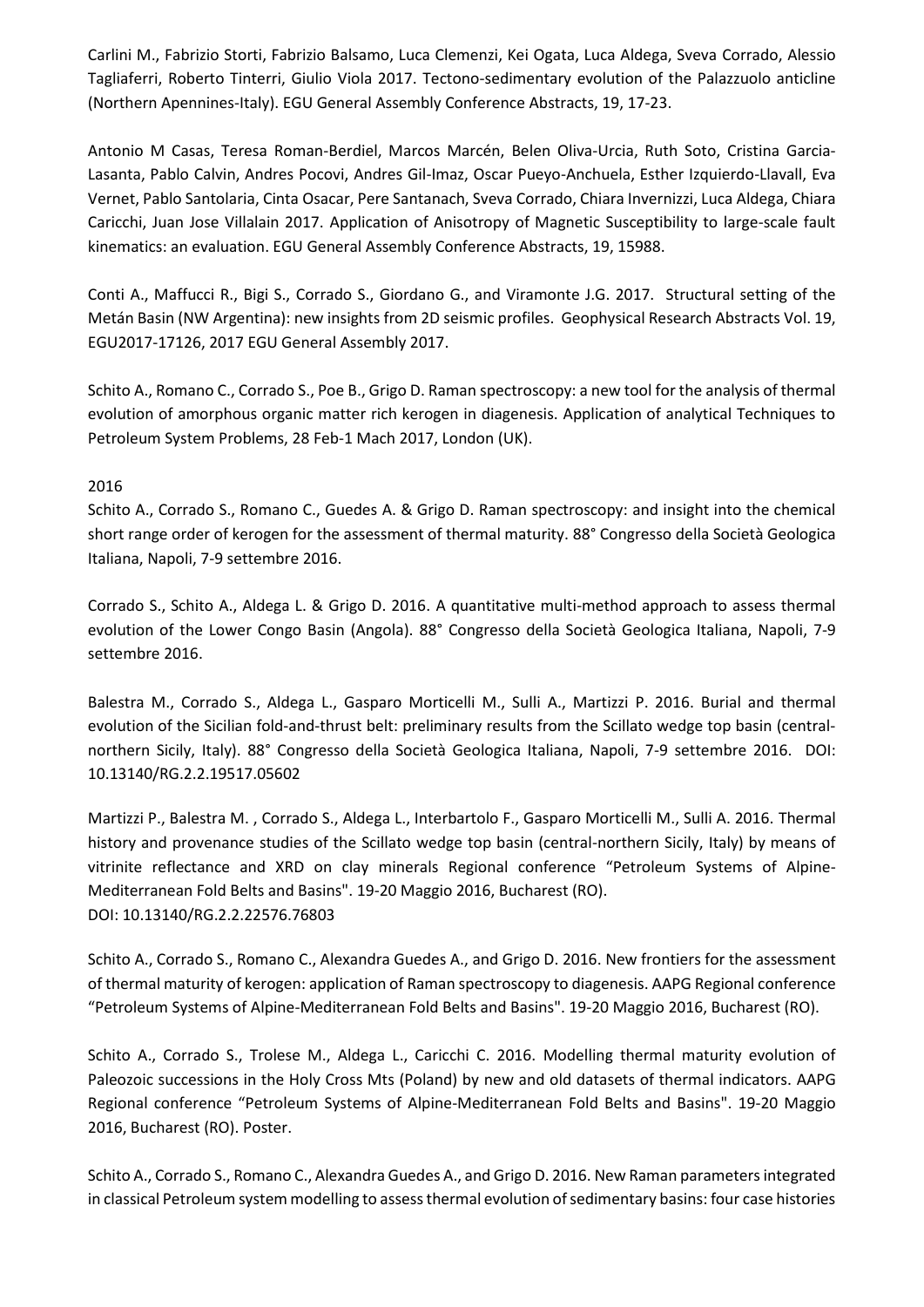from Cenozoic, Mesozoic and Paleozoic sedimentary successions. International Congress on Paleozoic Stratigraphy of Gondwana 2016. 14-16 Aprile, Perugia (IT).

Schito A., Corrado S., Trolese M., Aldega L., Caricchi C., Cirilli S., Spina A. Thermal evolution of the Holy Cross Mountains (central Poland) through modelling of new and old thermal maturity indicators of Paleozoic sedimentary successions. International Congress on Paleozoic Stratigraphy of Gondwana 2016. 14-16 Aprile, Perugia (IT). poster.

### 2015

Andreucci B., Schito A., Aldega L., Corrado S., Di Paolo L., Zattin M., Szaniawski R., Jankowski L., Mazzoli S. 2015. Burial and exhumation of the western border of the Ukrainian Shield. EGU Conference 2015. 12-17 April, Wien.

Maffucci R., Bigi S., Corrado S., Giordano G., Invernizzi C. 2015.From outcrop data to discrete fracture network models: the experience of the geothermal system of Rosario de La Frontera (NW Argentina). Fractured reservoirs: Geological Geophisical and Engeneering tools to crack them. 16-17 april 2015, Catania

Maniscalco R., Aldega L., Corrado S., Di Paolo L., Punturo, R., & Sturiale 2015 Deep water Numidian sandstones in Sicily: a proven gas play. Fractured reservoirs: Geological Geophisical and Engeneering tools to crack them. 16-17 april 2015, Catania

Schito A., Caricchi C., Celano AS, Corrado S, Romano C, Trolese M & Guedes A. 2015. New constraints on thermal maturity by means of reflectance and micro-Raman Spectroscopy on organoclasts from Holy Cross Mountains (Central Poland). AAPG Regional conference "Tethys-Atlantic Interaction Along the European-Iberian-African Plate Boundaries". 18-19 May, Lisbon.

Trolese M., Celano S., Corrado S., Caricchi C., Schito A., Aldega L. 2015. THERMAL EVOLUTION OF LOWER PALEOZOIC SEDIMENTARY SUCCESSIONS FROM ORGANIC AND INORGANIC STUDIES: THE CASE HISTORY OF THE HOLY CROSS MOUNTAINS (CENTRAL POLAND). EGU Conference 2015. 12-17 April, Wien.

## 2014

Aldega L., Carminati E. Bigi S., Trippetta F., Corrado S. & Shaban A. 2014. THERMAL AND TECTONIC EVOLUTION OF THE SW ZAGROS (FARS PROVINCE) FROM INTERNAL TO EXTERNAL ZONES. Annual Conference of Società Geologica Italiana. Milan, 10-12 September 2014.

Caricchi C., Corrado S., Di Paolo L., Romano C., Aldega L, Grigo D. & Vona A. 2014. A NEW MULTI-METHOD APPROACH TO ASSESS THERMAL MATURITY OF LOWER PALEOZOIC SEDIMENTARY SUCCESSIONS: THE CASE HISTORY OF POLISH BALTIC BASIN. Annual Conference of Società Geologica Italiana. Milan, 10-12 September 2014.

Di Paolo L., Corrado S., Romano C., Aldega L., Di Genova D., Grigo D., 2014. New methodological rationale for the quantitative assessment of thermal maturity of organic matter dispersed in sediments and thermal evolution of sedimentary successions. Abu Dhabi International Petroleum Exhibition and Conference. 10-13 November 2014, Abu Dhabi (Arab Emirates).

Grigo D., Aldega L., Andreucci B., Caricchi C., Corrado S., Di Paolo L., Romano C. & Zattin M. 2014. THE THERMAL HISTORY OF THE BALTIC BASIN EVALUATED BY MEANS OF A MULTIDISCIPLINARY APPROACH, THE IMPR – INTEGRATED MATURITY PROFILE. Milan, 10-12 September 2014.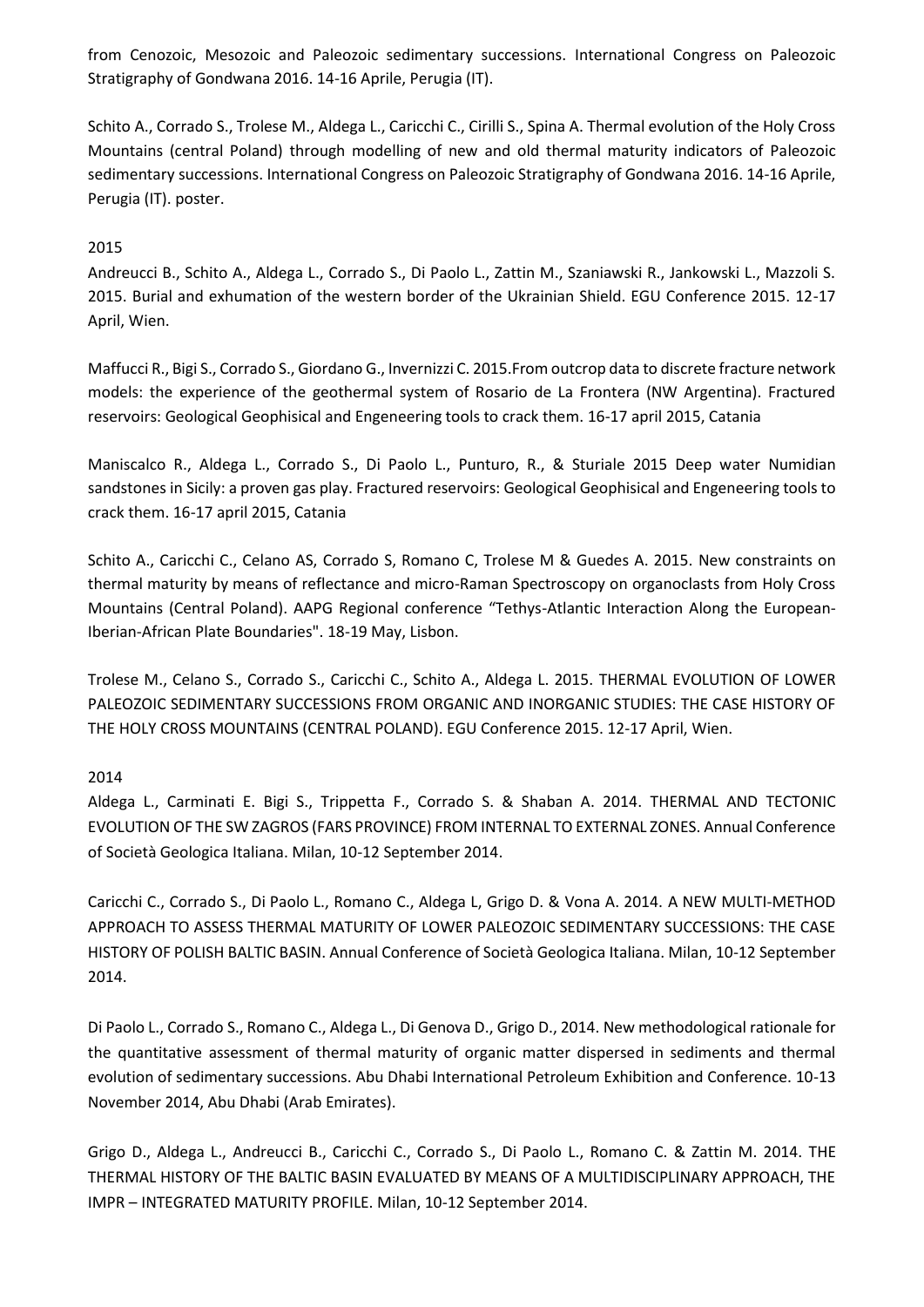Calvín P., Casas-Sainz A., Román-Berdiel T., Oliva-Urcia B., García-Lasanta C., Pocoví A., Gil-Imaz A., Pueyo-Anchuela O., Izquierdo-Llavall E., Osácar C., Villalaín J., Corrado S., Invernizzi C., Aldega L., Caricchi C., Antolín-Tomás B. Unraveling the deformational history of faults from AMS EGU 2014 – 27 April – 2 Mai Session EMRP3.5 Anisotropy of Magnetic Susceptibility: Recent advances and novel applications. Wien, EGU 2014.

Mirabella F., Aldega L., Barchi M.R., Caricchi C., Corrado S., De Donatis M., Grigo D., Lupattelli A., Susini S., Zattin M. - Growth pattern and tectonic evolution of a regional low angle normal fault from sequential restoration techniques. Geometry and Growth of Normal Faults conference. The Geological Society, London, 23-25 Giugno 2014

Agostina L. CHIODI, Walter A. BÁEZ, Roberta MAFFUCCI, Lea DI PAOLO, José G. VIRAMONTE, Chiara INVERNIZZI, Sveva CORRADO, PietroPaolo PIERANTONI, Franco TASSI, Guido GIORDANO 2014. Estudio multidisciplinario del sistema geotermal de Rosario de la Frontera, Salta, Argentina. Proceeding of: XIX Congreso Geologico Argentino. 2-6 June 2014. Cordoba (Argentina).

Guido Giordano, Chiara Caricchi, Alessandro Vona, Sveva Corrado, Claudia Romano 2014. 79 AD Vesuvius PDC deposits' temperatures inferred from optical analysis on woods charred in-situ in the Villa dei Papiri at Hercolaneum (Italy). Cities on Volcanos 8, September 9-13, 2014. Grha Sabha Pramana, Universitas Gadjah Mada, Yogyakarta, Indonesia.

Andrea Schito, Sveva Corrado, Claudia Romano and Domenico Grigo 2014. Comparing vitrinite reflectance and micro-Raman spectroscopy indexes to assess thermal maturity of organic matter dispersed in sediments: a case history from the South Atlantic passive margin. Petroleum Geoscience Research Collaboration Showcas. 19-20 november. ExCel London (UK).

Di Paolo L., Corrado S., Romano C., Aldega L., Di Genova D., Grigo D., 2014. New methodological rationale for the quantitative assessment of thermal maturity of organic matter dispersed in sediments and thermal evolution of sedimentary successions. Abu Dhabi International Petroleum Exhibition and Conference. 10-13 November 2014, Abu Dhabi (Arab Emirates)

#### 2013

Caricchi C, Aldega L, Barchi MR, Corrado S, Mirabella F, Zattin M (2013). Paleothermal and thermochronological constraints to the kinematic evolution of an extensional system driven by a low-angle normal fault: the case history of the Altotiberina fault (Northern Apennines, Italy). In: Geophysical Research Abstracts . vol. 15, Vienna, 07 – 12 Aprile 2013

Caricchi C, Aldega L, Barchi MR, Corrado S, Grigo D, Mirabella F, Zattin M (2013). Kinematic evolution of the Altotiberina extensional fault system (Northern Apennines) constrained by paleothermal and thermochronological indicators.. In: Geoitalia 2013, Abstract volume. Pisa, 2013

Carlini M, Artoni A, Vescovi P, Bernini M, Remitti F, Bettelli G, Vannucchi P, Aldega L, Balestrieri ML, Corrado S, Torelli L (2013). Tectonic and erosional exhumation processes in the western Northern Apennines of Italy: coeval compressional and extensional tectonics affecting an eroding orogenic wedge. In: Geophysical Research Abstracts . vol. 15, Vienna, 07 – 12 Aprile 2013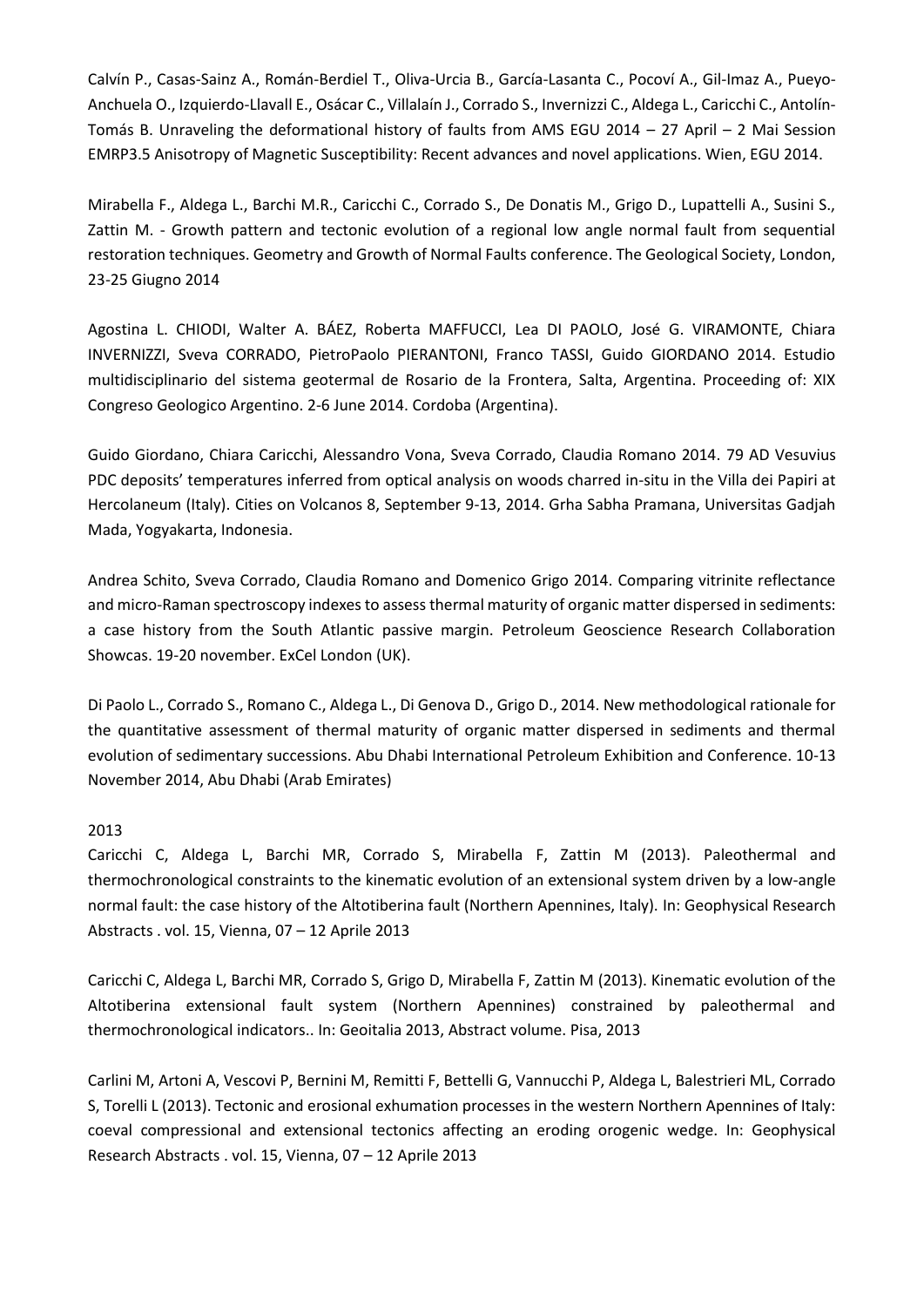Maffucci R, Aldega L, Barcelona H, Bigi S, Corrado S, Di Paolo L, Giordano G, Invernizzi C, Ungarelli C (2013). The geothermal system of Rosario de La Frontera (Salta Province, NW Argentina) for sutainable development of future towns: results of C.U.I.A. Project 2010 by means of an integrated geological and geophysical approach. In: Contributi scientifici e biografie dei relatori, Giornate CUIA 2013, 18-30 aprile, 2013. Salta NW Argentina, 24-25 Aprile 2013

Maffucci R, Bigi S, Corrado S, Di Paolo L, Giordano G (2013). 3D modeling of the geothermal reservoir of Rosario de La Frontera (La Candelaria Ridge, Salta province, NW Argentina). In: Abstract volume of GIT – Geology and Information Technology 8° Convegno Nazionale del Gruppo di Geologia. 18 Giugno 2013

MIRABELLA F., CARICCHI C., ALDEGA L., BARCHI M.R., CORRADO S, GRIGO D. AND ZATTIN M.(2013) - Uplift at the foot-wall of a low angle normal fault from kinematic reconstructions and paleothermal and thermochronological indicators. 9th TOPO-EUROPE Meeting - Certosa di Pontignano, 9-11, Ottobre 2013

### 2012

CARICCHI C, ALDEGA L, CIFELLI F, CORRADO S, MATTEI M, SPERANZA F (2012). First results from paleomagnetic and paleothermal analyses on internal Tertiary deposits (Tuscan Unit) of the Northern Apennines Chain. GEOPHYSICAL RESEARCH ABSTRACTS, In: European Geosciences Union General Assembly 2012 Vienna Austria 22 – 27 Aprile 2012 . Vienna, 2012, vol. 14, ISSN: 1607-7962

CARMINATI E, ALDEGA L, BELLATRECCIA F, BIGI S, CORRADO S, D'AMBROGI C, MOHAMMADI P, SHABAN A, SHERKATI S (2012). Control of Cambrian salt on the geometry and strain of fault-related anticlines in the Zagros fold-and-thrust belt. In: GEO 2012 - 10th Middle East Geosciences Conference and Exhibition - Abstract volume. Regno del Bahrain, 4-7 Marzo 2012

CARMINATI E, ALDEGA L, BIGI S, CORRADO S, D'AMBROGI C, MOHAMMADI P, SHERKATI S (2012). Controls of Cambrian salt on strain in fault-related anticlines, Zagros fold-and-thrust belt. In: (a cura di): Verges J, Beamud B, Fernandez M, Barrier E, Brunet MF, The evolution of the Zagros-Makran Fold belts from Turkey to SE Iran - Barcelona Workshop Darius Programme - Abstract volume. p. 43-44, Barcellona, 14-16 Maggio 2012

CAROZZO S, CORRADO S, GAETA F, GRIGO D (2012). Thermal maturity distribution of dispersed organic matter in probable Silurian gas shale in the Baltic and Lublin basins (Poland) by means of 3D Petroleum System modeling. In: AAPG HEDBERG CONFERENCE "Petroleum Systems: Modeling the Past, Planning the Future"1-5 October 2012. Nizza, 1-5 Ottobre 2012

CORRADO S, ALDEGA L, CARMINATI E, SHERKATI S (2012). Thermal evolution of the kuh-e Asmari and Sim anticlines in the Zagros fold and thrust belt by means of organic and inorganic thermal indicators . In: (a cura di): Verges J, Beamud B, Fernandez M, Barrier E, Brunet MF , The evolution of the Zagros-Makran Fold belts from Turkey to SE Iran - Barcelona Workshop Darius Programme - Abstract volume. p. 39-41, Barcellona, 14- 16 Maggio 2012

DI PAOLO L, CORRADO S, OLIVETTI V, ALDEGA L, BALESTRIERI ML, MANISCALCO R (2012). Integration of thermal and thermochronological constraints in thermal modeling of fold-and-thrust belts: the case history of the Eastern Sicily wedge. In: AAPG HEDBERG CONFERENCE "Petroleum Systems: Modeling the Past, Planning the Future"1-5 October 2012. Nizza, 1-5 Ottobre 2012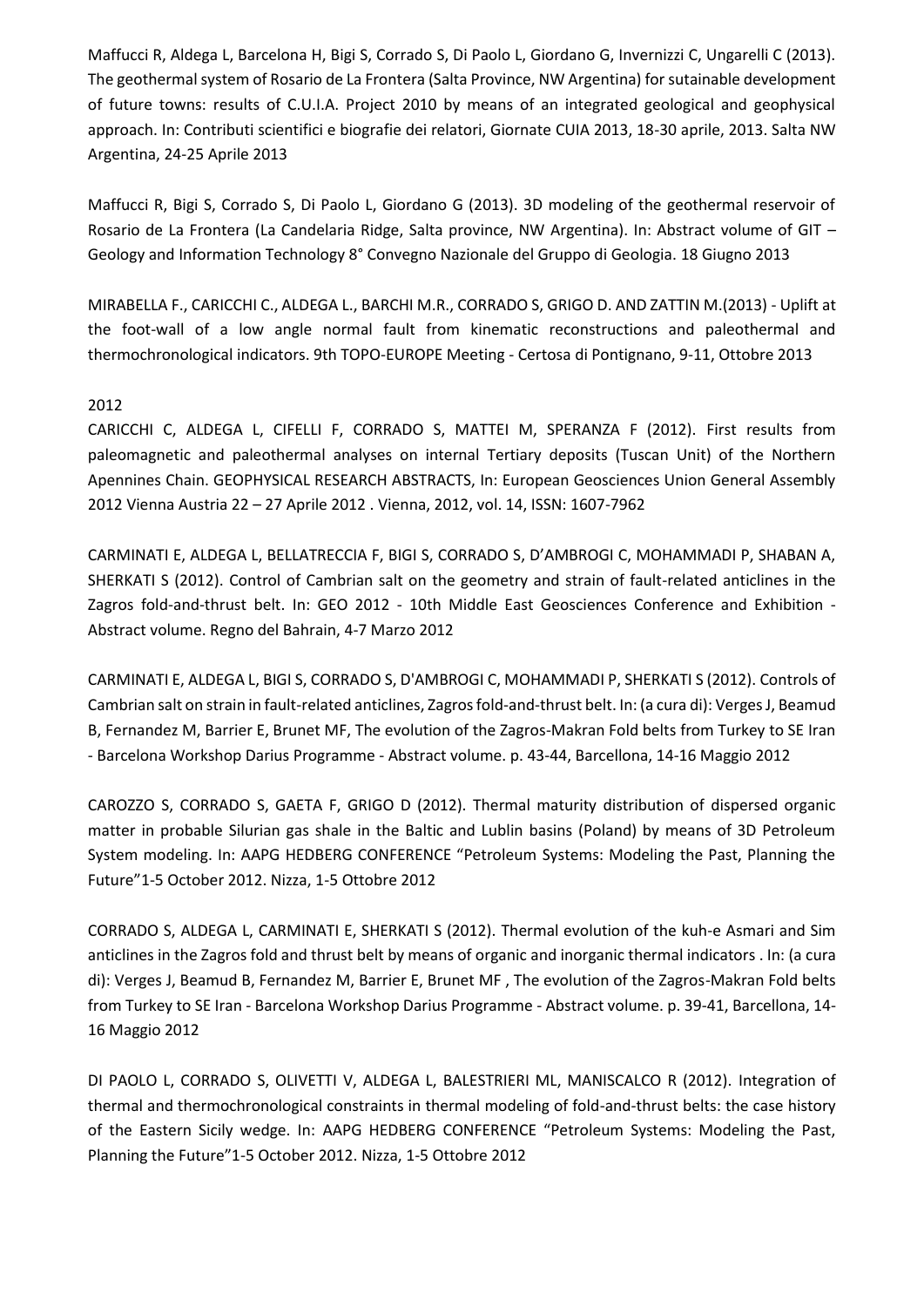STORTI F, BALSAMO F, ALDEGA L, CORRADO S, DI PAOLO L, MASTALERTZ M, TALLINI M (2012). Evidence of strong Quaternary earthquakes in the epicentral areaof the April 6th 2009 L'Aquila seismic event from sediment paleofluidization and overconsolidation. GEOPHYSICAL RESEARCH ABSTRACTS, In: European Geosciences Union General Assembly 2012 Vienna Austria 22 – 27 April 2012. Vienna, Aprile 2012, vol. 14, ISSN: 1607-7962

### 2011

CARICCHI C, ALDEGA L, BOTTI F, CIFELLI F, CORRADO S, MATTEI M, SPERANZA F (2011). Preliminary results on the reconstruction of the Cenozoic thermal and kinematic evolution of the external portion tuscan nappe (northern Apennines) . EPITOME, In: Geoitalia 2011; Abstract Volume. Torino, Italia, 19-23 settembre 2011, vol. 4, p. 147, ISSN: 1972-1552

CARLINI M, ARTONI A, BERNINI M, VESCOVI P, REMITTI F, BETTELLI G, VANNUCCHI P, BALESTRIERI ML, CORRADO S, ALDEGA L (2011). Regional and local trends of maximum burial and exhumation timing in the northern Apennines of Italy: a new updated dataset of low-temperature thermal and thermochronological data integrated with geological constraints. GEOPHYSICAL RESEARCH ABSTRACTS, In: EGU General Assembly 2011; Abstract Volume. Vienna, 03 – 08 Aprile 2011, vol. 13, ISSN: 1607-7962

CORRADO S, ALDEGA L, BALESTRIERI ML, DI PAOLO L, MANISCALCO R, SOMMA R (2011). Burial and exhumation history of the Apenninic-Maghrebian chain in eastern Sicily by means of thermal modelling. EPITOME, In: Geoitalia 2011; abstract Volume. Torino, Italia, 19-23 Settembre 2011, vol. 4, p. 145-146, ISSN: 1972-1552

Corrado S, Aldega L, Casas-Sainz A, Cantarelli V, Invernizzi C, Zattin M (2011). - Cenozoic flexure of the Iberia plate and foreland basin subsidence of the Hecho Group in the Western Pyrenees (Spain): constraints from burial and thermal evolution of pre- and syn-orogenic sequences by means of fluid inclusions, vitrinite reflectance, XRD on clay minerals and apatite fission tracks.. GEOPHYSICAL RESEARCH ABSTRACTS, In: EGU General Assembly 2011; Abstract Volume. Vienna, AUT, Austria, 03 – 08 Aprile 2011, vol. 13, ISSN: 1607-7962

DI PAOLO L, ALDEGA L, CORRADO S, MASTALERZ M (2011). Thermal evolution of the Meso-Cenozoic pelagic basin of Mt. Judica (Eastern Sicily) by means of FTIR spectroscopy on organic matter and X-ray diffraction analysis on clay mineral assemblages: implications for burial and exhumation history . GEOPHYSICAL RESEARCH ABSTRACTS, In: EGU General Assembly 2011; Abstract Volume. Vienna, 03 – 08 Aprile 2011, vol. 13, ISSN: 1607-7962

### 2010

SOMMA R, ALDEGA L, CORRADO S, DI PAOLO L (2010). Tectonics and paleo-seismicity in the Peloritani Mountains: evidences from the Miocene siliciclastic deposits. In: 2° Convegno della Società Geologica Italiana Sezione Giovani; Abstract Volume. Napoli, 18-20 Marzo 2010

ALDEGA L, CORRADO S, DE BENEDETTI AA, GIORDANO G (2010). Valutazione e mappatura dell'efficacia delle rocce sigillo nei sistemi geotermici del Lazio settentrionale: una nova metodologia integrata mineralogica e petrografica organica . In: GeothermEXPO 2010; Abstract Volume. Ferrara, 21-23 Settembre 2010

2009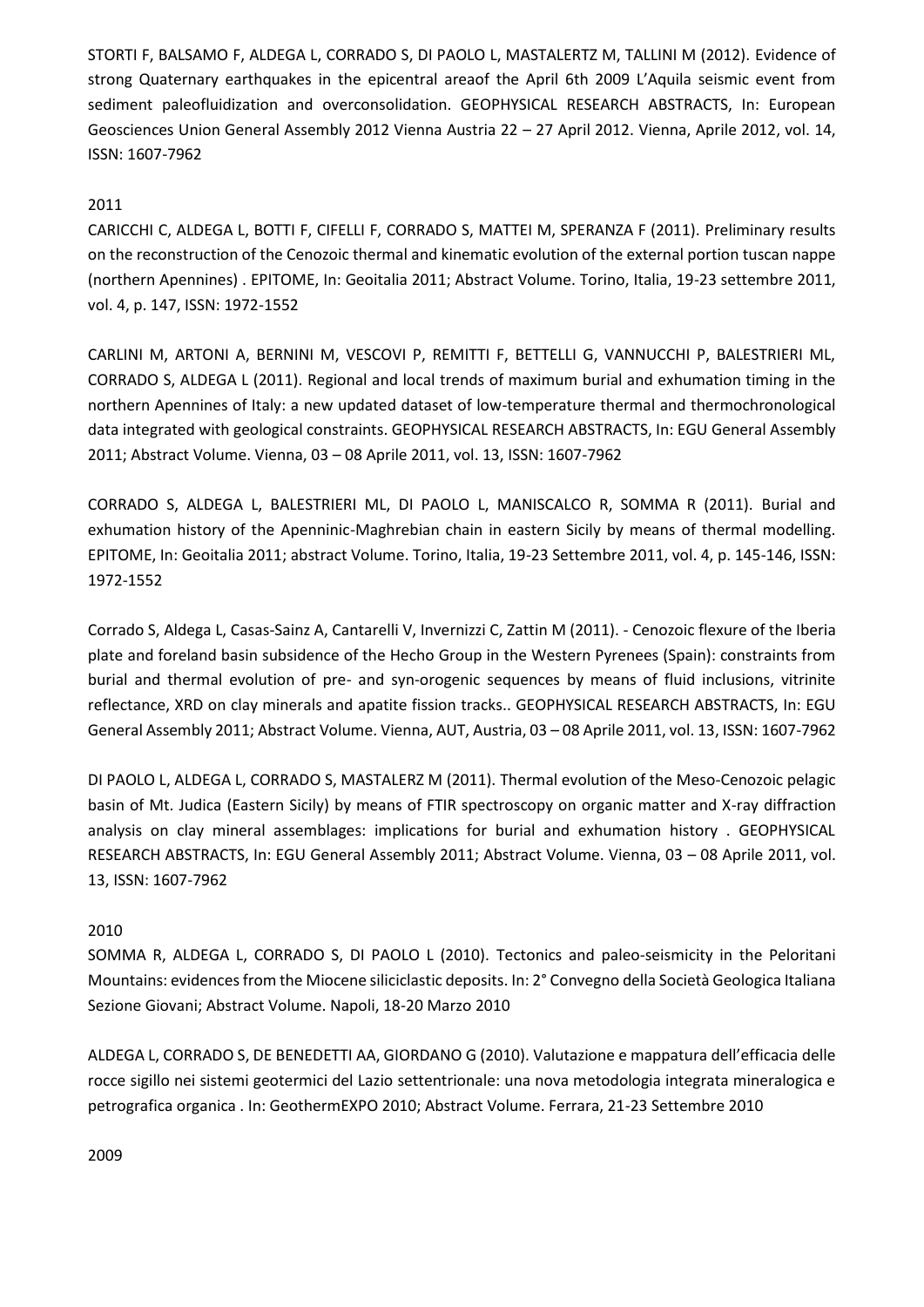CANTARELLI V, CASAS-SAINZ A, CORRADO S, GISBERT-AGUILAR J, INVERNIZZI C, ALDEGA L (2009). Late Paleozoic basin evolution in the Western Pyrenees. GEOPHYSICAL RESEARCH ABSTRACTS, In: EGU 2009; Abstract Volume. Vienna, 19-24 Aprile, 2009, vol. 11, p. EGU2009-8621, ISSN: 1029-7006

CANTARELLI V, INVERNIZZI C, CORRADO S, CASAS-SAINZ A, GISBERT-AGUILAR J, ALDEGA L, ZATTIN M (2009). Thermal and thermo- chronological integrated study of late Paleozoic transtensional basins in the Western Pyrenees. EPITOME, In: Geoitalia 2009; Abstract Volume. Rimini, 9-11 Settembre 2009, ISSN: 1972-1552

CARLINI M, ALDEGA L, CORRADO S, VANNUCCHI P, REMITTI F, BETTELLI G (2009). New thermal constraints on a shallow fossil subduction channel from the Northern Apennines of Italy. GEOPHYSICAL RESEARCH ABSTRACTS, In: EGU 2009; Abstract Volume. Vienna, 19-24 Aprile 2009, vol. 11, p. EGU2009-0, ISSN: 1029- 7006

CORRADO S, CANTARELLI V, CHIARELLI R, FLORINDO F (2009). Preliminary results on lignin-rich organic matter dispersed in sediments of AND-2A well (ANDRILL'S SMS project): paleo-thermal and paleo-climatic implications . EPITOME, In: Geoitalia 2009; Abstract Volume. Rimini, 9-11 Settembre 2009, ISSN: 1972-1552

DI PAOLO L, ALDEGA L, BALESTRIERI ML, CORRADO S, MANISCALCO S, SOMMA R (2009). Shallow burial and exhumation of the Peloritani Mts. (NE Sicily, Italy): insight from paleo-thermal and structural indicators. EPITOME, In: Geoitalia 2009, Abstract Volume. Rimini, 9-11 Settembre 2009, ISSN: 1972-1552

2008

CORRADO S, ALDEGA L, ASCIONE A, BOTTI F, BUTLER WHR, D'ERRICO M INVERNIZZI C, PIGNALOSA A, ZATTIN M, MAZZOLI S (2008). Comparing structural styles in the Apennines fold-and-thrust belt: constraints from thermal, thermochronometric and structural data.Comparing structural styles in the Apennines fold-andthrust belt: constraints from thermal, thermochronometric and structural data. In: 33th INTERNATIONAL GEOLOGICAL CONGRESS OSLO 2008; General Proceedings. OSLO (NORWAY), 6-14/08/08

CORRADO S, ALDEGA L (2008). Correlation of organic and inorganic parameters for thermal maturity reconstructions in the Apennine-Maghrebian fold-and-thrust belt (Italy). In: 33° INTERNATIONAL GEOLOGICAL CONGRESS OSLO 2008. Abstract volume. OSLO (NORWAY), 6-14/08/08

ANGIOLINI L, GAETANI M, CARABELLI L, CORRADO S, STEPHENSON MH (2008). Correlation of upper-Khuff equivalent Palaeotethyan sediments of the Alborz Mountains, northern Iran. In: GEO 2008 - Conference 8th Middle East Geoscience Conference and Exhibition; Abstracts volume. Bahrain, 2-5 Marzo 2008

CORRADO S, SANGIORGI F, CANTARELLI V, WILLMOTT V, SCHOUTEN S, FLORINDO F, HARWOOD D (2008). Detecting terrestrial organic input in the ANDRILL-SMS Neogene record: a comparison between a novel and a traditional approach. In: 33th International Geological Congress, Oslo; General Proceedings. Oslo, 6-14 Agosto 2008

BOLLATI A, MARINO M, CORRADO S (2008). Paleogeography and tectonic setting of the Montorio Romano-Monte Flavio area (Lucretili Mts, Central Italy): a case history of inheritance of the Jurassic architecture into the mountain building. In: Meeting in Memory of Angelo di Grande and Mario Grasso; Abstract volume. Catania, 03-05 Giugno 2008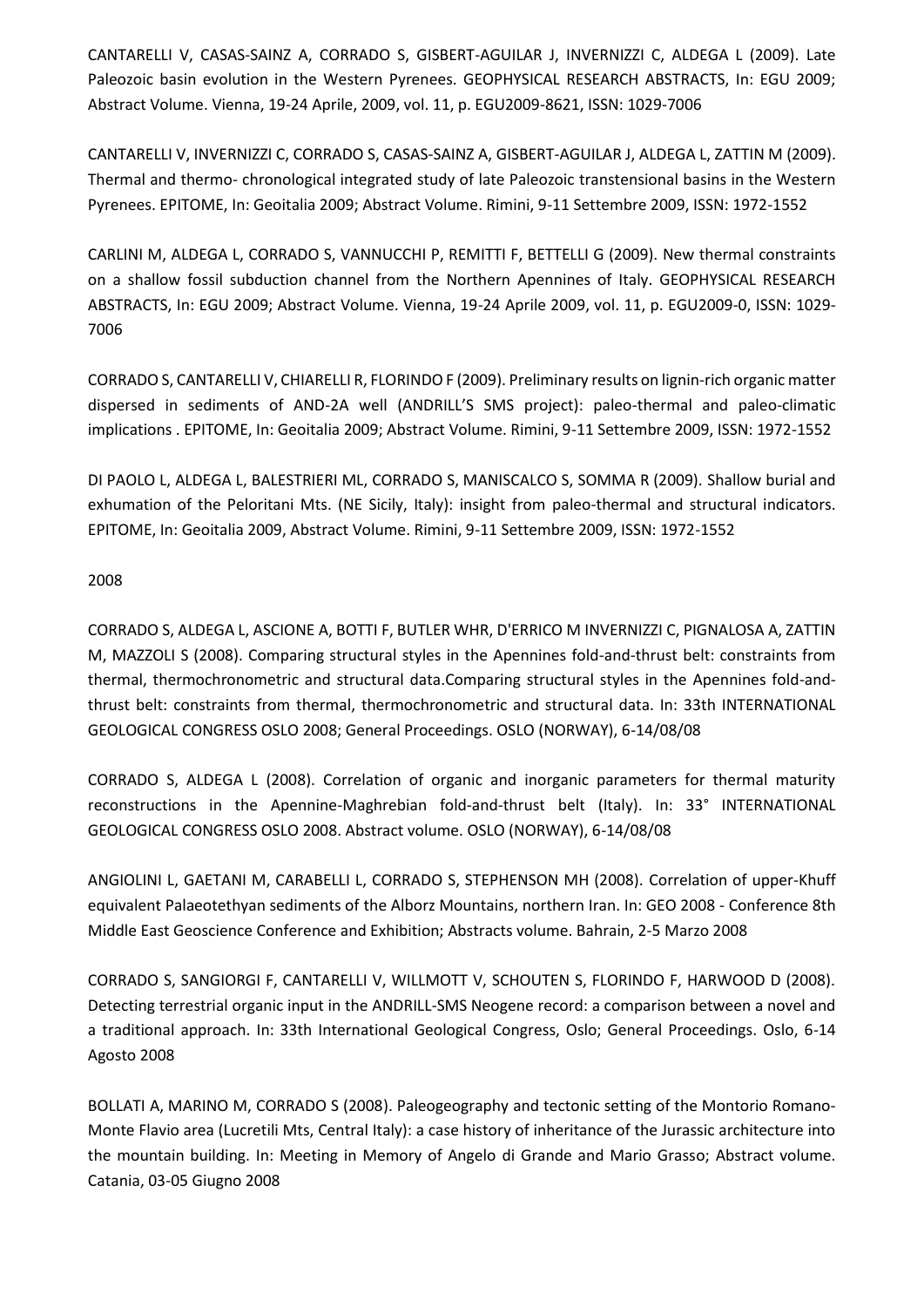CORRADO S, CANTARELLI V, BOTTI F (2008). Preliminary results on terrestrial organic matter preserved in the SMS well: implications for thermal and burial history reconstruction.. In: ANDRILL SMS Core Workshop; Abstract volume. Florida State University, 30/04-3/05/2008

CORRADO S, ALDEGA L, BALESTRIERI ML, GRASSO M, MANISCALCO R (2008). Thermal and thermochronological constraints to burial-exhumation history of Eastern Sicily fold-and-thrust belt. In: Meeting in Memory of Angelo di Grande and Mario Grasso; Abstract volume. Catania, 3-5 Giugno 2008

#### 2007

CORRADO S, ALDEGA L, BALESTRIERI ML, GRASSO M, MANISCALCO R (2007). A thermal and thermochronological approach to study the evolution of the Eastern Sicily fold-and-thrust belt (Italy). In: Geoitalia 2007; Abstract volume. Rimini, 12-14 Settembre 2007, p. T11-10, 98

BARSELLA M, BOTTI F, CORRADO S, MARRONI M, MENEGHINI F, PANDOLCI L, CALANDRI S (2007). Accretionary deformation at shallow levels in the Northern Apennine thrust-and-fold belt: case history from Rentella Unit (Umbria, Italy). EPITOME, In: Geoitalia2007, Abstract volume. Rimini, 12-14 Settembre 2007, ISSN: 1972-1552

ALDEGA L, CORRADO S, D'ERRICO M, DI LEO P, INVERNIZZI C, MAZZOLI S, ZATTIN M (2007). Causes and implications of contrasting geothermometric data from HP/LT metasediments: The Calabria-Lucania border case history (southern Italy). In: Euroclay 2007; Abstract volume. Aveiro, 22-27 Luglio 2007

ALDEGA L, CORRADO S, D'ERRICO M, DI LEO P, INVERNIZZI C, MAZZOLI S, SCHIATTARELLA M & ZATTIN M (2007). Constraints for the kinematic evolution of the tectonic units of southern Apennines (Calabria-Lucania Border, Italy). In: Geoitalia 2007; Abstract volume. Rimini, 12-14 Settembre 2007

ALDEGA L, CORRADO S, GRASSO M, MANISCALCO R (2007). Correlation of organic and inorganic thermal indicators in the Apenninic-Maghrebian fold-and-thrust belt: a case study from Eastern Sicily. In: Tectonic Studies Group annual meeting, Abstract volume. Glasgow, 3-6 January 2007

BIGI S, CORRADO S, MILLI S., CASERO P, MOSCATELLI M, STANZIONE O, BOTTI F, ALDEGA L (2007). Integrated basin analysis approach to the study of the central Apennines foreland system: the Laga Basin case history. EPITOME, In: Geoitalia 2007; Abstract volume. Rimini, 12-14 Settembre 2007, p. T10-2, 93, ISSN: 1972-1552

CORRADO S, ALDEGA L, BIGI S. CASERO P (2007). Integrated methodologies for the reconstruction of tectonic/sedimentary burials: the Laga Basin (Central Apennines) case history. In: Clay Day 2007, Abstract CD-Rom. Roma, Febbraio 2007, p. 68

MAZZOLI S, ALDEGA L, BUTLER R, CORRADO S, D'ERRICO M, INVERNIZZI C, SHINER P, ZATTIN M (2007). Miocene basin development, tectonic burial and exhumation in the southern Apennines fold-and-thrust belt (Italy). In: 28th Tectonic Studies Group annual meeting; Abstract volume. Glasgow, 3-6 January 2007, p. 95

MAZZOLI S, ALDEGA L, CORRADO S, D'ERRICO M, IANNACE A, INVERNIZZI C, SHINER P, VITALE S, ZATTIN, M (2007). Modes of thrusting and tectonic exhumation associated with continental subduction/collision in the southern Apennines-Calabrian Arc system (Italy). In: Continental Tectonics and mountain building; abstract volume. ULLAPOOL, NW SCOTLAND., 12 - 19 May 2007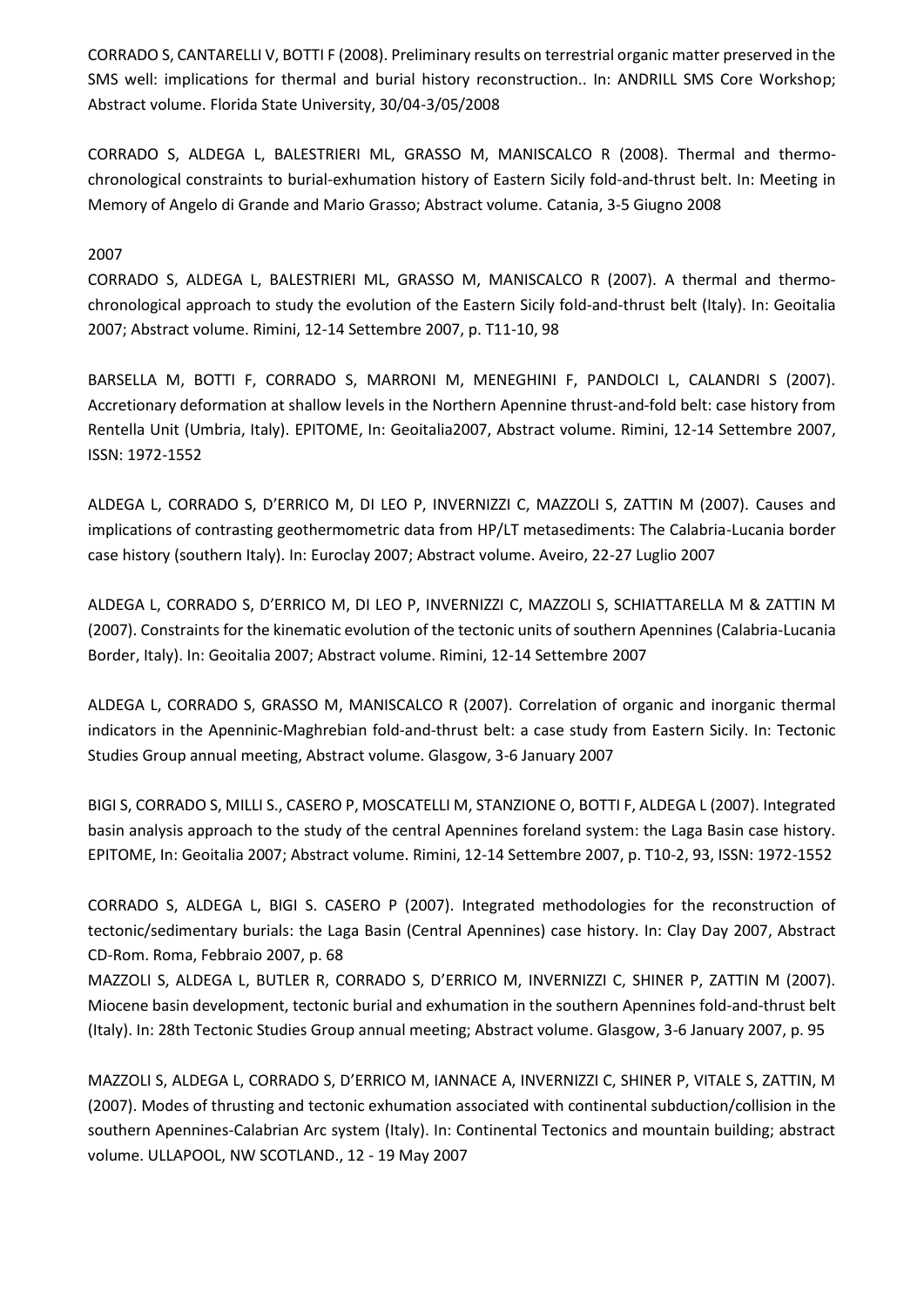MAZZOLI S, ALDEGA L, CORRADO S, D'ERRICO M, INVERNIZZI C, SHINER P, ZATTIN M (2007). Neogene-Quaternary shortening, tectonic burial and exhumation in the Southern Apennines fold and thrust belt (Italy): Geological, Geophysical and thermochronological constraints. In: 2nd International Conference on the Geology of the Tethys; Il Cairo(Egitto); Abstract volume. Cairo, 19-22 Marzo, p. 91

BIGI S, CASERO P, CORRADO S (2007). The deep structure of the Laga Basin. . In: 2nd International Conference on the Geology of the Tethys; Abstract volume. Cairo, 19-22 Marzo, p. 97

CORRADO S, ALDEGA L, BALESTRIERI ML, GRASSO M, MANISCALCO R (2007). Thermal and thermochronological evolution of the eastern Sicily fold-and-thrust belt (Italy): constraints from organic and inorganic parameters and fission track data. In: 2nd International Conference on the Geology of the Tethys, Il Cairo(Egitto), Abstract volume. Cairo, 19-22 Marzo, p. 91

ALDEGA L, BIGI S, CANTARELLI V, CASERO P, CORRADO S (2007). Unravelling the sedimentary and tectonic burial history of the Laga Basin (Central Apennines, Italy): constraints from combined organic matter and clay mineral data. In: Tectonic Studies Group annual meeting; Abstract volume. Glasgow, 3-6 January 2007, p. 69

### 2006

ALDEGA L, CANTARELLI V, CASERO P, CORRADO S (2006). Sedimentary vs. tectonic burial of the Laga Basin (Central Apennines, Italy): constraints from combined organic matter and clay mineral data. GEOPHYSICAL RESEARCH ABSTRACTS, In: EGU General Assembly, Abstract volume. vol. 8, ISSN: 1029-7006

BIGI S, CASERO P, CORRADO S, MILLI S, MOSCATELLI M, STANZIONE O (2006). Geometric framework and thermal history of the Laga basin: constraints for integrated basin analysis. GEOPHYSICAL RESEARCH ABSTRACTS, In: EGU General Assembly, Abstract Volume. VIENNA, 2-7 APRIL 2006, vol. 8, ISSN: 1029-7006

INVERNIZZI C, CORRADO S, DI LEO P, SCHIATTARELLA M, ZATTIN M (2006). Data on the thermo-baric evolution of the Liguride units, Southern Italy. GEOPHYSICAL RESEARCH ABSTRACTS, In: EGU 2006 General Assembly, Abstract Volume. Wien, April 02-07, ISSN: 1029-7006

MAZZOLI S, ALDEGA L, CORRADO S, D'ERRICO M, INVERNIZZI C, SHINER P, ZATTIN M (2006). Modes of tectonic accretion and recent (< 10 Ma) tectonic exhumation in the Southern Apennines fold and thrust belt (Italy): structural and thermochronological constraints. In: GSA Annual Meeting;Abstract volume. Philadelphia (US), 22–25 Ottobre 2006

## 2005

ALDEGA L, CORRADO S, DI LEO P, GIAMPAOLO C, INVERNIZZI C, MARTINO C, MAZZOLI S, SCHIATTARELLA M, ZATTIN M (2005). Burial evolution and exhumation of the Southern Apennines fold-and-thrust belt. EPITOME, In: Volume dei Riassunti. 21-23 settembre 2005, vol. 31, p. 201, ISSN: 1972-1552

## 2004

CORRADO S, GORZA M, ALDEGA L, ROBUSTINI P, TOZER R, BUTLER RWH (2004). Organic matter maturity, clay mineralogy and structural methods for detecting structural styles in the Central Apennines fold-andthrust belt (Italy) . In: 32nd International Geological Congress; Abstract volume. Firenze, 20/28 Agosto 2004

BOTTI F, ALDEGA L, CORRADO S, EBERL DD (2004). Thermal maturity of Miocene siliciclastic turbiditic deposits as a tool for unravelling kinematics of the Modena-Bologna Apennines (Italy) . In: 32nd International Geological Congress; Abstract volume. Firenze, 20/28 Agosto 2004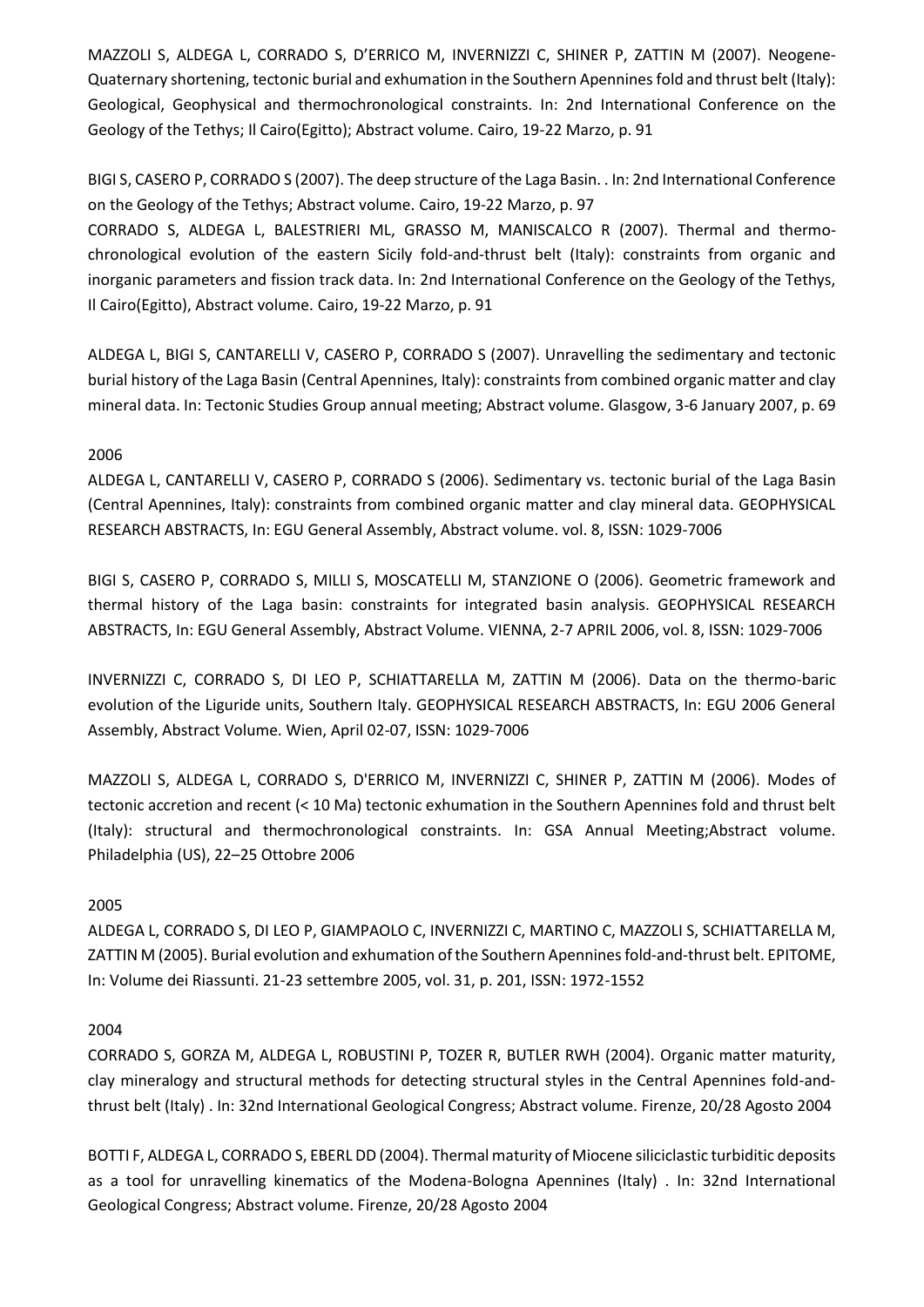INVERNIZZI C, ALDEGA L, CELLO G, CORRADO S, DI LEO P, GIAMPAOLO C, MARTINO C, MAZZOLI S, ZATTIN M, ZUFFA G (2004). Thermal constraints and modelling for the Neogene-Quaternary evolution of the Lucanian sector of the southern Apennines (Italy). In: 32nd International Geological Congress. Abstract volume. Firenze, 20/28 Agosto 2004

MAZZOLI S, SHINER P, BUTLER RWH, DEIANA G, PIERANTONI PP, BORRACCINI F, CELLO G, PALTRINIERI W, CORRADO S (2004). Role of basement in Alpine mountain building: the case of the Apennines fold and thrust belt of peninsular Italy. In: 17th International Basement Tectonics Association Conference, Abstract volume. Oak Ridge, Tennessee USA, 07.2004

### 2003

CORRADO S, ALDEGA L, CELLO G, CUADROS J, DI LEO P, GIAMPAOLO C, INVERNIZZI C, LO MASTRO S, MARTINO C, MAZZOLI S, SCHIATTARELLA M, ZATTIN M, ZUFFA G (2003). Reconstruction of the Neogene-Quaternary evolution of the Lucanian sector of the Southern Apennines (Italy): Thermal constraints and modelling. In: EGS-AGU-EUG Joint Assembly; Abstract volume. Nice, France, 06-11 Aprile 2003.

### 2002

ALDEGA L., CELLO G., CORRADO S, CUADROS J., DI LEO P., GIAMPAOLO C., INVERNIZZI C., LO MASTRO S., MATTIONI L., MAZZOLI S., SCHIATTARELLA M., ZATTIN M., ZUFFA G. (2002). Thermal constraints to the reconstruction of the Neogene-Quaternary evolution of the Lucanian sector of the southern Apennines foldand-thrust belt. In: Volume dei Riassunti. Torino, Settembre 2002

ALDEGA L, CELLO G, CORRADO S, CUADROS J, DI LEO P, GIAMPAOLO C, INVERNIZZI C, LO MASTRO S, MATTIONI L, MAZZOLI S, SCHIATTARELLA M, ZATTIN M, ZUFFA G (2002). Thermal constraints to the reconstruction of the Neogene-Quaternary evolution of the Lucanian sector of the southern Apennines foldand-thrust belt. In: 81a Riunione estiva della Società Geologica Italiana; Volume dei riassunti. Torino, 10-12 Settembre 2002, p. 9-10

## 2001

CORRADO S, INVERNIZZI C, MAZZOLI S (2001). Tectonic burial and exumation in the external areas of Southern Apennines thrust belt (Italy): the Alpi Mt. case history implications for petroleum exploration. In: EGU 11, Journal of Conference Abstracts. Strasbourg (France), 8-12. 4. 2001

CORRADO S, MAZZOLI S, INVERNIZZI C, BUTLER RHW (2001). Basin modelling and tectonic exhumation in the Monte Alpi area, Lucania Region, Southern Italy. In: EGS Newsletter, March 2001. p. 200

DI BUCCI D, NASO G, CORRADO S (2001). Active faults at the boundary between Central and Southern Apennines (Isernia, Italy). In: EUG 11, Journal of Conference Abstracts. Strasbourg (France), 8-12. 4. 2001

TORNAGHI ME, CORRADO S, ROBUSTINI P, BOLIS G, CALABRÒ R, DI BUCCI D, NASO G (2001). Stili deformativi a confronto nella Montagna del Matese: implicazioni sul calcolo del raccorciamento in Appennino . In: FIST Geoitalia 2001, 3° Foro Italiano di Scienze della Terra, Riassunti . Chieti, 5-8.09.2001, p. 186-188

TOZZI M, CAPOTORTI F, CAVINATO GP, CORRADO S, COSENTINO D, MONTONE P, TALLINI M, VITTORI E (2001). Structural analysis along CROP04 transect. CROP 04 - Appennino meridionale. In: (a cura di): Patacca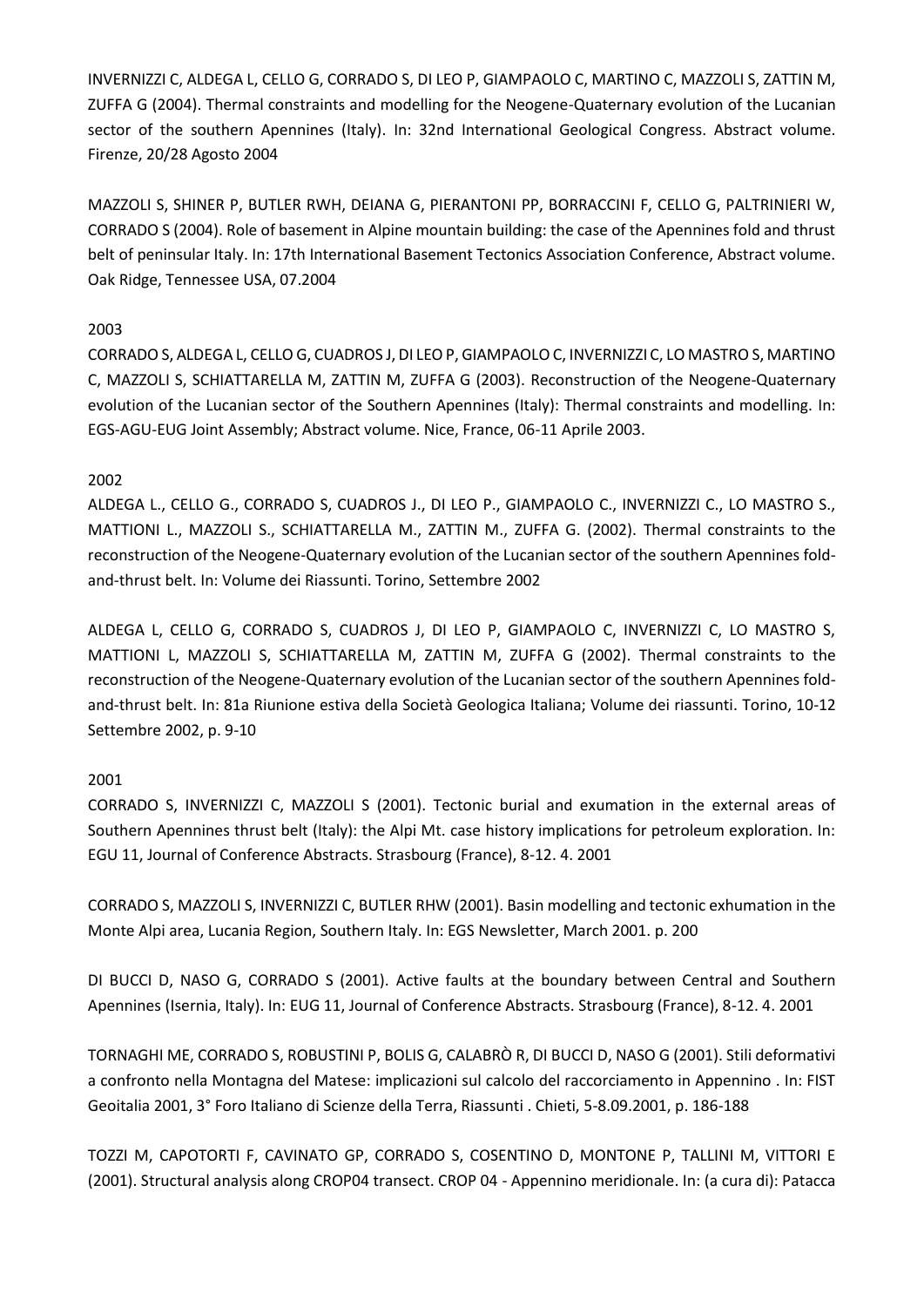E., Scandone P., Riassunti dei contributi annunciati per il Volume Speciale CROP 04. p. 31-32, Pisa, 20- 21.12.2001

### 2000

COLTORTI M, TON-THAT T, MARZOLO A, ARZARELLO M, CORRADO S, DI BUCCI D, MINELLI A, NASO G, PERETTO C THUN HOHENSTEIN U, VILLA I (2000). New chronostratigraphic and paleoclimatic data from the "Isernia La Pineta" site, Molise, Italy. In: SEQS 2000 Meeting, The Plio-Pleistocene boundary and the Lower/Middle Pleistocene transition: type areas and sections; Abstracts volume. Bari, 20-25.09.2000

CORRADO S, DI BUCCI D, NASO G, VALENSISE G (2000). The role of pre-existing structures in Quaternary extensional tectonics of the Southern Apennines, Italy: the Boiano Basin case history. In: "Stephan Mueller" topical conference, (un)Coupled 2000, Continental Collision and the Tectono-sedimentary Evolution of Forelands: Mechanics of Coupling and far-field Deformation; Abstract volume. Amsterdam (The Netherlands), 31.08-02.09.2000

CORRADO S, DI BUCCI D, NASO G, VILLA I (2000). Extensional tectonics in the Matese area. In: "Evoluzione Geologica e Geodinamica dell'Appennino"; Abstracts volume. Foligno, 16-18.02.2000, p. 113

TOZER R, CORRADO S, BUTLER R (2000). Inversion tectonics in the Central Apennine fold and thrust belt. In: "Stephan Mueller" topical conference, (un)Coupled 2000, Continental Collision and the Tectonosedimentary Evolution of Forelands: Mechanics of Coupling and far-field Deformation; Abstract volume. Amsterdam (The Netherlands), 31.08-02.09.2000

### 1999

D'AGOSTINO N, CORRADO S (1999). Differential erosion along a mountain front: geomorphological and organic matter thermal analyses in the Gran Sasso Range (Central Italy). In: International workshop on: "Large scale vertical movements and related gravitational processes", Abstract Book. Roma-Camerino, 21- 26.06.1999, p. 51

D'AGOSTINO N, FACCENNA C, CORRADO S, FUNICIELLO R (1999). Geological constraints on the evolution of the Adriatic subduction and uplift of the Apennines (Italy). GEOPHYSICAL RESEARCH ABSTRACTS, In: Geophysical Research Abstracts. The Hague (The Netherlands), 04.1999, vol. 1, p. 63, ISSN: 1029-7006

MAZZOLI S, CORRADO S, DE DONATIS M, BUTLER R, DI BUCCI D, NASO G, SCROCCA D, NICOLAI C, ZUCCONI V (1999). Thin- vs. thick-skinned thrust tectonics in the Apennines (Italy). In: Thrust Tectonics Conference, Abstract volume. London, 26-29.04.1999, p. 255-258

### 1998

NASO G, DI BUCCI D, CORRADO S, VALENSISE G (1998). Il condizionamento di strutture preesistenti nello sviluppo di sistemi estensionali quaternari: il caso del bacino di Boiano. In: Atti del 79° Congresso della Società Geologica Italiana, Volume dei Riassunti,. Palermo, 21-23.09.1998

CORRADO S, DI BUCCI D, NASO G, MOLIN D, PRATURLON A (1998). La zona di trasferimento tra le Unità carbonatiche Abruzzesi e le Unità pelagiche molisane: assetto geologico-strutturale e tettonica attiva. In: Atti del 79° Congresso Nazionale della Società Geologica Italiana, Volume dei Riassunti. Palermo, 21-23.09.1998, p. 345-346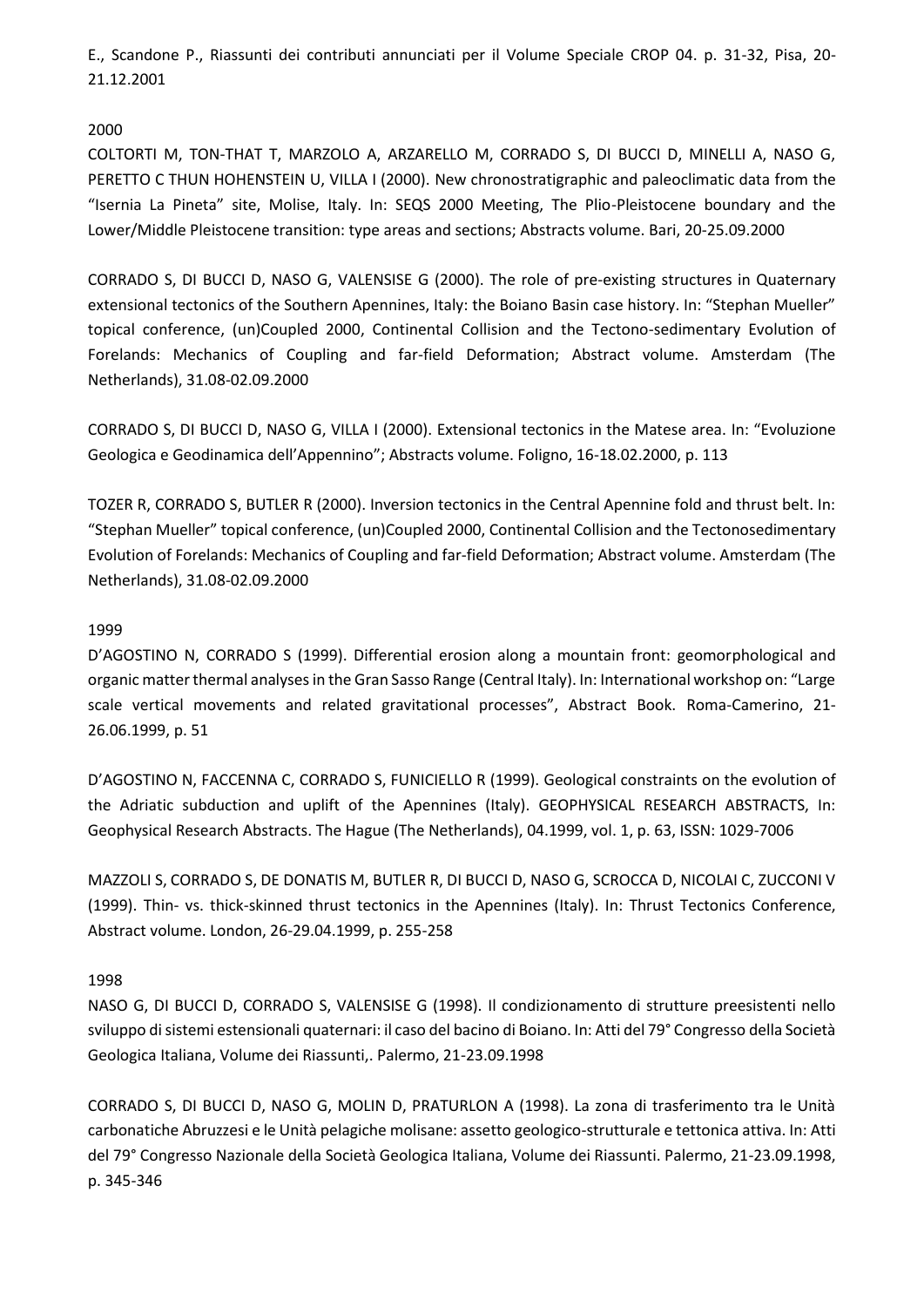1997

BARRESE E, CORRADO S, DI BUCCI D, GIAMPAOLO C, NASO G (1997). Lo studio chimico delle Argille Varicolori (Appennino centrale). In: 1° Convegno FIST; Volume dei Riassunti. Bellaria, 5-9.10.1997 , p. 42-43

CORRADO S, DI BUCCI D (1997). Application of organic matter and clay mineral studies to the tectonic evolution of the Central Appennines (Italy): the Abruzzo-Molise-Sannio case history. In: 1° Convegno FIST; Volume dei Riassunti. Bellaria, 5-9.10.1997 , p. 164-166

CORRADO S, DI BUCCI D, NASO G (1997). Unravelling the Neogene-Quaternary evolution of the Central Apennines fold and thrust belt: an integrated approach in the Abruzzi-Molise area (Italy). In: 28th Annual General Meeting of the Tectonic Studies Group; Abstract volume. Durham (UK), 17-19.12.1997

CORRADO S, DI BUCCI D, NASO G, PRATURLON A (1997). Evoluzione tettonica neogenico-quaternaria dell'Alto Molise. In: 1° Convegno FIST; Volume dei Riassunti. Bellaria, 5-9.10.1997 , p. 167

CORRADO S, DI BUCCI D, LESCHIUTTA I, NASO G, TRIGARI A (1997). La tettonica quaternaria della piana d'Isernia nell'evoluzione strutturale del settore molisano. In: AIQUA, Conferenza sul tema "Tettonica Quaternaria nel territorio italiano: conoscenze, problemi ed applicazioni"; Volume dei Riassunti, 145-146.

CORRADO S, DI BUCCI D, NASO G, MATTEI M, SPERANZA F (1997). Neogene-Quaternary Evolution of the Central Apennine Orogenic System (Italy): a structural and paleomagnetic approach in the Alto Molise region. TERRA NOVA, In: Abstract suppl. n. 1. Strasbourg, France, 23-27.03.1997, vol. 9, p. 388, ISSN: 0954-4879

CORRADO S, DI BUCCI D, NASO G, SALVINI F, CHIULLI R (1997). Post-Pliocene strike-slip tectonics in the Molise area, Central Apennines (Italy): implications for petroleum exploration. In: AAPG International Conference and Exibition. Abstract volume. Wien , 7-10.09.1997, p. A10

NASO G, VECCHIA P, CORRADO S, DI BUCCI D (1997). Assetto geologico-strutturale delle unità molisane e sannitiche (Appennino centro-meridionale). In: 1° Convegno FIST; Volume dei Riassunti . Bellaria, 5-9.10.1997 , p. 176-177

SALVINI F, CAVINATO GP, CIPOLLARI P, CORRADO S, COSENTINO D, DI BUCCI D, MICCADEI E, NASO G, PAROTTO M, STORTI F, TOZZI M (1997). Comparing structural styles in the Apennines Central Italy . In: AAPG International Conference & Exibition; Abstract volume. Wien, 7-10.09.1997, p. A51

SALVINI F, CORRADO S, DI BUCCI D, NASO G, CHIULLI R (1997). Constraints to the tectonic evolution of the Alto Molise, Central Apennines, Italy: implications for exploration planning. In: OMC97, Offshore Mediterranean Conference Volume dei Riassunti.

VECCHIA P, NASO G, CORRADO S, DI BUCCI D (1997). New constraints to the structural setting of the Molise-Sannio units in the Central Apennines (Italy). In: 28th Annual General Meeting of the Tectonic Studies Group; Abstract volume . Durham (UK), 17-19.12.1997

### 1996

CORRADO S, DI BUCCI D, NASO G (1996). Strike-slip tectonic regime at the junction between the Central and the Southern Apennines. In: European Geophysical Union XXI General Assebly; Abstracts, p. C80. p. C80